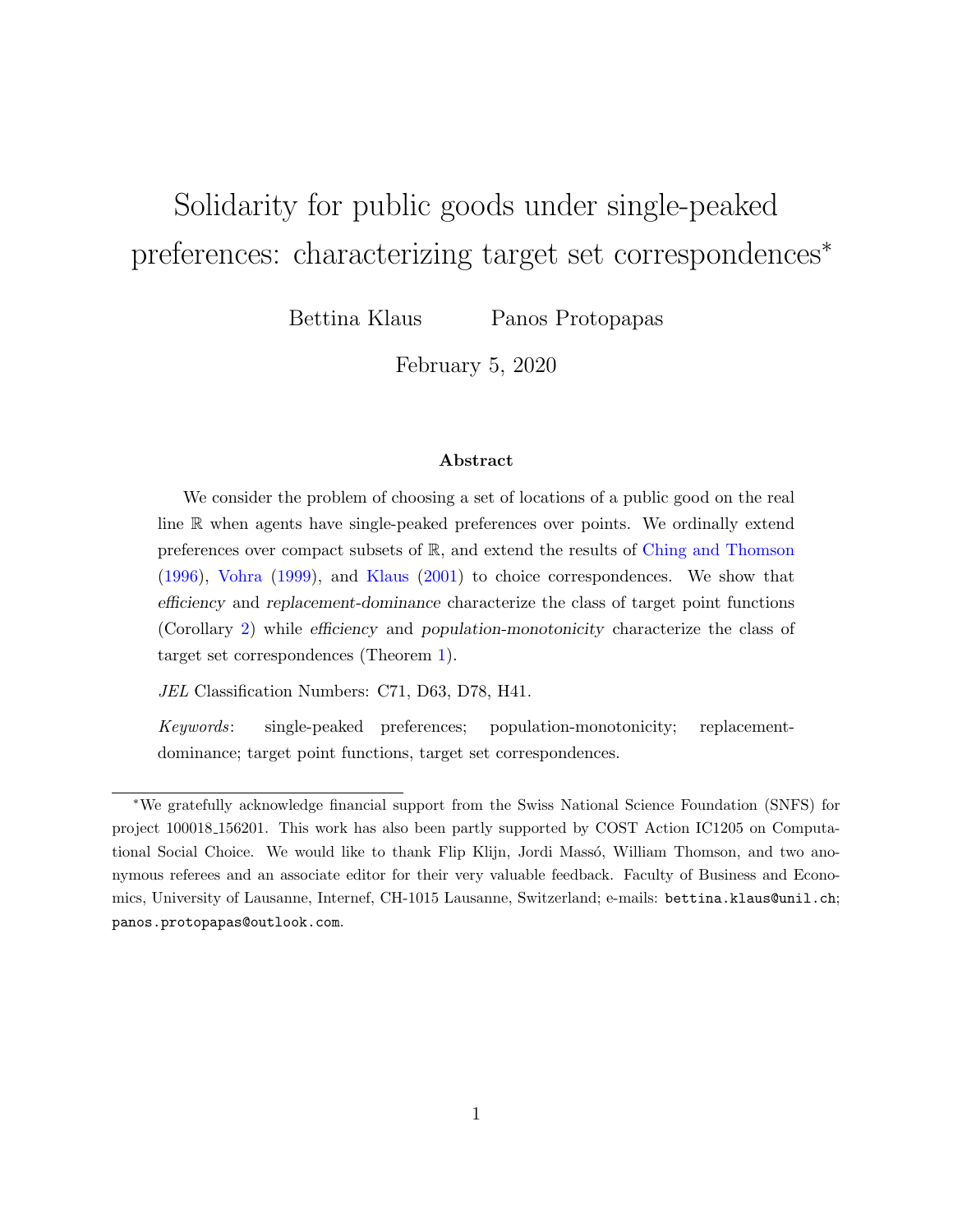### 1 Introduction

We study the social choice problem where a non-empty and compact set (of points) is chosen on the real line R. We consider this (chosen) set to represent a public good such that each point in the set represents an option for the public good together with its location (e.g., a parking spot together with its location, see Appendix  $\bf{A}$ ). We assume that agents have single-peaked preferences over points, that is, an agent's welfare is strictly increasing up to a certain point, his "peak", and is strictly decreasing beyond this point. Given a non-empty and compact set (of points) that represents the public good's options and their locations, an agent -although in good knowledge of all options and their respective locations- is unable to compute his chance of obtaining the public good at a particular location, e.g., in the case of parking spaces along a street, an agent knows that he will (eventually) find a parking spot somewhere along the street but he does not know where this will be: we consider situations where decisions are made under *ignorance* [\(Peterson,](#page-31-1) [2009,](#page-31-1) p. 40). We assume that agents, when comparing sets, focus on their best (most favorite) point(s) and their worst (least favorite) point(s) in each set (see Appendix [A\)](#page-13-0). Finally, we assume that the set has adequate capacity to accommodate all agents, that is, all agents have access to the public good but possibly at different locations. Another example for the type of social choice problems we are interested in would be a social planner who needs to draft an "if-needed" list of candidate locations to build a public facility, e.g., a hospital. She does so in an effort to narrow down future construction scenarios while at the same time respecting preferences. Then, if at some future time the need to build a hospital materializes, each location in this list is examined and one of them is chosen.

More specifically, we look into the situation where the social planner wishes to make a choice by providing the public good in a way that is (Pareto) efficient and that satisfies some notion of solidarity between agents towards changes in circumstances. Solidarity requires that all agents not responsible for the change should be affected in the same direction. The changes in circumstances we study in this paper are changes in some agent's preferences and changes in the population. Replacement-dominance, introduced in the context of quasilinear binary public decision [\(Moulin,](#page-31-2) [1987\)](#page-31-2), applies to a model with a fixed population of agents and requires that if the preferences of an agent change, then the other agents, whose preferences remained unchanged, should all be made at least as well off as they were initially, or they should all be made at most as well off. Population-monotonicity, introduced in the context of bargaining [\(Thomson,](#page-31-3) [1983a,](#page-31-3)[b\)](#page-31-4), applies to a model with a variable population of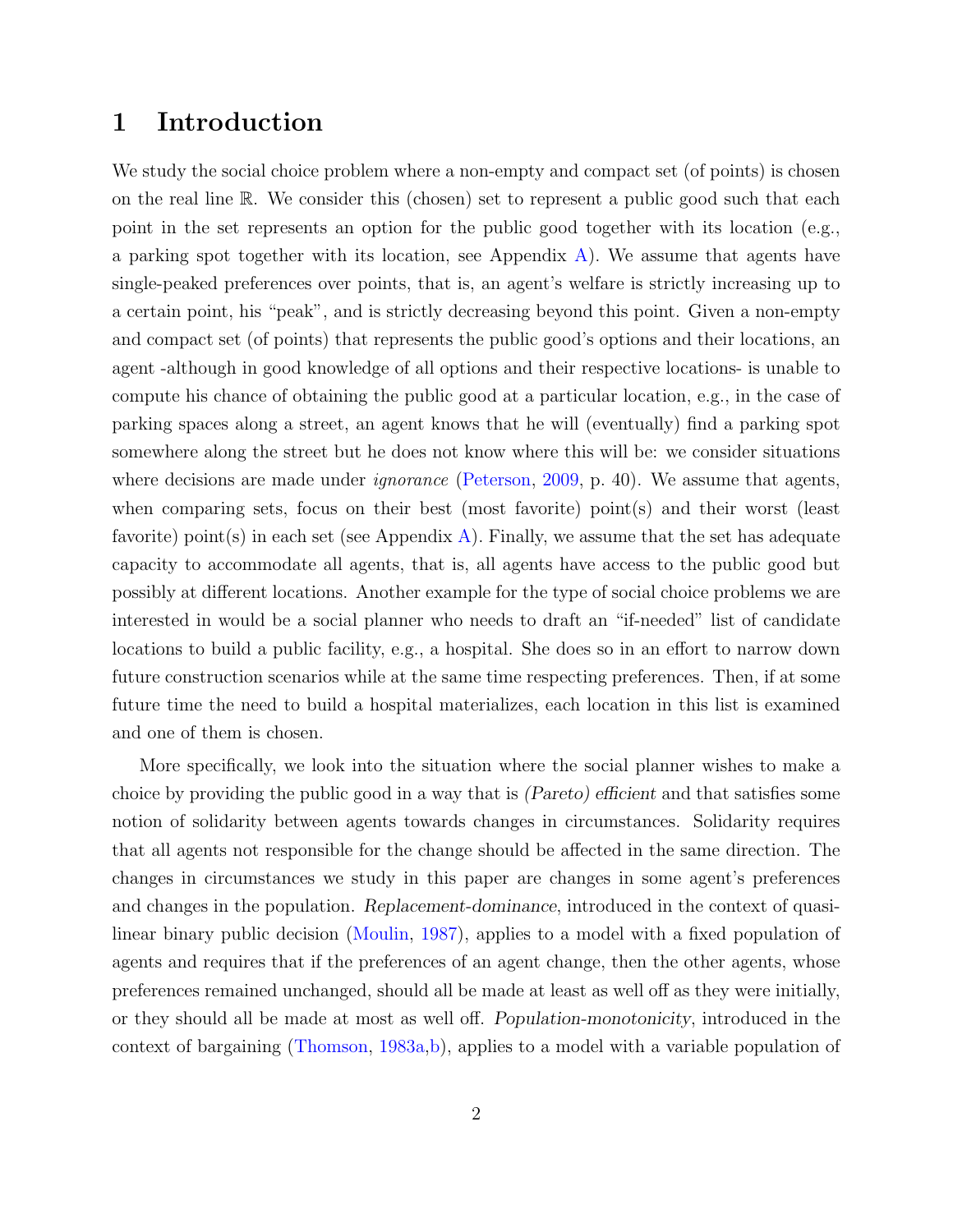agents and requires that if additional agents join a population, then the agents who were initially present should all be made at least as well off as they were initially, or they should all be made at most as well off.

Many social choice problems can be phrased as problems of providing a public good by choosing a location on or an interval of the real line  $\mathbb{R}$ , or more generally, a tree network,<sup>[1](#page-2-0)</sup> when agents have single-peaked preferences. In these types of problems, it is very natural for changes in preferences (e.g., through the influence of public media or social networks) or changes in the population (e.g., through a change in the birth or migration rate) to arise. Hence, the properties of replacement-dominance and population-monotonicity have been studied, together or individually, in a variety of contexts. For the special case where the tree network is a closed interval, the problem coincides with the problem of providing a public good by choosing its level when agents have single-peaked preferences [\(Moulin,](#page-30-1) [1980\)](#page-30-1). Apart from the provision of public parking or the provision of a hospital by choosing an "if-needed" list of locations, further examples of providing a public good in one or more locations include the provision of (one or more) schools, parks, or libraries on a tree network that represents an infrastructure. We give a detailed survey of the literature on solidarity properties for public good allocation under single-peaked preferences in Section [4.](#page-9-1)

On the domain of single-peaked preferences, we show that the class of choice correspondences satisfying efficiency and population-monotonicity is the class of "target set corre-spondences" (Theorem [1\)](#page-9-0). Each target set correspondence is determined by a "target set"  $[a, b]$ : if this set is efficient, it is chosen; if it is not efficient, then its largest efficient subset is chosen, if such a subset exists; otherwise, the closest efficient point to the target set is chosen. We also show that efficiency and replacement-dominance characterize the sub-class of "target point functions," i.e.,  $a = b$  (Corollary [2\)](#page-8-0). Hence, we obtain corresponding results with the literature [\(Ching and Thomson,](#page-29-0) [1996;](#page-29-0) [Thomson,](#page-31-5) [1993;](#page-31-5) [Vohra,](#page-31-0) [1999\)](#page-31-0). Our results parallel the case where the public good is provided via a lottery over locations on an interval, and probabilistic target choice functions are characterized on the basis of efficiency and population-monotonicity [\(Ehlers and Klaus,](#page-30-2) [2001\)](#page-30-2).

The paper proceeds as follows. Section [2](#page-3-0) explains the model and introduces choice correspondences and their properties. Section [3](#page-8-1) contains the definition of target set correspondences and presents our characterization results. We conclude with a literature review and a discussion of model assumptions (Section [4\)](#page-9-1).

<span id="page-2-0"></span> $\overline{A}$  a tree network is a connected graph that contains no cycles.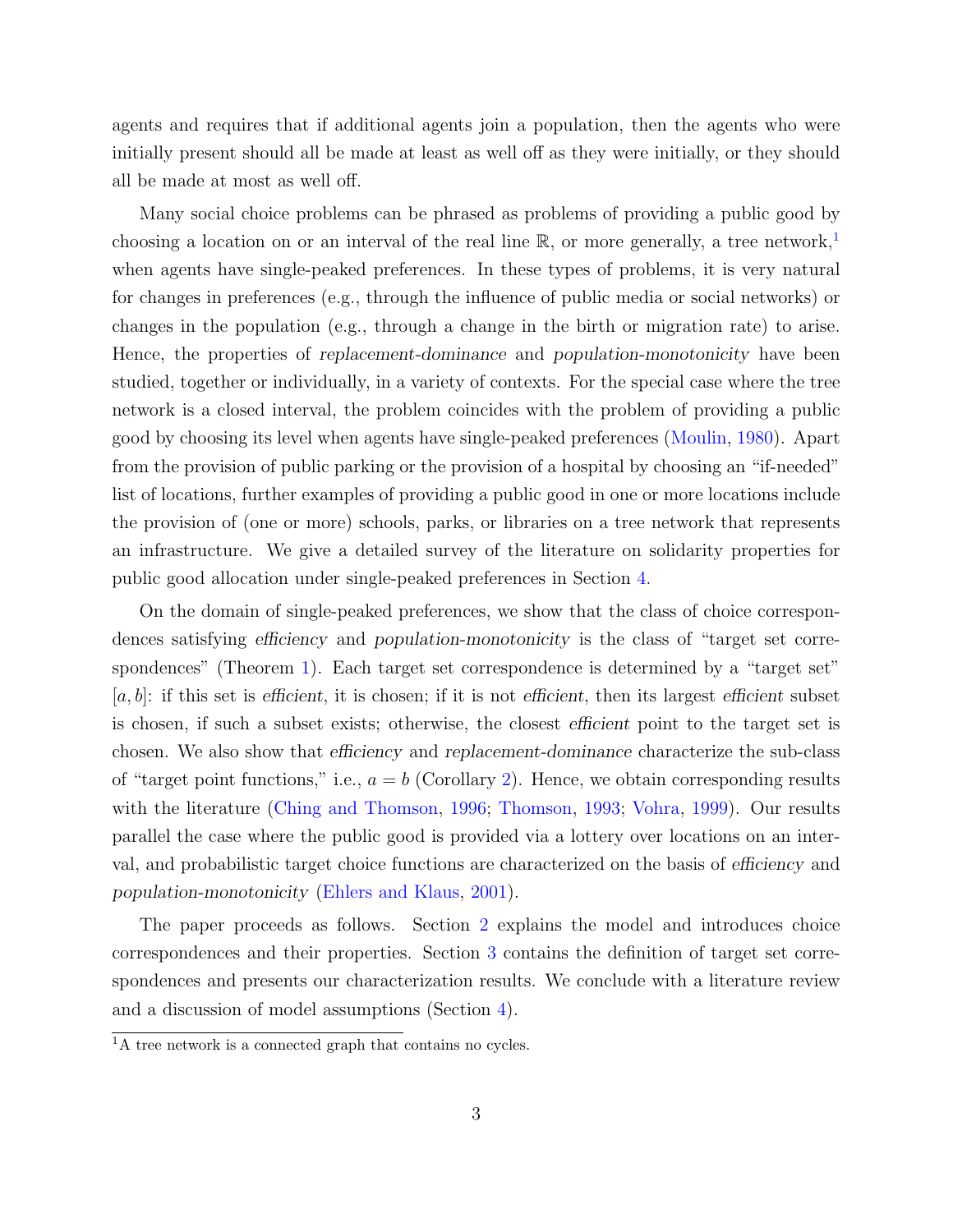### <span id="page-3-0"></span>2 The model

Denote the set of natural numbers by N. There is a set of "potential" agents, indexed by  $\mathbb{P} \subseteq \mathbb{N}$ , where  $\mathbb{P}$  contains at least 3 agents. We denote the class of non-empty and finite subsets of  $\mathbb P$  by  $\mathcal P$ . A set of agents  $N \in \mathcal P$  is called a *population*.

Each  $i \in \mathbb{P}$  is equipped with *preferences*  $R_i$ , defined on the real line  $\mathbb{R}$ , that are *complete*, transitive, and reflexive. As usual,  $x R_i y$  is interpreted as "x is at least as desirable as  $y$ ",  $x P_i y$  as "x is preferred to y", and  $x I_i y$  as "x is indifferent to y". Moreover, for preferences  $R_i$  there exists a number  $p(R_i) \in \mathbb{R}$ , called the *peak (level) of i*, with the following property: for each pair x,  $y \in \mathbb{R}$  such that either  $y < x \leq p(R_i)$ , or  $y > x \geq p(R_i)$ , we have x  $P_i y$ . We call such preferences single-peaked and denote the domain of single-peaked preferences by  $R$ .

For each  $N \in \mathcal{P}$ , we denote the set of (preference) profiles  $R = (R_i)_{i \in N}$  where for each  $i \in N$ ,  $R_i \in \mathcal{R}$ , by  $\mathcal{R}^N$ . For each pair  $N, M \in \mathcal{P}$ , with  $N \subseteq M$ , we denote the restriction  $(R_i)_{i\in\mathbb{N}}\in\mathcal{R}^N$  of  $R\in\mathcal{R}^M$  to N by  $R_N$ . Given  $R\in\mathcal{R}^N$ , for each pair  $i,j\in\mathbb{N}$  we also use the notation  $R_{-i}$  instead of  $R_{N\setminus\{i\}}$  and  $R_{-i,j}$  instead of  $R_{N\setminus\{i,j\}}$ .

Given  $N \in \mathcal{P}$  and  $R \in \mathcal{R}^N$ , we denote the (set of) peaks in R as  $p(R) = \{p(R_i)\}_{i \in N}$ . Let the smallest peak in R be  $p(R) \equiv \min \{p(R_i)\}_{i \in N}$  and the largest peak in R be  $\bar{p}(R) \equiv$  $\max \{p(R_i)\}_{i\in N}$ . Let the *convex hull* of the peaks in R be Conv $(R) \equiv [$ ¯  $p(R), \bar{p}(R)$ .

Denote the class of non-empty and compact subsets of  $\mathbb R$  by  $\mathcal C$ . For each  $X \in \mathcal C$ , the *minimum (point)* is denoted by ¯ X and the *maximum (point)* by  $\overline{X}$ . For  $X \in \mathcal{C}$  and  $R_i \in \mathcal{R}$ , let the set of most preferred point(s) or *best point(s)* of i in X be  $b_X(R_i) \equiv \{x \in$ X : for each  $y \in X$ , x  $R_i$  y. Similarly, let the set of least preferred point(s) or worst point(s) of i in X be  $w_X(R_i) \equiv \{x \in X : \text{for each } y \in X, y R_i x\}$ . By single-peakedness,  $b_X(R_i) \subseteq \{X, p(R_i), \bar{X}\}\$ . By single-peakedness,  $w_X(R_i) \subseteq \{X, \bar{X}\}\$  and if  $w_X(R_i) = \{X, \bar{X}\}\$  $\Delta$ ,  $p(xq)$ ,  $\Delta$  j.  $D$  single point in  $\Delta(xq) \leq (2\Delta, \Delta)$  and  $\Delta(xq) = (2\Delta, \Delta)$ (only if  $p(R_i) \in (\underline{X})$  $(X,\bar{X})$ , then ¯  $X \neq \overline{X}$  and  $X I_i \overline{X}$ . With some abuse of notation, we treat sets  $b_X(R_i)$  and  $w_X(R_i)$  as if they are points and for each  $x \in X$ , we write  $b_X(R_i)R_ixR_i w_X(R_i)$ .

We will consider choice correspondences that assign outcomes in  $\mathcal C$  under *complete un*certainty (or ignorance) with the interpretation that any agent "knows the set of possible outcomes . . ., but has no information about the probabilities of those outcomes or about their likelihood ranking" [\(Bossert et al.,](#page-29-1) [2000,](#page-29-1) p. 295).<sup>[3](#page-3-2)</sup> We assume that agents when evaluating

<span id="page-3-1"></span> $\overline{a_{\text{As}}\}$  discussed in Section [4.2.2,](#page-12-0) the requirement for sets in C to be compact is without loss of generality.

<span id="page-3-2"></span><sup>&</sup>lt;sup>3</sup>For a survey of criteria and methods for ranking subsets of a set of outcomes under complete uncertainty we refer to Barberà et al. [\(2004,](#page-29-2) Section 3).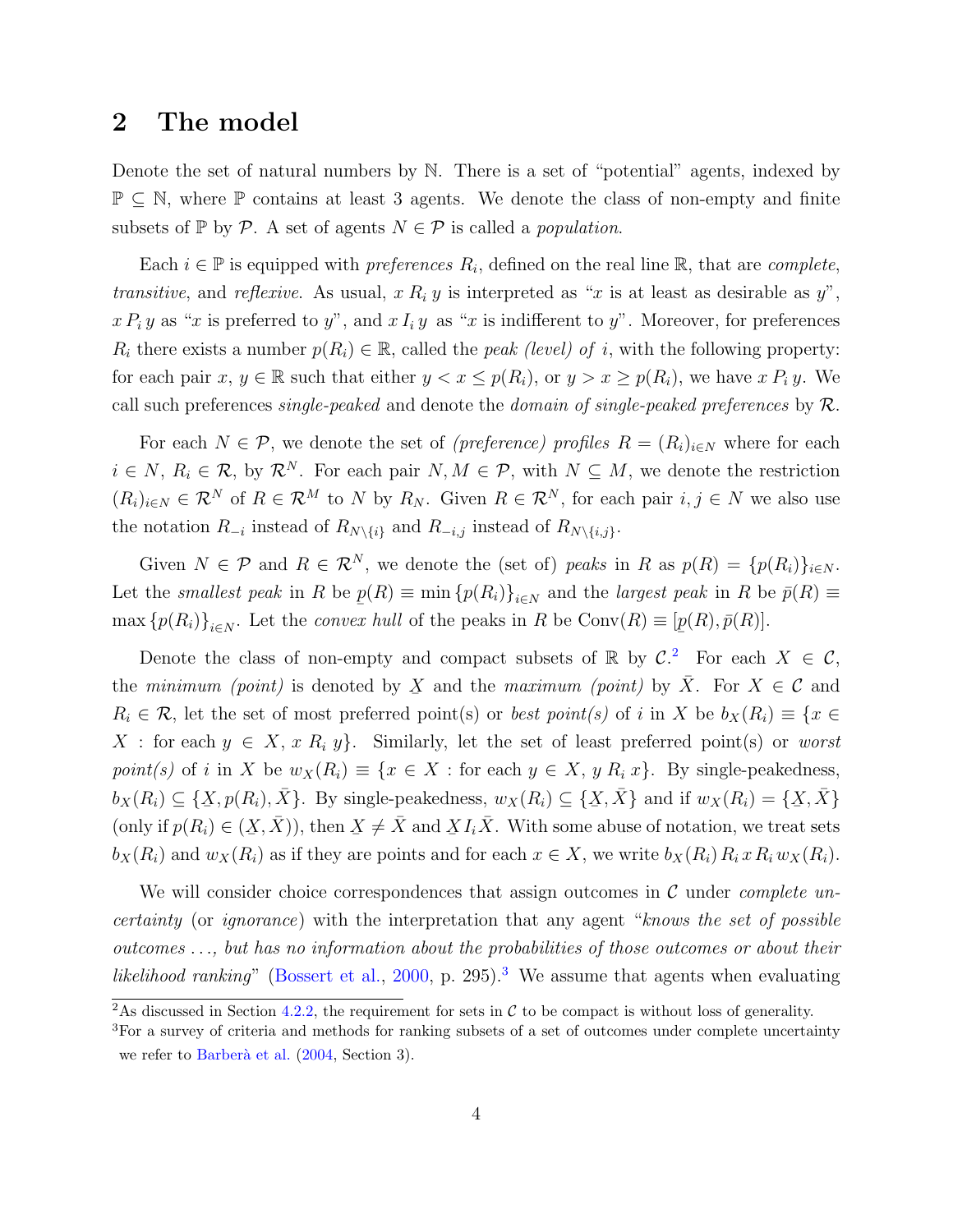outcomes focus exclusively on the best and worst points of the outcomes. Various preference extensions with different degrees of optimism or pessimism do so (see Appendix [A](#page-13-0) for a more detailed discussion) but all have in common that given  $X, Y \in \mathcal{C}$ , an agent prefers X to Y if he prefers his best point(s) in X to his best point(s) in Y and his worst point(s) in X to his worst point $(s)$  in Y. To strike a balance between the opposite assumptions of optimistic versus pessimistic preference extensions, we use the following best-worst extension of preferences over sets (we use the same symbols to denote preferences over points and preferences over sets).

Best-worst extension of preferences to sets. For each  $i \in \mathbb{P}$  with  $R_i \in \mathcal{R}$  and each pair  $X, Y \in \mathcal{C}$ , we have

$$
X R_i Y
$$
 if and only if  $b_X(R_i) R_i b_Y(R_i)$  and  $w_X(R_i) R_i w_Y(R_i)$ 

and

 $X P_i Y$  if and only if  $X R_i Y$  and  $[b_X(R_i) P_i b_Y(R_i)$  or  $w_X(R_i) P_i w_Y(R_i)].$ 

This extension of preferences is *transitive*; however, it is not *complete* (there exist sets  $X, Y \in \mathcal{C}$  such that neither  $X R_i Y$  nor  $Y R_i X$ ).

In Appendix [A](#page-13-0) we give a normative foundation of our preference extension based on [Bossert et al.](#page-29-1) [\(2000,](#page-29-1) Theorem 1) and illustrate it with an example of public parking allocation. Furthermore, we discuss various optimistic and pessimistic preference extensions and why results would differ if focusing on them.

We use the standard notion of Pareto optimality/efficiency as our efficiency notion.

**Efficient sets.** Let  $N \in \mathcal{P}$  and  $R \in \mathcal{R}^N$ . Set  $X \in \mathcal{C}$  is *(Pareto) efficient* if and only if there is no set  $Y \in \mathcal{C}$  such that for each  $i \in N$ , Y  $R_i X$ , and for at least one  $j \in N$ , Y  $P_j X$ . We denote the class containing all efficient sets for  $R \in \mathcal{R}^N$  by  $E(R)$ .

The next characterization of efficient sets coincides with the well-known characterization of (Pareto) efficient points for choice functions.

<span id="page-4-0"></span>**Proposition 1.** For each  $N \in \mathcal{P}$  and each  $R \in \mathcal{R}^N$ , a set  $X \in \mathcal{C}$  is efficient if and only if the following two conditions hold.

(i) X is a subset of the convex hull of the agents' peaks, i.e.,

 $X \subseteq \text{Conv}(R)$ .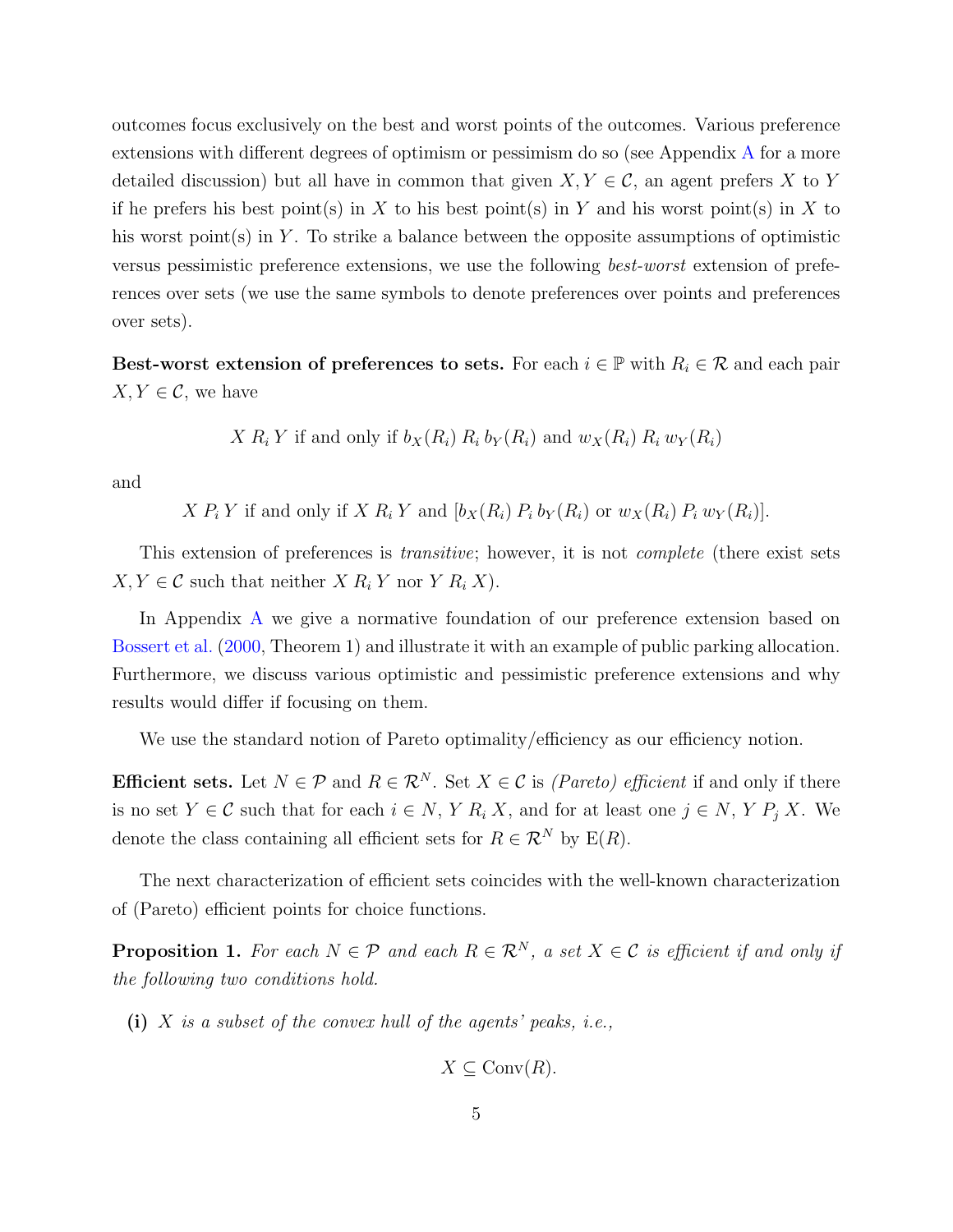(ii) All of the agents' peaks that lie in the convex hull of  $X$  are included in  $X$ , i.e.,

$$
p(R_1)
$$
  $p(R_2)$   $p(R_3)$   $\mathbb{R}$   $p(R_1)$   $p(R_2)$   $p(R_3)$   $\mathbb{R}$   
\n(a) (b)  $p(R_1)$   $p(R_2)$   $p(R_3)$   $\mathbb{R}$   $p(R_1)$   $p(R_2)$   $p(R_3)$   $\mathbb{R}$   
\n(c) (d)

Conv  $(X) \cap p(R) \subseteq X$ .

Figure 1: Proposition [1.](#page-4-0) Let  $N = \{1, 2, 3\}$  with  $R \in \mathcal{R}^N$  and  $p(R) = \{p(R_1), p(R_2), p(R_3)\}$ . Sets under consideration are shown in bold. The set in (a) satisfies neither condition (i) nor (ii). The set in (b) satisfies condition (i) but not (ii). The set in (c) satisfies condition (ii) but not (i). The set in (d) satisfies both conditions (i) and (ii), hence it is efficient.

<span id="page-5-0"></span>Corollary 1. Let  $N \in \mathcal{P}$  and  $R \in \mathcal{R}^N$ .

(a) For each convex set  $X = \text{Conv}(X) \in \mathcal{C}$ ,  $X \in E(R)$  if and only if  $X \subseteq \text{Conv}(R)$ .

(b) For each  $M \subseteq N$  such that  $Conv(R_M) = Conv(R)$ , if  $X \in E(R)$ , then  $X \in E(R_M)$ .

(c) If  $X \in E(R)$ , then for each  $i \in N$ ,  $X I_i Conv(X)$ . Moreover, if  $Y \in \mathcal{C}$  is such that for each  $i \in N$ , Y  $I_i X$ , then  $Conv(X) = Conv(Y)$ .

Since by Corollary [1\(](#page-5-0)c) agents are indifferent between any efficient set and its convex hull, we represent any efficient set by its convex hull.

A choice correspondence F assigns to each  $N \in \mathcal{P}$  and each  $R \in \mathcal{R}^N$  a set  $F(R) \in \mathcal{C}$ . i.e.,  $F: \bigcup_{N \in \mathcal{P}} \mathcal{R}^N \to \mathcal{C}$ . We denote the family of choice correspondences F by F. If a choice correspondence assigns to each  $N \in \mathcal{P}$  and each  $R \in \mathcal{R}^N$  a set consisting of a single point, it is essentially a choice function.

We will also consider *fixed population choice correspondences*  $F^N: \mathcal{R}^N \to \mathcal{C}$   $(N \in \mathcal{P})$ . For  $N \in \mathcal{P}$ , we denote the family of choice correspondences  $F^N$  by  $\mathcal{F}^N$ . Two basic properties of choice correspondences follow.

Efficiency.  $F \in \mathcal{F}^N$   $(N \in \mathcal{P})$  is efficient if for each  $R \in \mathcal{R}^N$ ,  $F(R) \in E(R)$ .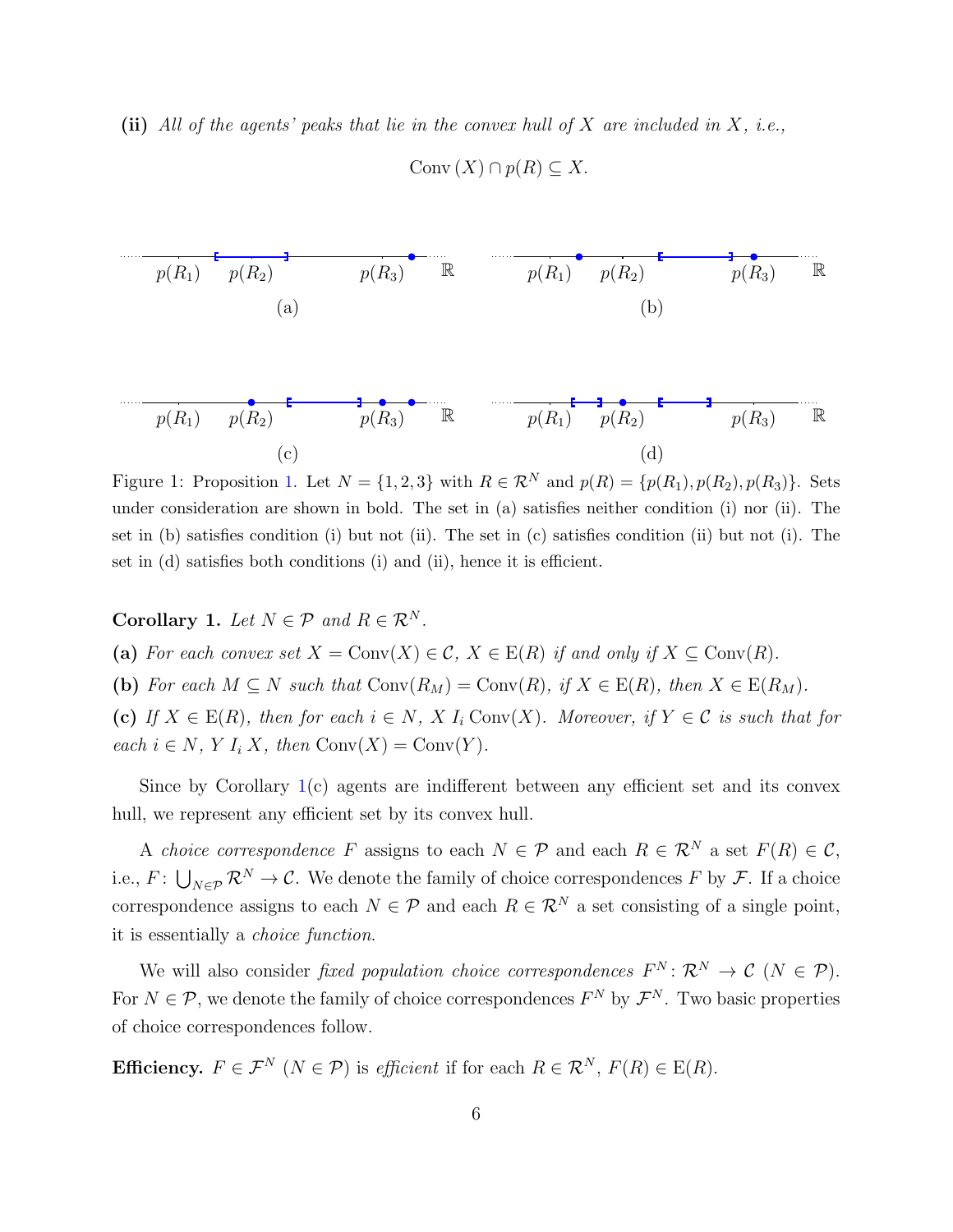Extreme-peaks-onliness.  $F \in \mathcal{F}^N$  ( $N \in \mathcal{P}$ ) satisfies *extreme-peaks-onliness* if the chosen set only depends on the smallest and the largest peaks of the profile, i.e., for each  $R, \overline{R} \in \mathcal{R}^N$ such that  $Conv(R) = Conv(\overline{R})$ ,  $F(R) = F(\overline{R})$ .

We consider two solidarity properties of choice correspondences. The first solidarity property expresses the solidarity among agents against changes in preferences [\(Moulin,](#page-31-2) [1987\)](#page-31-2): if the preferences of an agent change, then the other agents, whose preferences remained unchanged, should all be made at least as well off as they were initially, or they should all be made at most as well off.

Replacement-dominance.  $F \in \mathcal{F}^N$   $(N \in \mathcal{P})$  is replacement-dominant if for each  $j \in N$ and each  $R, \overline{R} \in \mathcal{R}^N$  such that  $R_{-j} = \overline{R}_{-j}$ , the following holds:

for each  $i \in N \setminus \{j\}, F(R) R_i F(\overline{R})$  or for each  $i \in N \setminus \{j\}, F(\overline{R}) R_i F(R)$ .

For a population of one or two agents, replacement-dominance imposes no restriction on a choice correspondence. Given a population of at least three agents, efficiency and replacement-dominance have the following implications.

<span id="page-6-1"></span>**Proposition 2.** Let  $F \in \mathcal{F}^N$  ( $N \in \mathcal{P}$ ,  $|N| \geq 3$ ) satisfy efficiency and replacementdominance. Then,

(a) for each  $j \in N$ , each  $R, \overline{R} \in \mathcal{R}^N$  such that  $[R_{-j} = \overline{R}_{-j}$  and  $Conv(\overline{R}) \subseteq Conv(R)]$ , and each  $i \in N \setminus \{j\}$ ,  $F(\overline{R}) R_i F(R)$ . In particular, if  $Conv(\overline{R}) = Conv(R)$ , then  $F(\overline{R}) = F(R)$ ; (b) F satisfies extreme-peaks-onliness.

<span id="page-6-0"></span>**Proposition 3.** Let  $F \in \mathcal{F}^N$  ( $N \in \mathcal{P}$ ,  $|N| \geq 3$ ) satisfy efficiency and replacementdominance. Then, F is choice function.

The second solidarity property we consider expresses the solidarity among agents against changes in the population [\(Thomson,](#page-31-3) [1983a,](#page-31-3)[b\)](#page-31-4): if additional agents join a population, then the agents who were initially present should all be made at least as well off as they were initially, or they should all be made at most as well off.

**Population-monotonicity.**  $F \in \mathcal{F}$  is population-monotonic if for each pair  $N, M \in \mathcal{P}$  such that  $N \subseteq M$  and each  $R \in \mathcal{R}^M$  the following holds:

for each  $i \in N$ ,  $F(R_N)$   $R_i$   $F(R)$  or for each  $i \in N$ ,  $F(R)$   $R_i$   $F(R_N)$ .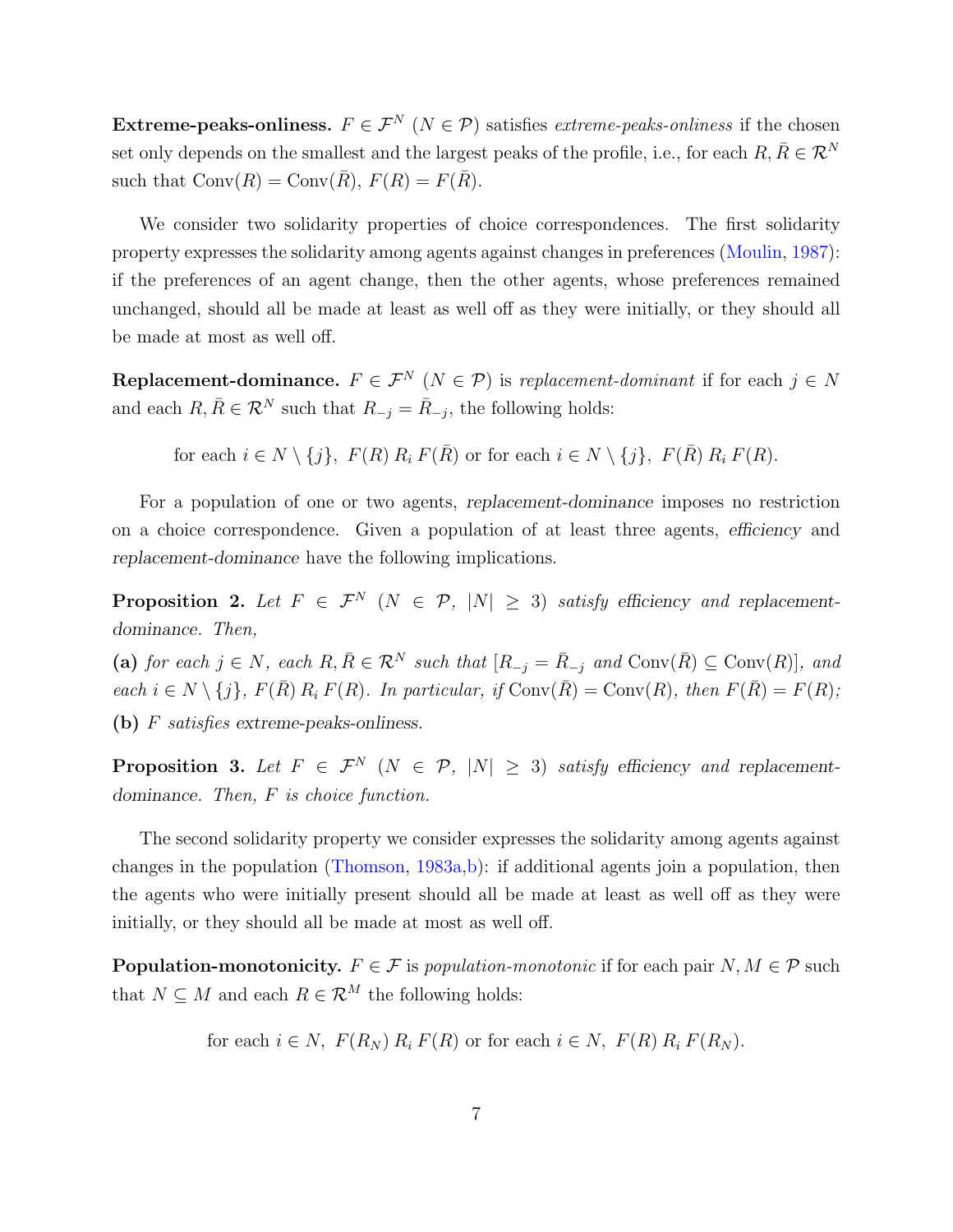A choice correspondence satisfies *peak-monotonicity* [\(Ching,](#page-29-3) [1994\)](#page-29-3) if whenever an agent's preferences change such that his peak moves to the left (right), the chosen set moves (weakly) to the left (right).

**Peak-monotonicity.**  $F \in \mathcal{F}^N$  ( $N \in \mathcal{P}$ ) satisfies *peak-monotonicity* if for each  $j \in N$  and each  $R, \overline{R} \in \mathcal{R}^N$  such that  $R_{-j} = \overline{R}_{-j}$ ,

if 
$$
p(R_j) \le p(\bar{R}_j)
$$
, then  $\underline{F}(R) \le \underline{F}(\bar{R})$  and  $\overline{F}(R) \le \overline{F}(\bar{R})$ .

A choice correspondence satisfies uncompromisingness [\(Border and Jordan,](#page-29-4) [1983\)](#page-29-4) if whenever an agent's preferences change such that his peaks, before and after this change, both lie on the same side of the minimum (maximum) point chosen, then the minimum (maximum) point chosen does not change.

Uncompromisingness.  $F \in \mathcal{F}^N$  ( $N \in \mathcal{P}$ ) satisfies uncompromisingness if for each  $j \in N$ and each  $R, \overline{R} \in \mathcal{R}^N$  such that  $R_{-j} = \overline{R}_{-j}$ ,

(i) if  $[p(R_j) < F$  $F(R)$  and  $p(\bar{R}_j) \leq F(R)$  or  $[p(R_j) > F]$  $F(R)$  and  $p(\bar{R}_j) \geq F$  $F(R)$ , then ¯  $F(R) =$ ¯  $F(\bar{R})$  and

(ii) if  $[p(R_j) > \overline{F}(R)$  and  $p(\overline{R}_j) \geq \overline{F}(R)$  or  $[p(R_j) < \overline{F}(R)$  and  $p(\overline{R}_j) \leq \overline{F}(R)$ , then  $\bar{F}(R) = \bar{F}(\bar{R}).$ 

Given a choice correspondence satisfying *efficiency* and *population-monotonicity*, we have the following implications.

<span id="page-7-0"></span>**Proposition 4.** Let  $F \in \mathcal{F}$  satisfy efficiency and population-monotonicity.

(a) For each pair  $N, M \in \mathcal{P}$  such that  $N \subseteq M$ , each  $R \in \mathcal{R}^M$ , and each  $i \in N$ ,  $F(R_N) R_i$  $F(R)$ . In particular, if  $Conv(R_N) = Conv(R)$ , then  $F(R_N) = F(R)$ .

Let  $N \in \mathcal{P}$ ,  $|N| > 3$ , and  $F \in \mathcal{F}^N$ . Then,

(b) for each  $j \in N$ , each  $R, \overline{R} \in \mathcal{R}^N$  such that  $[R_{-j} = \overline{R}_{-j}$  and  $Conv(\overline{R}) \subseteq Conv(R)]$ , and each  $i \in N \setminus \{j\}$ ,  $F(\overline{R}) R_i F(R)$ . In particular, if  $Conv(\overline{R}) = Conv(R)$ , then  $F(\overline{R}) = F(R)$ ;

- (c) F satisfies extreme-peaks-onliness;
- (d) F satisfies peak-monotonicity;
- (e) F satisfies uncompromisingness.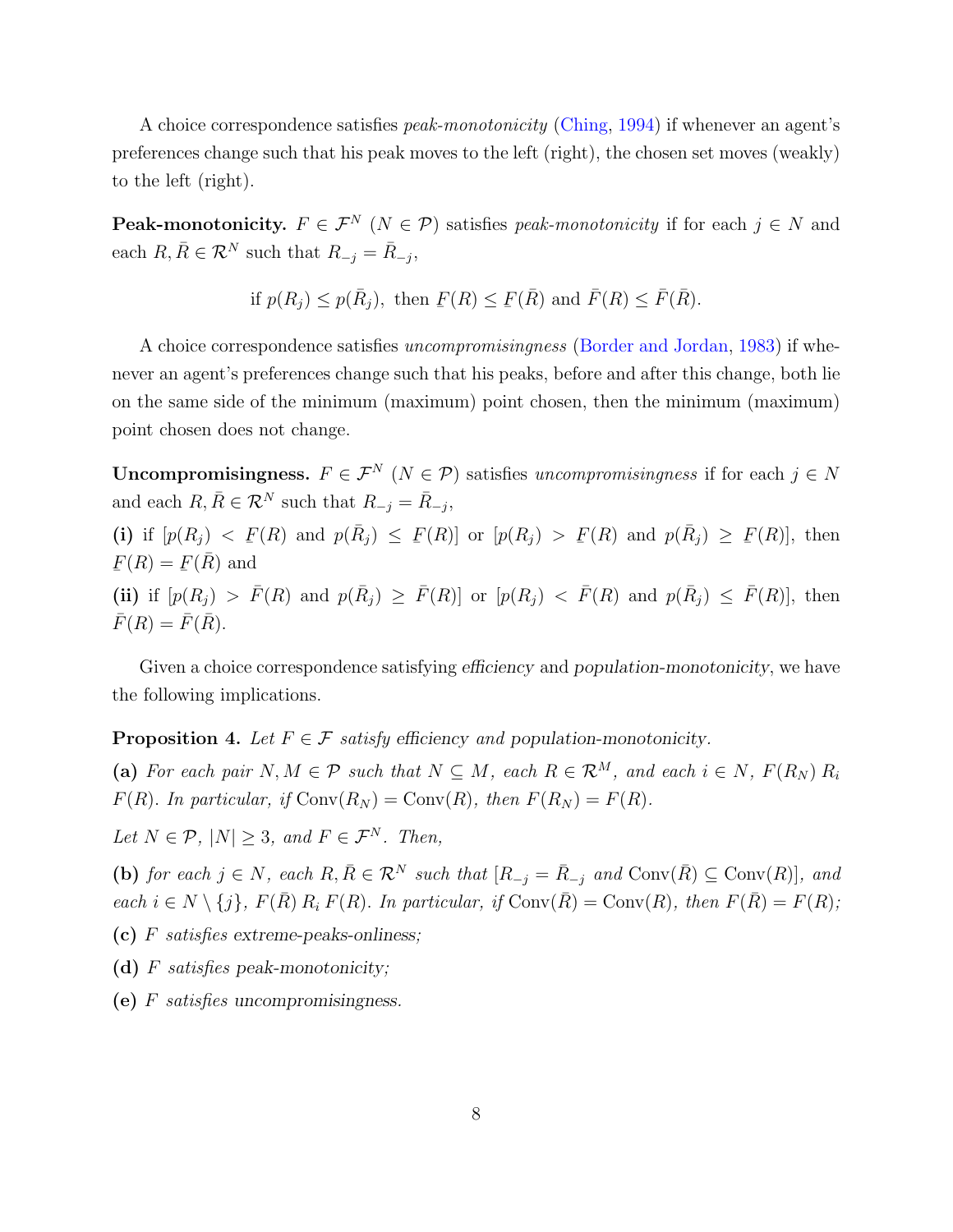### <span id="page-8-1"></span>3 Characterizing target set correspondences

Any *target set correspondence* is determined by its non-empty, closed, and convex target set: if the target set is efficient, it is chosen. If the target set is not efficient, the (unique) maximal efficient subset of the target set is chosen, if one exists; otherwise, the (unique) closest efficient point to the target set is chosen.

Target set correspondence  $F^{a,b} \in \mathcal{F}^N$ . Let  $[a,b] \subseteq \mathbb{R} \cup \{-\infty,\infty\}$ ,  $N \in \mathcal{P}$ , and  $R \in \mathcal{R}^N$ . Then,

$$
F^{a,b}(R) = \begin{cases} \{p(R)\} & \text{if } b < p(R) \\ \{\bar{p}(R)\} & \text{if } a > \bar{p}(R) \\ [a, b] \cap \text{Conv}(R) & \text{otherwise.} \end{cases}
$$



<sup>p</sup>(R1) <sup>p</sup>(R2) <sup>p</sup>(R3) <sup>R</sup> (b) a b <sup>p</sup>(R1) <sup>p</sup>(R2) <sup>p</sup>(R3) <sup>R</sup> (c) a b

Figure 2: Target set correspondence. Let  $N = \{1, 2, 3\}$ ,  $R \in \mathcal{R}^N$ , and  $F^{a,b} \in \mathcal{F}^N$ . The chosen sets in each case are shown in bold. The target set in (a) is efficient and is chosen, (b) is not efficient but the maximal efficient subset exists and it is chosen, and (c) is not efficient and no maximal efficient subset exists; hence the closest efficient point is chosen.

Target point function  $f^a \in \mathcal{F}^N$ . Let  $a \in \mathbb{R} \cup \{-\infty, \infty\}$ ,  $N \in \mathcal{P}$ , and  $R \in \mathcal{R}^N$ . Then,

$$
f^a(R) = F^{a,a}(R).
$$

Our first characterization result is a corollary from Proposition [3](#page-6-0) and [Thomson'](#page-31-5)s [\(1993\)](#page-31-5) characterization result for choice functions.[4](#page-8-2)

<span id="page-8-2"></span><span id="page-8-0"></span><sup>&</sup>lt;sup>4</sup>In [Klaus and Protopapas](#page-30-3) [\(2017\)](#page-30-3) we provide a self-contained proof of Corollary [2](#page-8-0) as well as a characterization of target set correspondences by efficiency and a weaker replacement-dominance property called one-sided replacement-dominance.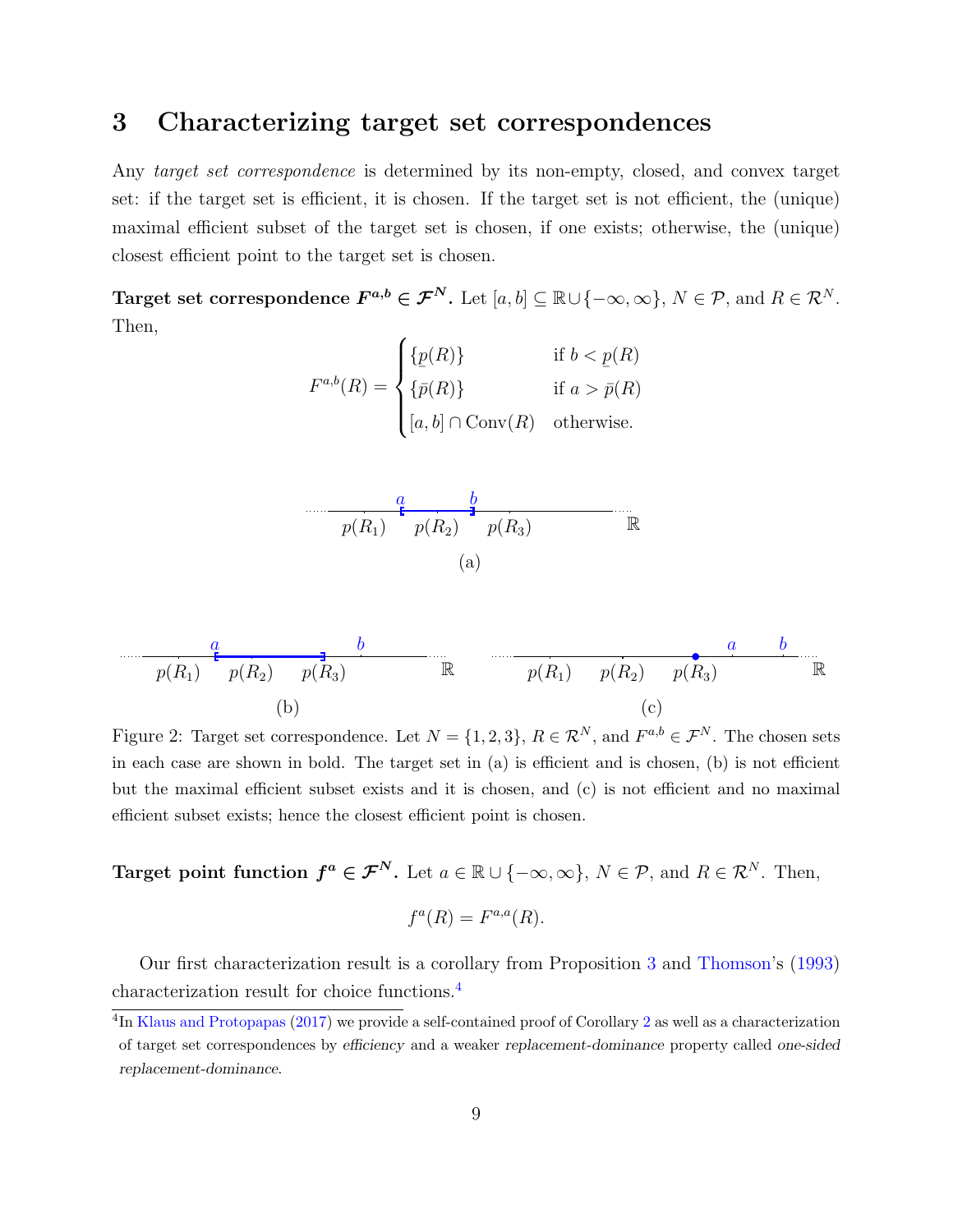Corollary 2. A choice correspondence  $F \in \mathcal{F}^N$   $(N \in \mathcal{P}, |N| \geq 3)$  satisfies efficiency and replacement-dominance if and only if it is a target point function.

Our second characterization result states that efficiency and population-monotonicity characterize target set correspondences.

<span id="page-9-0"></span>**Theorem 1.** A choice correspondence  $F \in \mathcal{F}$  satisfies efficiency and populationmonotonicity if and only if it is a target set correspondence with the same target set for all populations.

The properties in our two characterizations are independent. A constant choice correspondence that always chooses a fixed set satisfies replacement-dominance and populationmonotonicity but violates efficiency. A choice correspondence that always chooses the peak of the agent with the lowest index satisfies efficiency, but it violates replacement-dominance and population-monotonicity.

Remark 1. Our characterizations in Corollary [2](#page-8-0) and Theorem [1](#page-9-0) confirm an observed pattern concerning solidarity in public goods models: replacement-dominance is at least as strong as population-monotonicity. Here and, for example, in [Miyagawa](#page-30-4) [\(2001\)](#page-30-4), [Ehlers](#page-29-5) [\(2002,](#page-29-5) [2003\)](#page-29-6), [Ehlers and Klaus](#page-30-2) [\(2001\)](#page-30-2), and [Gordon](#page-30-5) [\(2007a,](#page-30-5)[b\)](#page-30-6), the set of choice functions satisfying efficiency and replacement-dominance is a subset of the set of choice functions satisfying efficiency and population-monotonicity.  $\Box$ 

# <span id="page-9-1"></span>4 Conclusion

We considered a problem of choosing a set of locations of a public good on the real line R when agents have single-peaked preferences over points and evaluate outcome sets under the assumption of complete uncertainty with a best-worst preference extension. We show that efficiency and replacement-dominance characterize the class of target point functions while efficiency and population-monotonicity characterize the larger class of target set correspondences. These characterizations resemble previous results in various public goods settings, which we survey in the next subsection.

In the subsection following the literature review, we check the robustness of our results with respect to various model assumptions we made. Our assumption on the preference extension used is separately discussed in Appendix [A.](#page-13-0)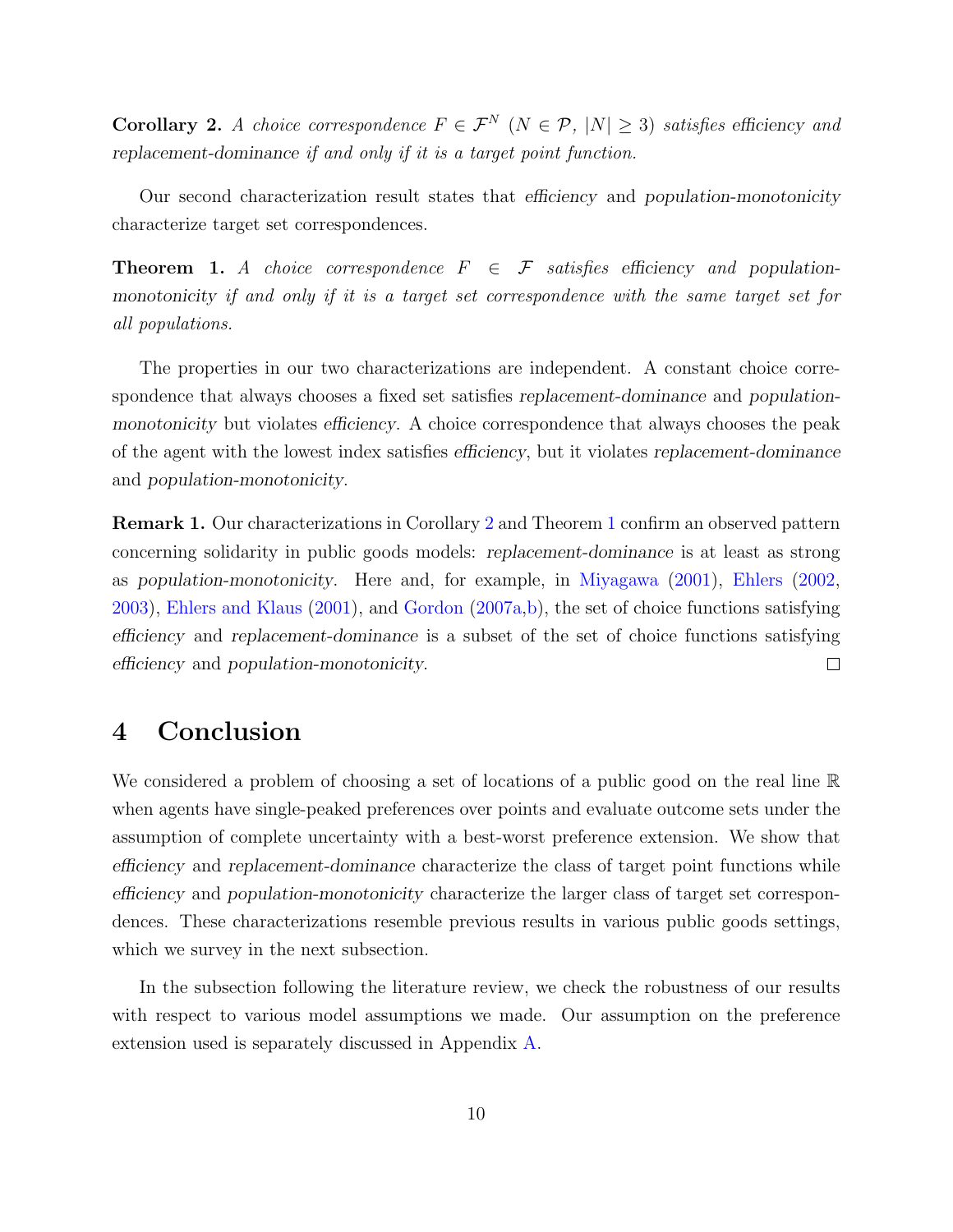### 4.1 Literature review: solidarity for public goods models

For choice functions that assign a public good on an interval, or on a tree network, the solidarity properties replacement-dominance and population-monotonicity, have been considered. Specifically, for the location problem on an interval (on a tree network), it was shown that efficiency and population-monotonicity characterize the class of "target point functions" on the domain of single-peaked preferences [\(Ching and Thomson,](#page-29-0) [1996;](#page-29-0) [Thomson,](#page-31-5)  $1993$ <sup>[5](#page-10-0)</sup> and for constant sets of agents efficiency and replacement-dominance characterize the class of "target point functions" on the domains of single-peaked preferences and symmetric single-peaked preferences [\(Vohra,](#page-31-0) [1999\)](#page-31-0). Moreover, it turns out that efficiency and population-monotonicity imply replacement-dominance and that the former characterization also holds on the domain of symmetric single-peaked preferences and on tree networks [\(Klaus,](#page-30-0) [2001\)](#page-30-0). In addition, both aforementioned characterizations hold under much looser assumptions on the set of locations (alternatives) and the domain of preferences [\(Gordon,](#page-30-5) [2007a\)](#page-30-5).[6](#page-10-1) Finally, if the set of admissible preferences is constrained on attribute-based prefe-rence domains,<sup>[7](#page-10-2)</sup> efficiency and either one of the two solidarity properties are only compatible on discrete trees, where equivalent characterizations are obtained [\(Gordon,](#page-30-7) [2015\)](#page-30-7).

For the location problem on an interval, if the property of replacement-dominance is weakened to  $\epsilon$ -replacement-dominance<sup>[8](#page-10-3)</sup> the characterization of target point functions still holds for the domain of single-peaked preferences [\(Harless,](#page-30-8) [2015b\)](#page-30-8). However, for the location problem on a circle when a constant set of agents exists, no choice function satisfies efficiency and either replacement-dominance or population-monotonicity on the domain of symmetric single-peaked preferences [\(Gordon,](#page-30-6) [2007b\)](#page-30-6).

Regarding choice correspondences, the case of providing a public good at exactly two locations, when one or both of the aforementioned solidarity properties are being considered, has been studied under different settings. On the domain of single-peaked preferences and if the agents compare pairs of locations using the max-extension,<sup>[9](#page-10-4)</sup> the following holds.

<span id="page-10-1"></span><span id="page-10-0"></span><sup>5</sup>Such functions are sometimes called status quo rules or status quo solutions.

<sup>&</sup>lt;sup>6</sup>The critical assumptions are: (i) the set of alternatives is fixed, (ii) the preferences are defined over all alternatives, and (iii) the domain of preferences is common to all agents.

<span id="page-10-2"></span><sup>&</sup>lt;sup>7</sup>Given a finite set of alternatives A, the non-empty and finite family of subsets  $\mathcal{H} \subseteq 2^A$  is an attribute space if [for each attribute  $H \in \mathcal{H}$ ,  $H \neq \emptyset$  and the complement  $H^C \in \mathcal{H}$ ] and [for each pair  $x, y \in A$  with  $x \neq y$ , there exists  $H \in \mathcal{H}$  such that  $x \in H$  and  $y \notin H$ .

<span id="page-10-4"></span><span id="page-10-3"></span><sup>8</sup>Agents' solidarity is only required if the change in an agent's preferences are below a certain threshold.

<sup>&</sup>lt;sup>9</sup>Under the max-extension, an agent prefers set X to set Y if and only if he prefers his best point(s) in set  $X$  to his best point(s) in set Y.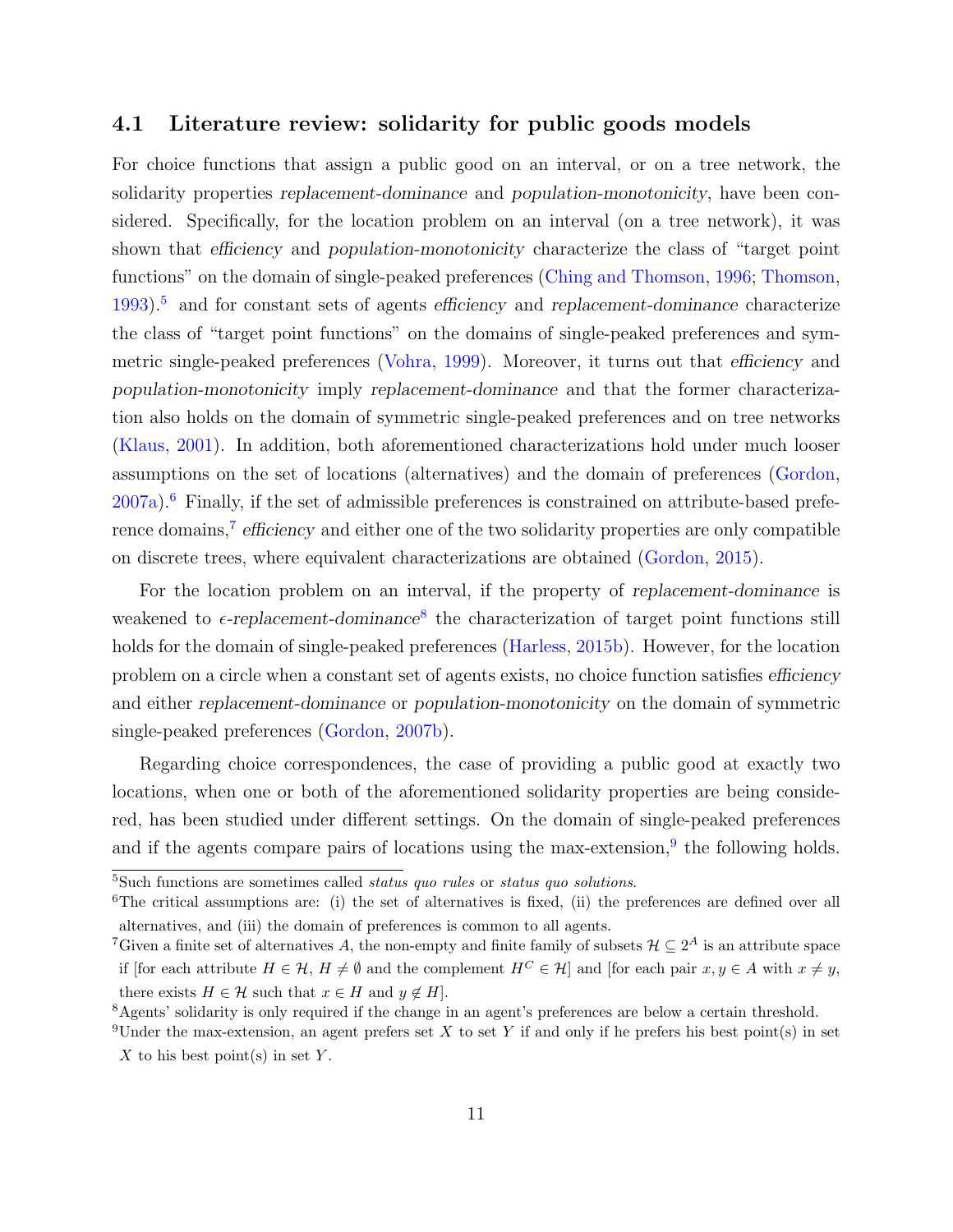For an interval in  $\mathbb R$  and a constant set of agents, the class of choice functions satisfying efficiency and replacement-dominance are the "left-peaks choice function" and the "rightpeaks choice function"[10](#page-11-0) [\(Miyagawa,](#page-30-4) [2001\)](#page-30-4). However, if this model is extended to trees, then no choice function satisfies efficiency and replacement-dominance on the symmetric single-peaked domain [\(Umezawa,](#page-31-6) [2012\)](#page-31-6).

For the problem of providing a public good at exactly two locations on an interval, on the domain of single-peaked preferences and if agents compare pairs of locations using the leximin-extension, $^{11}$  $^{11}$  $^{11}$  the following two results have been obtained that consider populationmonotonicity or replacement-dominance. First, the class of choice functions satisfying efficiency, anonymity, and population-monotonicity is the class of "single-plateaued preference choice functions"[12](#page-11-2) [\(Ehlers,](#page-29-6) [2003\)](#page-29-6); and second, the class of choice functions satisfying efficiency and replacement-dominance is the class of "single-peaked preference choice functions"[13](#page-11-3) [\(Ehlers,](#page-29-5) [2002\)](#page-29-5). Note that the model of choosing two locations is rather different from our model of choosing a set of outcomes under complete uncertainty or ignorance (focusing on the best and the worst location in the outcome set does not reduce our model to that of choosing two locations).

In the setting of preference aggregation problems, where agents strictly rank a finite set of alternatives and a (not necessarily strict) social ranking over the alternatives must be chosen, the aforementioned solidarity properties have also been studied. It is shown that on the domain of strict rankings, efficiency and population-monotonicity characterize the class of "strict status-quo functions<sup>"[14](#page-11-4)</sup> [\(Bossert and Sprumont,](#page-29-7) [2014\)](#page-29-7). Moreover, in this result, *population*-monotonicity can be substituted with adjacent replacement-dominance.<sup>[15](#page-11-5)</sup> Furthermore, if

<span id="page-11-0"></span> $10$ The left (right) peaks choice function chooses the two unique left-most (right-most) peaks.

<span id="page-11-1"></span><sup>&</sup>lt;sup>11</sup>Under the leximin-extension, in the case of sets containing exactly two points, an agent prefers set X to set Y if and only if he either [prefers his best point(s) in set X to his best point(s) in set Y ] or [he is indifferent between his best point in set  $X$  and his best point in set  $Y$  and prefers his second best point in set  $X$  to his second best point in set  $Y$ .

<span id="page-11-2"></span> $12$ Each single-plateaued preference choice function is determined by fixed single-plateaued preferences R and plateau  $[r, \bar{r}]$ : if all the agents' peaks lie outside of  $[r, \bar{r}]$ , then the best of the agents' peaks and its indifferent point are chosen (according to  $R$ ); otherwise, the two locations in the convex hull of the agents' peaks lying closest to  $\underline{r}$  and  $\overline{r}$  respectively are chosen.

<span id="page-11-3"></span><sup>&</sup>lt;sup>13</sup>Each single-peaked preference choice function is essentially a single-plateaued preference choice function  $\frac{13}{2}$ determined by a fixed single-plateaued preference relation R with the plateau being a point, i.e.,  $r = \bar{r}$ .

<span id="page-11-4"></span><sup>&</sup>lt;sup>14</sup>Each strict status-quo function is determined by a strict ranking R over the alternatives and reaches a unique efficient strict ranking as follows: beginning from  $R$  it reverses the order of an adjacently ranked pair of alternatives if all agents prefer the reverse to the initial ranking of the pair.

<span id="page-11-5"></span> $15$ Adjacent replacement-dominance is weaker than replacement-dominance: solidarity is only required when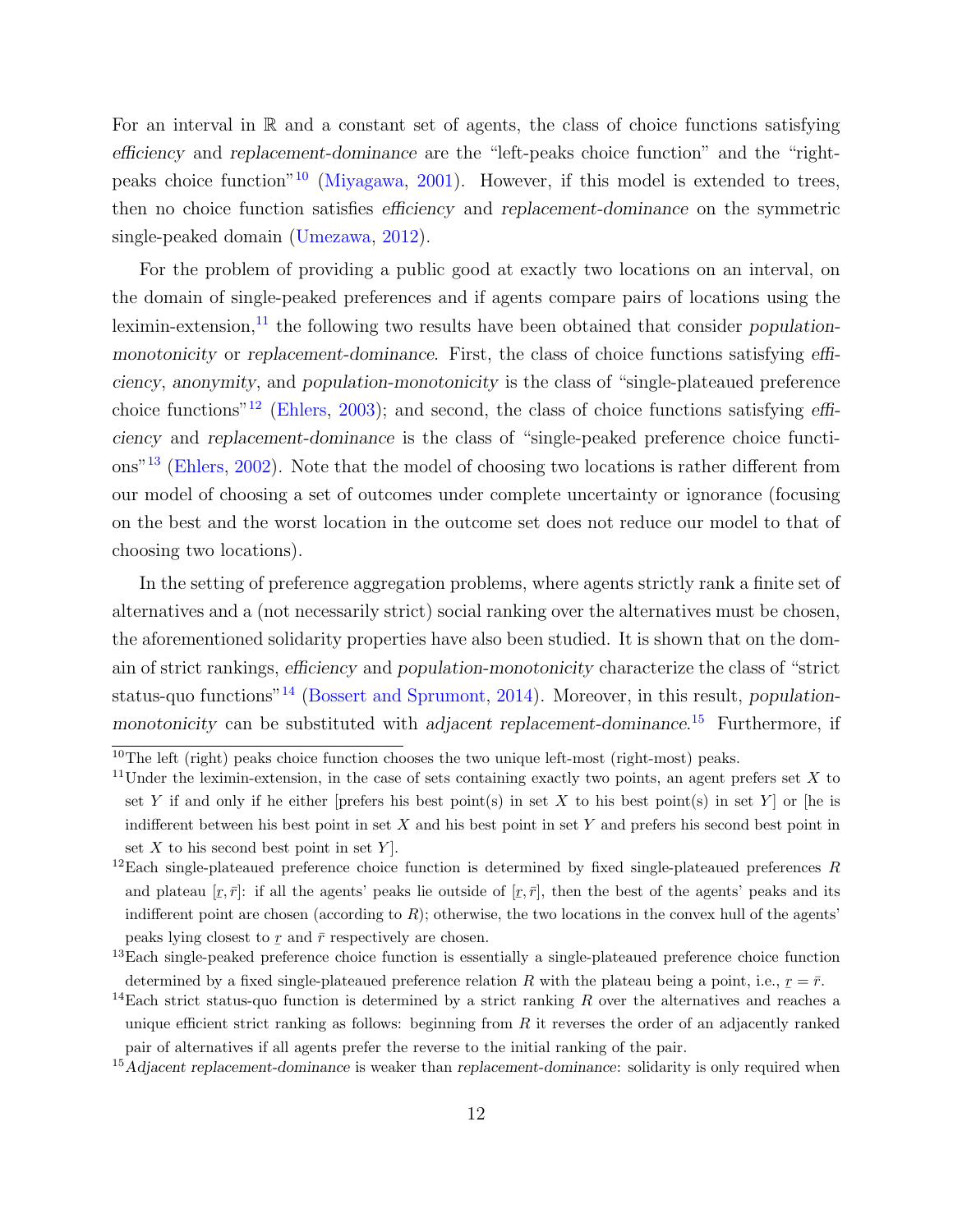the domain is enlarged to also include weak rankings, efficiency and either populationmonotonicity or adjacent replacement-dominance characterize the class of "status-quo functions"[16](#page-12-1) [\(Harless,](#page-30-9) [2016\)](#page-30-9). Finally, in the binary social choice model (i.e., when there are exactly two alternatives to choose from) and if agents can be indifferent between the two alternatives, a choice function satisfies replacement-dominance or population-monotonicity if and only if it is a "generalized mixed-consensus rule"[17](#page-12-2) [\(Harless,](#page-30-10) [2015a\)](#page-30-10).

### 4.2 Model variations

#### 4.2.1 Symmetric preferences

Preferences  $R_i \in \mathcal{R}$  are symmetric if for each pair  $x, y \in \mathbb{R}$ ,  $|x - p(R_i)| = |y - p(R_i)|$  implies  $x I_i y$ . Throughout this paper we assume that preferences are single-peaked. In [Klaus](#page-30-3) [and Protopapas](#page-30-3) [\(2017\)](#page-30-3) we also show that all our results hold on the domain of symmetric single-peaked preferences.

#### <span id="page-12-0"></span>4.2.2 Chosen sets are not necessarily compact

Although we only study compact subsets of  $\mathbb{R}$ , the compactness requirement is without loss of generality for the following reasons. First, the agents' peaks being real numbers and Proposition [1\(](#page-4-0)i) imply that unbounded sets are not efficient. Second, concerning not closed (and bounded) sets, after assuming that each agent is indifferent between a set and its *closure*, all our results hold and the target sets of target set correspondences need not be closed. In this case, the second requirement for the efficiency of a set, that is, Proposition [1\(](#page-4-0)ii), would have to be changed to  $Conv(\text{closure}(X)) \cap p(R) \subseteq \text{closure}(X)$ ; moreover, to accommodate the possibility of sets that are not closed, throughout the text and for each set  $X$ , Conv $(X)$ would have to be changed to  $Conv(\text{closure}(X))$ .

<span id="page-12-1"></span>an agent reverses a single pair of adjacently ordered alternatives.

<sup>&</sup>lt;sup>16</sup>Each status-quo function is determined by a ranking  $\bar{R}$  over the alternatives and reaches a unique efficient ranking as follows: beginning from  $\bar{R}$  it reverses the order of an adjacently ranked pair of single alternatives if all agents prefer the reverse to the initial ranking of the pair. Moreover, it "creates" order in an indifference class (of alternatives) if all agents prefer the alternative moved up in the order to the one (or more) alternatives moved down. Reversals in the order between a single alternative and an indifference class or between two indifference classes occur in a similar way.

<span id="page-12-2"></span><sup>&</sup>lt;sup>17</sup>Each generalized mixed-consensus rule chooses for each profile either alternative a or alternative b. The only further requirement concerns cases where at least one agent prefers  $a$  over  $b$  and at least one agent prefers b over a; specifically, either a is selected in all such cases or b is selected in all such cases.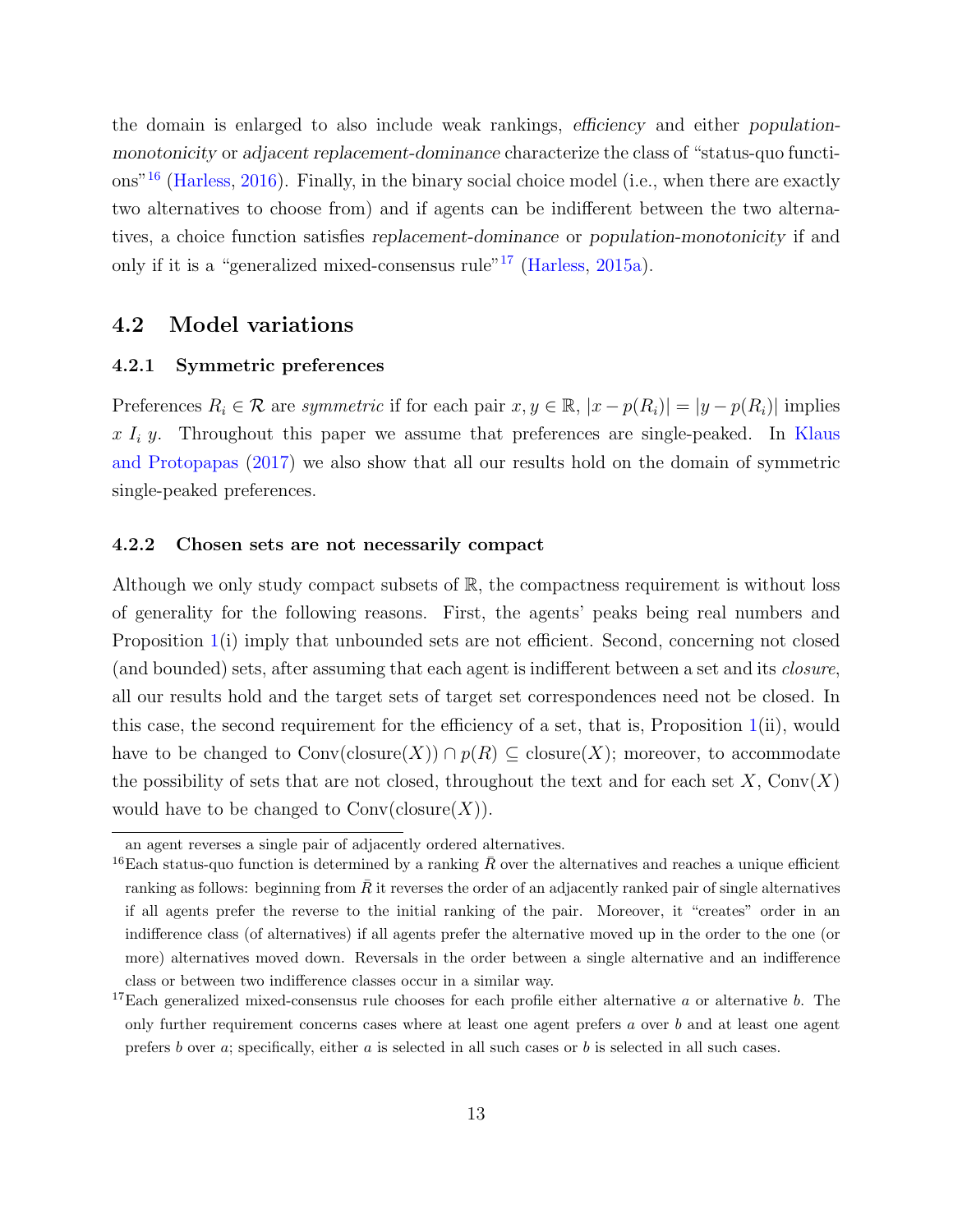#### <span id="page-13-1"></span>4.2.3 Monotonic preferences

Allowing for agents to have monotonic preferences would correspond to allowing agents' peaks to be drawn from the extended real line  $\mathbb{R}\cup\{-\infty, +\infty\}$  and allowing choice correspondences to assign subsets of the extended real like (strictly decreasing preferences correspond to an agents's peak being −∞ and strictly increasing preferences correspond to an agents's peak being  $+\infty$ ). However, if all agents have  $-\infty$  or all agents have  $+\infty$  as their peak, then by Proposition [1,](#page-4-0) no efficient set exists in C. Moreover, if unbounded subsets of  $\mathbb{R}\cup\{-\infty, +\infty\}$ are considered, then in this case the only efficient sets would be  $\{-\infty\}$  (when all agents have  $-\infty$  as their peak) or  $\{+\infty\}$  (when all agents have  $+\infty$  as their peak). However, a policy interpretation for these two sets, as well as other unbounded sets, is not clear and we therefore did not add monotonic preferences to our model.

#### 4.2.4 Closed interval alternative set

All our results hold if preferences are defined on a closed interval  $[x, y] \subseteq \mathbb{R}$ . By Propo-sition [1\(](#page-4-0)i), the class of sets considered equals the class of non-empty subsets of  $[x, y]$  and closedness is not required (see Subsection [4.2.2\)](#page-12-0). Agents could now have monotonic preferences, i.e., have x or y as peaks, since the policy interpretation of "locating the public good at x (or y)" is straightforward, in contrast to our original model (see Subsection [4.2.3\)](#page-13-1). This restriction on the set of alternatives would facilitate our main characterization proof (Theorem [1\)](#page-9-0) since a profile with x as the minimum peak and y as the maximum peak could be chosen to calibrate the target set (in contrast to our original model, where a profile with  $-\infty$  as the minimum peak and  $+\infty$  as the maximum peak is not available).

# Appendix

### <span id="page-13-0"></span>A Best-Worst Preferences

We start with a normative justification to focus on best and worst points in our preference extension and introduce the properties of simple monotonicity and independence that characterize a small class of preference extensions over sets, albeit for a slightly different model than ours [\(Bossert et al.,](#page-29-1) [2000,](#page-29-1) Theorem 1). First, we illustrate via two examples why these properties are reasonable to assume in our model. Then, we present the characterization result and discuss its consequences for our model.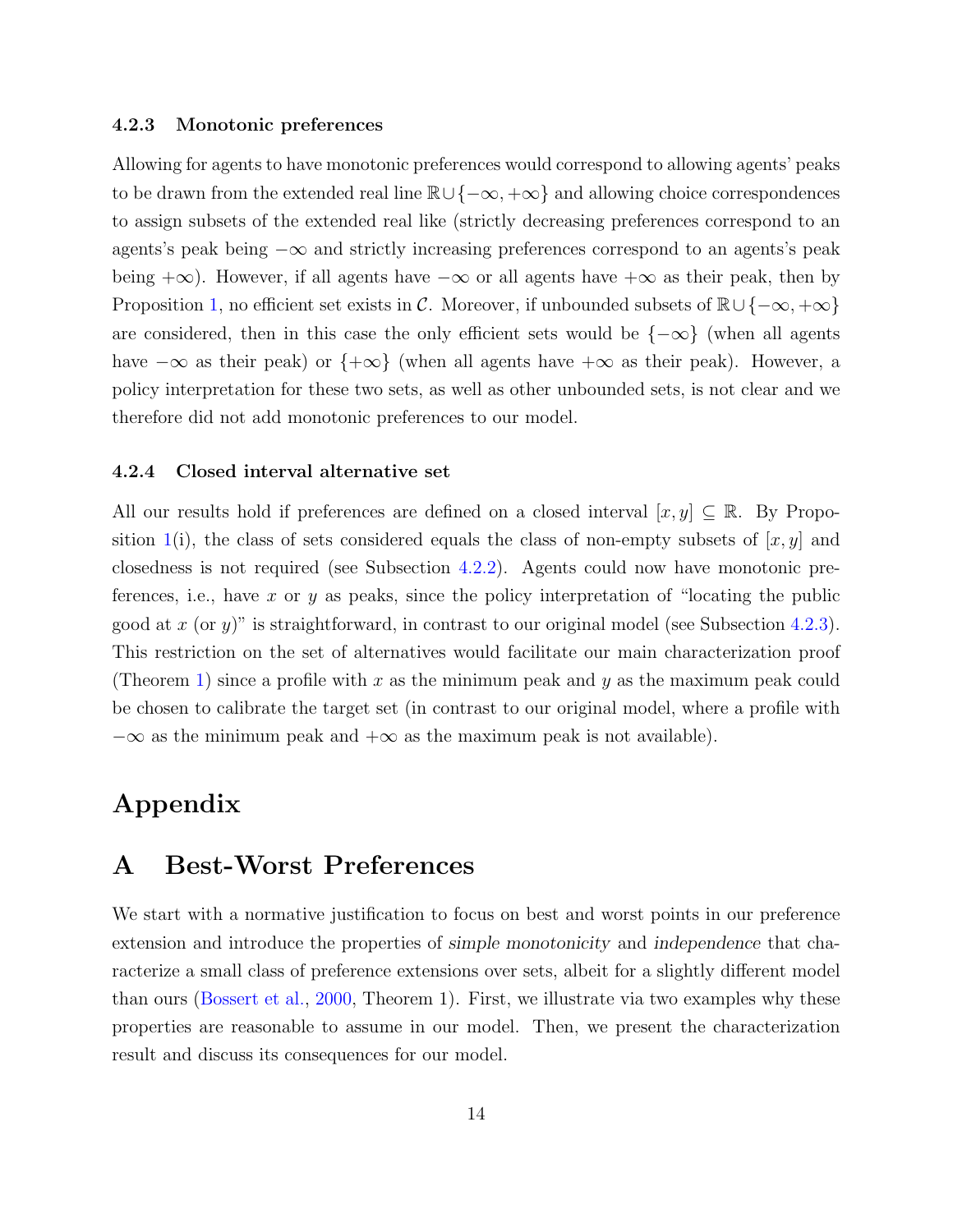We denote preferences defined over C by  $R_i^{\mathcal{C}}$  (if x  $P_i$  y, then  $\{x\} P_i^{\mathcal{C}} \{y\}$ ).

Simple monotonicity. Let  $x, y \in \mathbb{R}$ . If  $x P_i y$ , then

$$
\{x\} P_i^{\mathcal{C}} \{x, y\} P_i^{\mathcal{C}} \{y\}.
$$

**Independence.** Let  $X, Y \in \mathcal{C}$  and  $z \in \mathbb{R}$  such that  $z \notin X \cup Y$ . If  $X P_i^{\mathcal{C}} Y$ , then

$$
[X \cup \{z\}] \, R_i^{\mathcal{C}} \, [Y \cup \{z\}].
$$

Our example pertains to a linear city whose residents own one car each and have singlepeaked preferences over where to park.

Example 1. Simple monotonicity: All public parking is located in two (parking) garages at  $x, y \in \mathbb{R}$ , with  $x \neq y$ , that we refer to as zone x and y. Neither garage's capacity can accommodate all residents but the joint capacity is sufficient. Initially, a one-zone scheme is in place and all residents are assigned to either zone x or zone  $y$ : residents assigned to zone x (zone y) are only allowed to park at garage  $x(y)$ , which has the capacity to accommodate them. Later, a two-zone scheme is adopted: each resident can use either one of the two garages. Consider a resident i of zone x who prefers x to y. Under the one-zone scheme he always parks at x, while under the two-zone scheme he sometimes parks at  $y$  (whenever x is full). We expect resident i to be worse off under the two-zone scheme, that is, if  $x P_i y$ , then  ${x}$   $P_i^{\mathcal{C}}$   ${x, y}$   $P_i^{\mathcal{C}}$   ${y}$  and simple monotonicity holds.

**Independence:** Two single-zone street parking schemes,  $X, Y \in \mathcal{C}$ , are being considered for adoption. Before a final decision is made, and following a small development project on some previously unused land, an extra single parking garage  $z \in \mathbb{R}$  becomes available. Now assume that instead of schemes  $X$  and  $Y$ , two new schemes are being considered for adoption,  $X \cup \{z\}$  and  $Y \cup \{z\}$ . Suppose resident *i* initially prefers X to Y. Since space z was unavailable under X and Y and is now available under both  $X \cup \{z\}$  and  $Y \cup \{z\}$ , we expect i to find  $X \cup \{z\}$  at least as desirable as  $Y \cup \{z\}$ . That is, if  $z \notin X \cup Y$ , and  $X P_i^{\mathcal{C}} Y$ , then  $[X \cup \{z\}]$   $R_i^{\mathcal{C}}$   $[Y \cup \{z\}]$  and independence holds.  $\Box$ 

By the next result, if the two aforementioned properties are required, then an agent with *linear* preferences over outcomes<sup>[18](#page-14-0)</sup> only cares about his best and worst points in each finite set.<sup>[19](#page-14-1)</sup>

<span id="page-14-0"></span><sup>&</sup>lt;sup>18</sup>A linear preference  $R^L$  is a *complete, transitive, reflexive,* and *antisymmetric* (i.e., for each  $x, y \in \mathbb{R}$ ,  $x I^L y$ implies  $x = y$ ) binary relation. Single-peaked preferences are not antisymmetric.

<span id="page-14-1"></span> $19A$  similar result using a stronger version of independence is shown in Barberà et al. [\(1984\)](#page-29-8).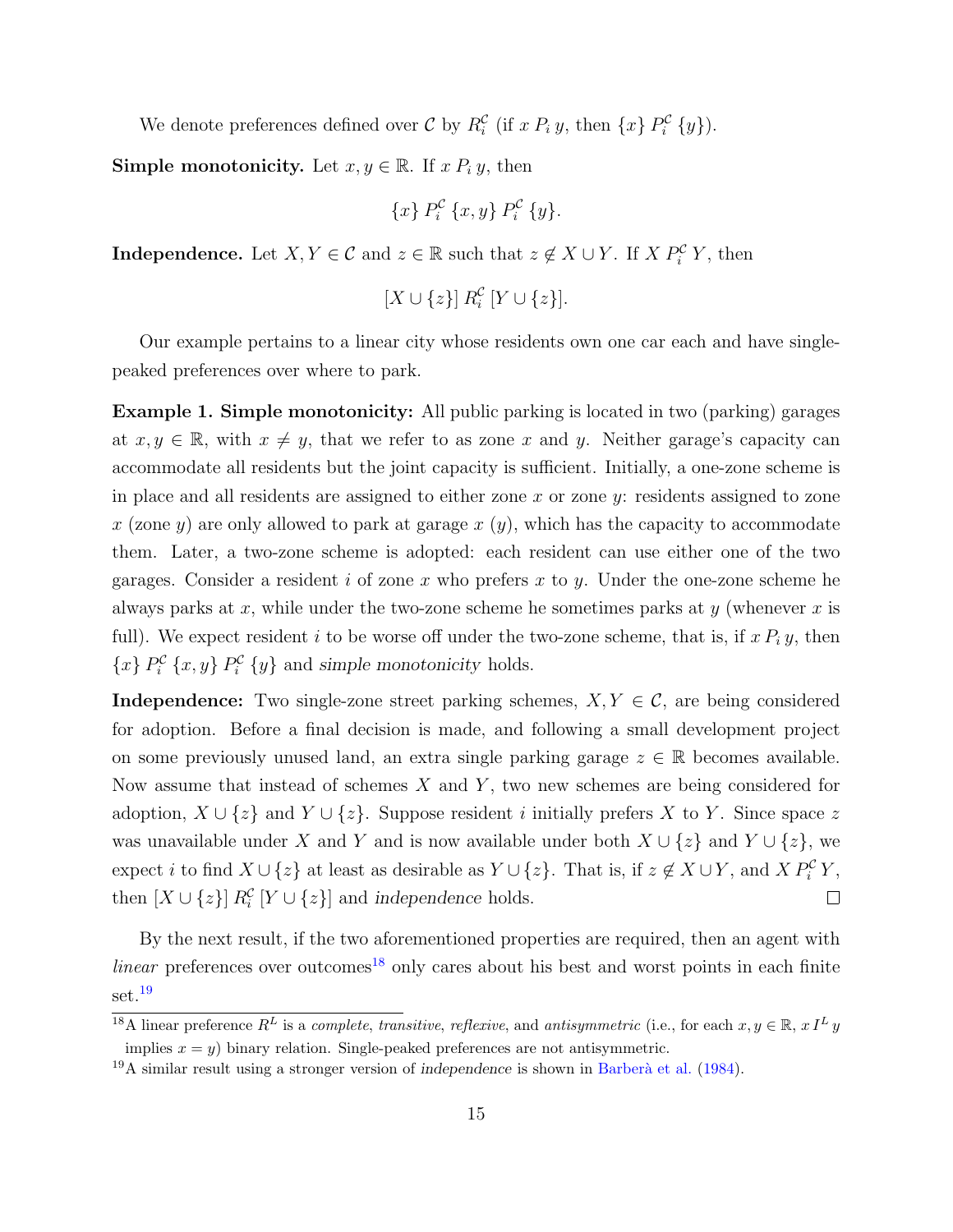[Bossert et al.](#page-29-1) [\(2000,](#page-29-1) Theorem 1). If simple monotonicity and independence are satisfied, then for agent *i* with linear preferences  $R_i^L$ , and each finite set  $X \in \mathcal{C}$ ,  $XI_i^{\mathcal{C}}\{b_X(R_i^L), w_X(R_i^L)\}.$ 

In light of this result, two "standard" extensions that could be considered for our model are the  $max-min^{20}$  $max-min^{20}$  $max-min^{20}$  and the  $min-max^{21}$  $min-max^{21}$  $min-max^{21}$  preference extensions, both of which fit our parking example since they are "consistent with the notion of limited rationality which is familiar in the theories of organization and bounded rationality (e.g., [March,](#page-30-11) [1988;](#page-30-11) [March and Simon,](#page-30-12) [1958\)](#page-30-12), and which suggests that, given a complex decision problem, the agent often seeks to simplify the problem by focusing on only a few salient features of the complex situation" [\(Bossert et al.,](#page-29-1) [2000,](#page-29-1) pp. 300-301). However, given the problem at hand, we prefer to "not choose sides" by adopting either the "optimistic" max-min extension or the "pessimistic" min-max extension (some agents might be optimists and some pessimists). Instead, we opt for the *best-worst* extension of preferences that declares a preference for a set X over a set Y if and only if this preference coincides with the preference of both the min-max extension and the max-min extension. It is straightforward to show that the best-worst extension satisfies simple monotonicity and independence, not only when based on linear preferences over outcomes but also in our setting of single-peaked preferences over outcomes and sets of alternatives that are not always finite.

Finally, we would like to point out why our results would significantly change when focusing either on optimistic agents or on pessimistic agents.

First, consider very optimistic agents who only focus on the best point in the outcome set (max extension, see footnote [9\)](#page-10-4). Then, efficiency would require to always assign a set containing all peaks, which for some policy application would not be feasible. Even when considering the less optimistic max-min extension (see footnote [20](#page-15-0) for its definition), for some preference profiles, e.g., when agents' peaks are located at exactly two points, efficiency could imply the assignment of a set containing all peaks. Therefore, under the optimistic max and max-min preference extensions, target-set correspondences would not be efficient.

Second, consider very pessimistic agents who only focus on the worst point in the outcome set (*min* extension). Then, efficiency would require to always assign a singleton set: e.g.,

<span id="page-15-0"></span> $\overline{^{20}Max-min\ extension}$ : An agent prefers set X to set Y if and only if either [he prefers his best point(s) in set X to his best point(s) in set Y  $\sigma$  [he is indifferent between his best point(s) in both sets and prefers his worst point(s) in set X to his worst point(s) in set Y.

<span id="page-15-1"></span><sup>&</sup>lt;sup>21</sup>Min-max extension: An agent prefers set X to set Y if and only if either [he prefers his worst point(s) in set X to his worst point(s) in set Y ] or [he is indifferent between his worst point(s) in both sets and prefers his best point(s) in set X to his best point(s) in set Y.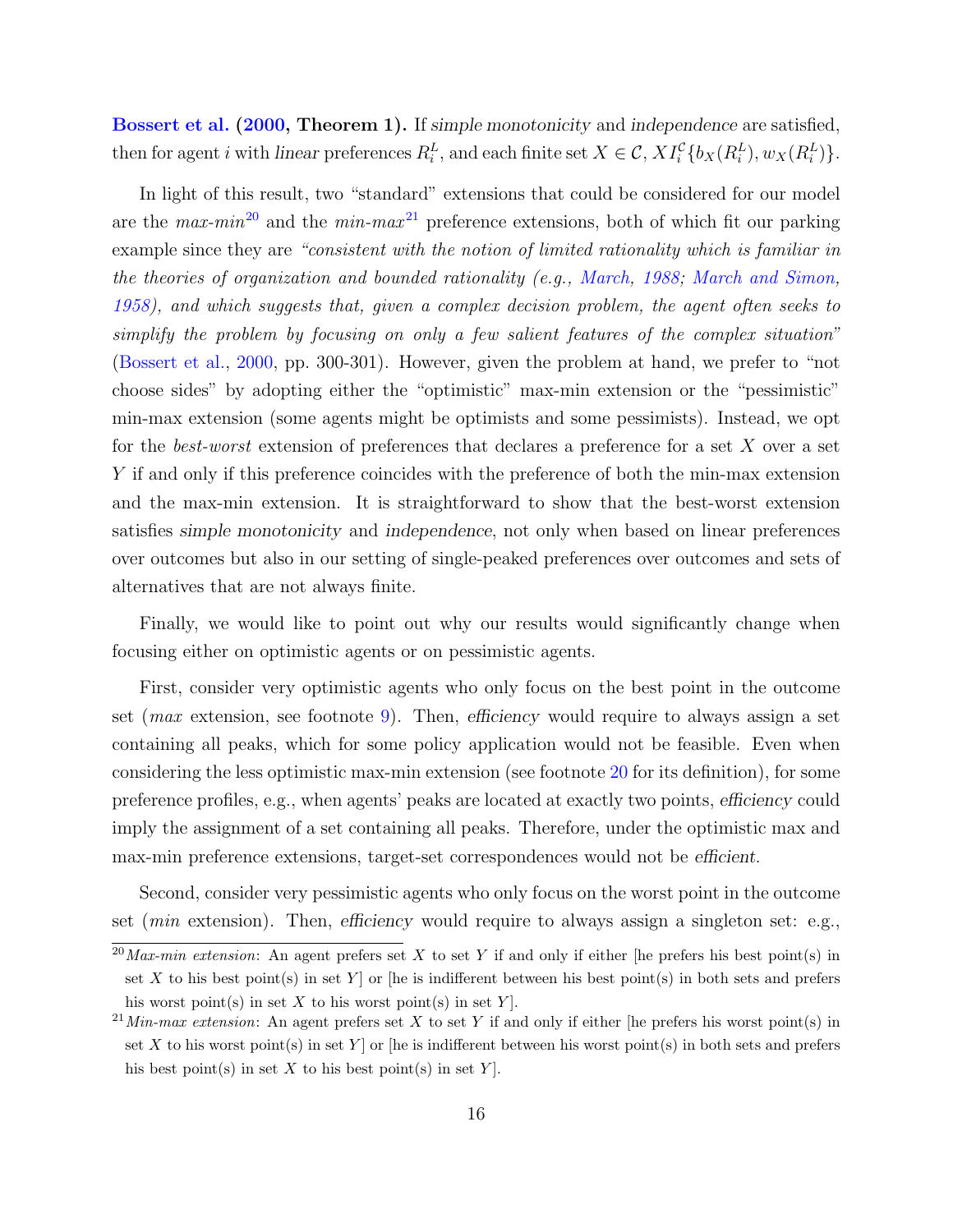if an interval [a, b] in conv(R) is chosen, then choosing the singleton set  $\{\frac{a+b}{2}\}$  $\frac{+b}{2}$  constitutes a Pareto improvement. Hence, one would only need to study choice functions. Even when considering the less pessimistic min-max extension (see footnote [21](#page-15-1) for its definition), for some preference profiles, e.g., when agents' peaks are located at exactly two points, efficiency could imply the assignment of a singleton set. Therefore, under the pessimistic min and min-max preference extensions, the target-set correspondences with target sets  $[a, b]$ ,  $a < b$ , would not be efficient. If agents only focus on the worst point in the outcome set (cautious extension), then *efficiency* would require that no non-singleton set can be chosen (if an interval [a, b] with  $a < b$  is chosen, then the set  $\{c\}$  such that  $a < c < b$  would be a Pareto improvement).

### B Proofs of Section [2](#page-3-0)

Throughout this appendix, for  $N \in \mathcal{P}$  and  $R \in \mathcal{R}^N$ , we assume, without loss of generality, that  $N = \{1, 2, \ldots, n\}$  and  $p(R) = p(R_1) \leq p(R_2) \leq \ldots \leq p(R_n) = \bar{p}(R)$ . Furthermore, whenever for  $X \in \mathcal{C}$  and  $i \in N$ ,  $|b_X(R_i)| = 1$  or  $|w_X(R_i)| = 1$ , we denote the singleton set as unique (best or worst) point.

<span id="page-16-0"></span>**Lemma 1.** Let  $i \in \mathbb{P}$  with  $R_i \in \mathcal{R}$  and  $X \in \mathcal{C}$ .

 $(a)$  Let  $\underline{X} < p(R_i), \underline{x}$  $x \in \mathbb{R}$  such that ب<br>أ  $X<$  $\underline{x} \leq p(R_i)$ , and  $Y = [X \cap (\underline{x})]$  $[x,\infty)]\cup\{x$  $\tilde{z}$  $x$ . Then,  $Y R_i X$ . Moreover, if  $w_X(R_i) = X$ , then  $Y P_i X$ .

(b) Let  $\bar{X} > p(R_i)$ ,  $\bar{x} \in \mathbb{R}$  such that  $\bar{X} > \bar{x} \geq p(R_i)$ , and  $Y = [X \cap (-\infty, \bar{x})] \cup {\bar{x}}$ . Then, Y  $R_i X$ . Moreover, if  $w_X(R_i) = \overline{X}$ , then Y  $P_i X$ .

(c) Let  $X \leq p(R_i)$ ,  $\overline{X} > p(R_i)$ ,  $x, \overline{x} \in \mathbb{R}$  such that  $X \leq x \leq p(R_i) \leq \overline{x} \leq \overline{X}$ ,  $Y =$  $\Delta$   $\rightarrow$   $P(\alpha_l)$ ,  $\Delta$   $\rightarrow$   $P(\alpha_l)$ ,  $\omega$ ,  $\omega$   $\sim$   $\Delta$  s such show  $\Delta$   $\rightarrow$   $\omega$  $[X \cap ($  $\tilde{z}$  $[x,\infty)]\cup\{x$  $x$ }, and  $Z = [Y \cap (-\infty, \bar{x})] \cup {\bar{x}}$ . Then,  $Z P_i X$ .

**Proof.** (a) By single-peakedness, for each  $z \in X \setminus Y$ ,  $x P_i z$ . Hence, Y  $R_i X$ . If additionally  $w_X(R_i) = \underline{X}$  $X \notin Y$ , then  $\overline{X} P_i w_X(R_i)$  and  $\underline{x} P_i w_X(R_i)$ . Since by single-peakedness  $w_Y(R_i) \subseteq$ {  $\underline{x}, \overline{X}$ , it follows that  $Y P_i X$ .

(b) Symmetric proof to (i).

(c) By (i),  $Y R_i X$ . By (ii),  $Z R_i Y$ . Hence,  $Z R_i X$ . By single-peakedness,  $w_X(R_i) \subseteq \{X \}$  $\overline{X}, \overline{X}$ and  $w_Z(R_i) \subseteq \{x\}$  $x, \bar{x}$ . By single-peakedness,  $\mathfrak{D}_i \mathfrak{D}_X(R_i)$  and  $\bar{\mathfrak{D}}_i \mathfrak{D}_X(R_i)$ . Hence,  $Z P_i X$ .

**Proof of Proposition [1](#page-4-0).** Let  $N \in \mathcal{P}$ ,  $R \in \mathcal{R}^N$ , and  $X \in \mathcal{C}$ .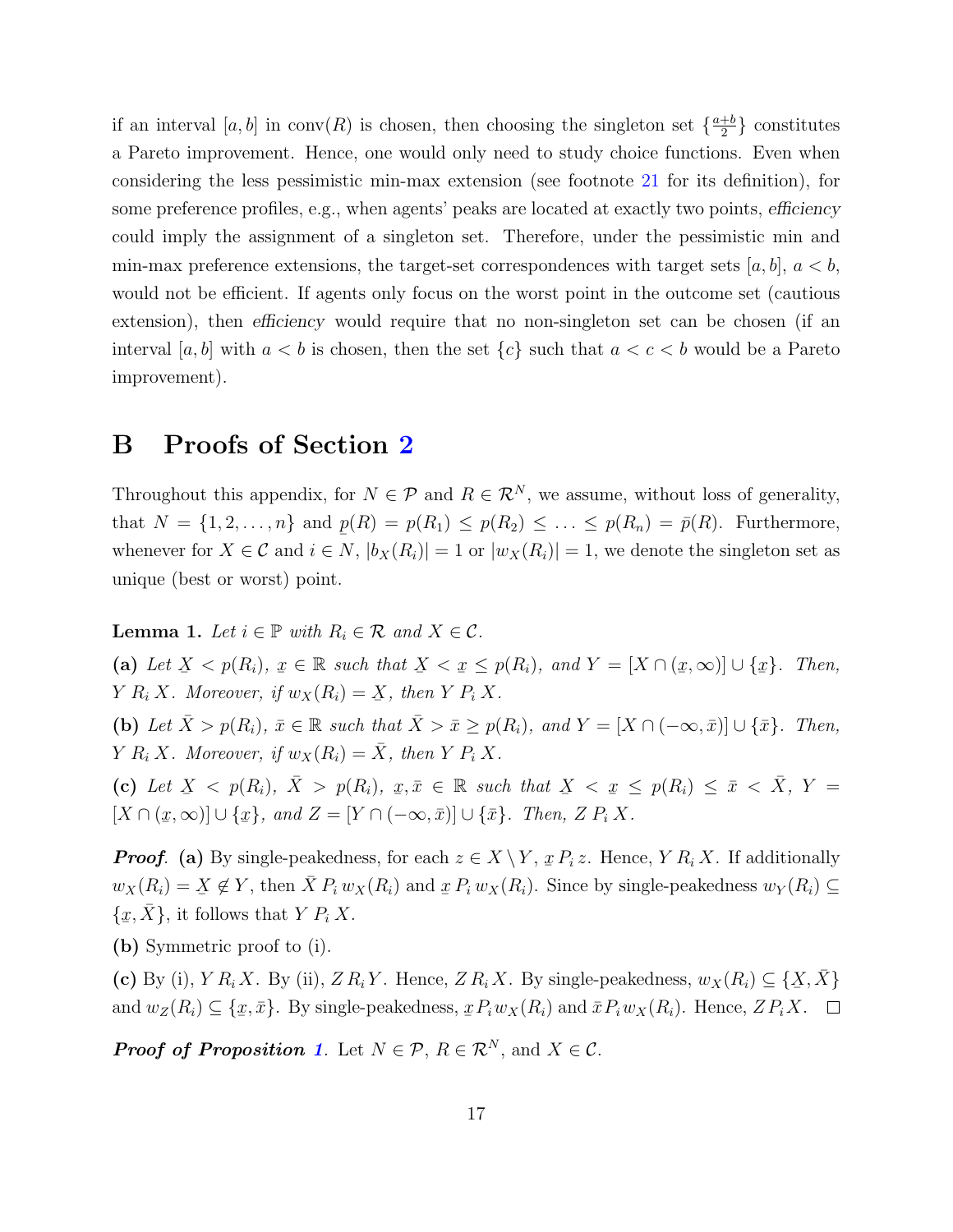**Step 1.** Assume by contradiction that  $X \in E(R)$  and  $X \nsubseteq Conv(R)$ . Then,  $X < p(R_1)$  or  $\bar{X} > p(R_n)$ . By symmetry of arguments, assume that  $X < p(R_1)$ .

Case 1  $(\bar{X} > p(R_n))$ . Then, for each  $i \in N$ ,  $\bar{X} < p(R_1) \le p(R_i) \le p(R_n) < \bar{X}$ . Consider  $Y = [X \cap (p(R_1), \infty)] \cup \{p(R_1)\}\$ and  $Z = [Y \cap (-\infty, p(R_n))] \cup \{p(R_n)\}\$ . By Lemma [1\(](#page-16-0)c), for each  $i \in N$ ,  $Z P_i X$ . Hence,  $X \notin E(R)$ ; a contradiction.

Case 2 ( $\bar{X} \leq p(R_n)$ ). Then, for each  $i \in N$ ,  $X < p(R_1) \leq p(R_i)$ . Consider  $Y = [X \cap (p(R_1), \infty)] \cup \{p(R_1)\}\$ . By Lemma [1\(](#page-16-0)a), for each  $i \in N$ , Y  $R_i X$ . Furthermore,  $w_X(R_n) = \underline{X}$ . Then, by Lemma [1\(](#page-16-0)a),  $Y P_n X$ . Hence,  $X \notin E(R)$ ; a contradiction.

Step 2. Assume by contradiction that  $X \in E(R)$  and  $(\text{Conv}(X) \cap p(R)) \nsubseteq X$ . By Step 1,  $X \subseteq \text{Conv}(R)$ . Thus, there exists  $j \in N$  such that  $p(R_i) \in \text{Conv}(X)$  and  $p(R_i) \notin X$ .

Let  $Y = X \cup \{p(R_j)\}\$ . By single-peakedness, for each  $i \in N$ ,  $w_X(R_i) = w_Y(R_i) \subseteq \{X, \bar{X}\}\$ ¯ and  $b_X(R_i)R_ib_Y(R_i)$ . Hence, for each  $i \in N$ ,  $YR_iX$ . Furthermore,  $b_Y(R_j) = p(R_j)P_jb_X(R_j)$ . Therefore,  $Y P_j X$ . Hence,  $X \notin E(R)$ ; a contradiction.

Step 3. Let  $X \in \mathcal{C}$  such that (i)  $X \subseteq \text{Conv}(R)$  and (ii)  $(\text{Conv}(X) \cap p(R)) \subseteq X$ . Assume by contradiction that  $X \notin E(R)$ . Hence, there exists a set  $Y \subseteq \mathbb{R}$  such that for each  $i \in N$ ,  $Y R_i X$ , and for at least one  $j \in N$ ,  $Y P_j X$ .

Case 1 ( $p(R_i) \in Conv(X)$ ). By condition (ii),  $p(R_i) \in X$  and agent j's best point  $b_X(R_i)$  =  $p(R_j) \in X$  cannot be improved. By single-peakedness,  $w_X(R_j) \subseteq {\{\underline{X}, \overline{X}\}}$ ; if  $w_Y(R_j) P_j$  $w_X(R_j)$ , by single-peakedness,  $\overline{X}$  $\underline{X}<$ ¯  $\underline{Y}$  or  $\overline{X} > \overline{Y}$ . By symmetry of arguments, assume ¯  $X<$ Y. Considering  $R_1$ , by condition (i),  $p(R_1) \leq \underline{X}$  $X<$ Y. By single-peakedness,  $b_X(R_1)P_1b_Y(R_1)$ and for agent 1, set Y is not at least as desirable as set  $X$ ; a contradiction.

Case 2  $(p(R_j) \notin Conv(X))$ . Then, either  $p(R_j) < X$  or  $p(R_j) > \overline{X}$ . By symmetry of arguments, assume that  $p(R_j) > \bar{X}$ . By single-peakedness,  $b_X(R_j) = \bar{X}$  and  $w_X(R_j) = \bar{X}$  $\underline{X}.$ If  $b_Y(R_j)P_jb_X(R_j)$ , by single-peakedness,  $\bar{X} < \bar{Y}$ . If  $w_Y(R_j)P_jw_X(R_j)$ , by single-peakedness, Y. Considering  $R_1$ , by condition (i),  $p(R_1) \le X \le \overline{X}$ . By single-peakedness,  $b_X(R_1) =$  $X<$ ¯  $X$  and  $w_X(R_1) = \overline{X}$ . If  $X$ Y, by single-peakedness,  $b_X(R_1)$   $P_1$   $b_Y(R_1)$ . If  $\overline{X} < \overline{Y}$ , by  $X <$ single-peakedness,  $w_X(R_1)$   $P_1$   $w_Y(R_1)$ . It follows that for agent 1, set Y is not at least as desirable as set  $X$ ; a contradiction.  $\Box$ 

### **Proof of Corollary [1](#page-5-0).** Let  $N \in \mathcal{P}$  and  $R \in \mathcal{R}^N$ .

(a) Follows immediately from Proposition [1.](#page-4-0)

(b) If  $X \in E(R)$ , then by Proposition [1\(](#page-4-0)i),  $X \subseteq Conv(R)$ . Let  $M \subseteq N$  such that  $Conv(R) =$ Conv $(R_M)$ . Hence,  $X \subseteq \text{Conv}(R_M)$ . By Proposition [1\(](#page-4-0)ii), Conv $(X) \cap p(R) \subseteq X$ . Since,  $p(R_M) \subseteq p(R)$ , Conv $(X) \cap p(R_M) \subseteq X$ . By Proposition [1,](#page-4-0)  $X \in E(R_M)$ .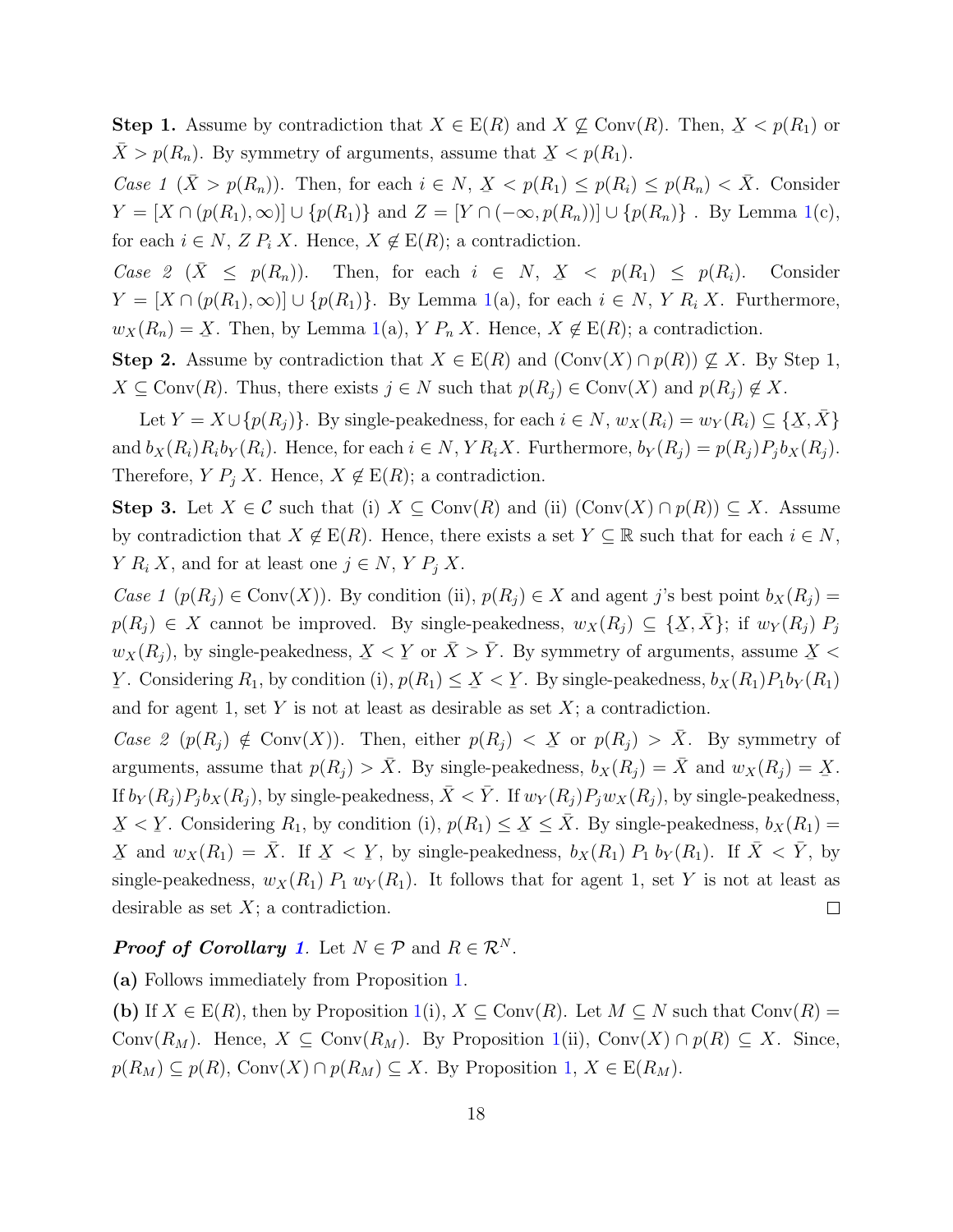(c) If  $X \in E(R)$ , then by single-peakedness, for each  $i \in N$  such that  $p(R_i) \in Conv(X)$ ,  $b_{Conv(X)}(R_i) = p(R_i)$  and by Proposition [1\(](#page-4-0)ii), Conv $(X) \cap p(R) \subseteq X$ . Hence,  $b_{Conv(X)}(R_i) =$  $b_X(R_i)$ . By single-peakedness, for each  $i \in N$  such that  $p(R_i) \notin Conv(X)$ ,  $b_{Conv(X)}(R_i) \in$ { ب<br>أ  $\{X,\bar{X}\}\$ . Since {  $\{X, \bar{X}\} \subseteq X$ ,  $b_{Conv(X)}(R_i) = b_X(R_i)$ . Moreover, since Conv $(X)$  is a closed interval and (trivially) Conv $(X) = X \cup \text{Conv}(X)$ , for each  $i \in N$ , Conv $(X) I_i X$ .

Next, let  $Y \in \mathcal{C}$  such that for each  $i \in N$ , Y  $I_i X$ . By Proposition [1\(](#page-4-0)i),  $X, Y \subseteq \text{Conv}(R)$ , hence,  $p(R_1) \leq X \leq \overline{X}$  and  $p(R_1) \leq Y \leq \overline{Y}$ . By single-peakedness of  $R_1$ ,  $[b_X(R_1) = X]$ ¯ ¯ ¯ and  $b_Y(R_1) = Y$  and  $[w_X(R_1) = \overline{X}$  and  $w_Y(R_1) = \overline{Y}$ . Since  $X I_1 Y$ ,  $b_X(R_1) = b_Y(R_1)$  and  $w_X(R_1) = w_Y(R_1)$ . Therefore,  $Conv(X) = Conv(Y)$ .  $\Box$ 

**Proof of Proposition [2](#page-6-1).** Let  $F \in \mathcal{F}^N$  ( $N \in \mathcal{P}$ ,  $|N| \geq 3$ ) satisfy efficiency and replacement-dominance.

(a) Let  $j \in N$  and  $R, \overline{R} \in \mathcal{R}^N$  such that  $R_{-j} = \overline{R}_{-j}$  and  $\text{Conv}(\overline{R}) \subseteq \text{Conv}(R)$ .

Case 1  $(\text{Conv}(\overline{R}) = \text{Conv}(R)).$ 

Case 1.1 (j ∈ N \ {1, n}). By efficiency,  $F(\overline{R}) \in E(\overline{R})$  and  $F(R) \in E(R)$ . Note that Conv $(\overline{R})$  = Conv $(R)$  = Conv $(R_{-i})$ , and by Corollary [1\(](#page-5-0)b),  $F(\overline{R})$ ,  $F(R) \in E(R_{-i})$ . By replacement-dominance, for each  $i \in N \setminus \{j\}$ ,  $F(\overline{R}) R_i F(R)$  or for each  $i \in N \setminus \{j\}$ ,  $F(R) R_i F(\overline{R}).$ 

If for some  $k \in N \setminus \{j\}$   $F(\overline{R})$   $P_k$   $F(R)$ , then for each  $i \in N \setminus \{j\}$ ,  $F(\overline{R})$   $R_i$   $F(R)$ , contradicting  $F(R) \in E(R_{-j})$ . If for some  $k \in N \setminus \{j\}$   $F(R)$   $P_k$   $F(\overline{R})$ , then for each  $i \in N \setminus \{1\}, F(R) \; R_i \; F(\bar{R}),$  contradicting  $F(\bar{R}) \in E(R_{-i}).$  Hence, for each  $i \in N \setminus \{j\},$  $F(R) I_i F(\overline{R})$ . By Corollary [1\(](#page-5-0)c), Conv $(F(\overline{R})) = \text{Conv}(F(R))$  and since we represent any efficient set by its convex hull,  $F(\overline{R}) = F(R)$ .

Case 1.2 ( $j \in \{1, n\}$ ). By symmetry of arguments, assume that  $j = 1$ . Starting from R, change agent 2's preferences to  $R_1$  and define  $R^1 := (R_{-2}, R_1)$  with  $Conv(R^1) = Conv(R)$ . By Case 1.1,  $F(R^1) = F(R)$ . Next, change agent 1's preferences to  $\bar{R}_1$  and define  $R^2 :=$  $(R_{-1}^1, \bar{R}_1)$  with  $Conv(R^2) = Conv(R^1)$ . By Case 1.1 (with agent 2 in the role of agent 1),  $F(R^2) = F(R^1)$ . Finally, change agent 2's preferences back to  $R_2$  and obtain  $\bar{R} = (R_{-2}^2, R_2)$ with  $\text{Conv}(\overline{R}) = \text{Conv}(R^2)$ . By Case 1.1,  $F(\overline{R}) = F(R^2)$ . Therefore,  $F(\overline{R}) = F(R)$ .

Case 2 (Conv $(\overline{R}) \subsetneq$  Conv $(R)$ ). Either (i)  $j = 1$  and  $p(R_1) < p(R_2)$  or (ii)  $j = n$  and  $p(R_{n-1}) < p(R_n)$ . By symmetry of arguments, we consider Case (i).

Case 2.1 (Conv $(\overline{R})$  = Conv $(R_{-1})$ ). By efficiency,  $F(\overline{R}) \in E(\overline{R})$  and  $F(R) \in E(R)$ . By Corollary [1\(](#page-5-0)b),  $F(\overline{R}) \in E(R_{-1}).$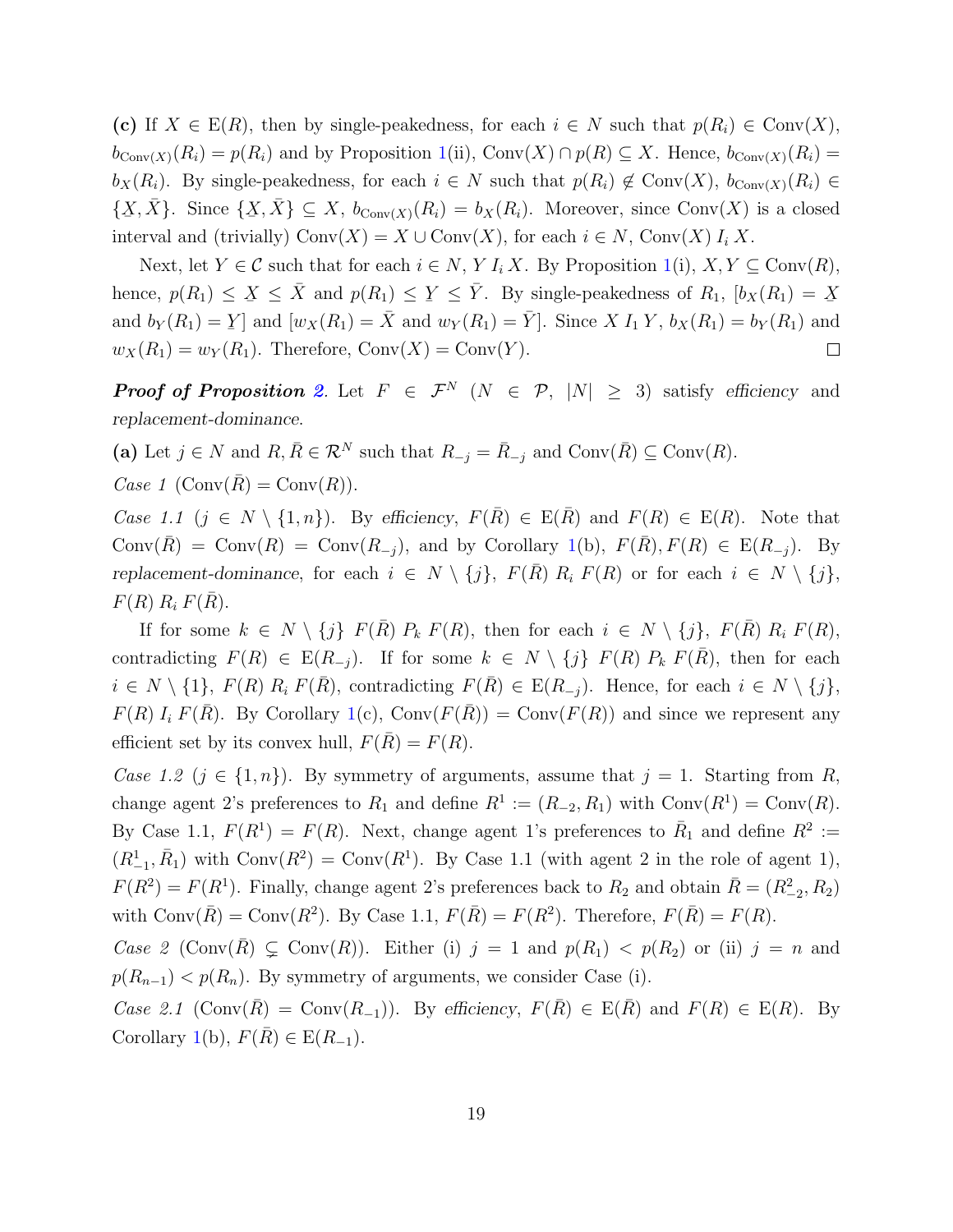Assume that  $F(R) \subseteq \text{Conv}(R_{-1})$ . Since  $F(R) \in E(R)$ , by Proposition [1\(](#page-4-0)ii), Conv $(F(R)) \cap p(R) \subseteq F(R)$ . Hence, Conv $(F(R)) \cap p(R_{-1}) \subseteq F(R)$  and by Proposition [1,](#page-4-0)  $F(R) \in E(R_{-1})$ . By replacement-dominance, for each  $i \in N \setminus \{1\}$ ,  $F(\overline{R}) R_i F(R)$  or for each  $i \in N \setminus \{1\}$ ,  $F(R) R_i F(\overline{R})$ . If for some  $j \in N \setminus \{1\}$   $F(\overline{R}) P_j F(R)$ , then for each  $i \in N \setminus \{1\}$ ,  $F(\overline{R})R_iF(R)$ , contradicting  $F(R) \in E(R_{-1})$ . If for some  $j \in N \setminus \{1\} F(R)P_jF(\overline{R})$ , then for each  $i \in N \setminus \{1\}$ ,  $F(R) R_i F(\overline{R})$ , contradicting  $F(\overline{R}) \in E(R_{-1})$ . Hence, for each  $i \in N \setminus \{1\}$ ,  $F(R) I_i F(\bar{R})$ . By Corollary [1\(](#page-5-0)c), Conv $(F(\bar{R})) = \text{Conv}(F(R))$  and since we always represent any efficient set by its convex hull,  $F(R) = F(R)$ .

Assume that  $F(R) \nsubseteq \text{Conv}(R_{-1})$ . Then,  $\overline{F}(R)$  $F(R) < p(R_{-1}) \leq F(\bar{R}) \leq p(R_n)$ . Hence,  $w_{F(R)}(R_n) = \{F(R)\}\$ and  $w_{F(\bar{R})}(R_n) = \{F(\bar{R})\}\$ . By single-peakedness,  $w_{F(\bar{R})}(R_n)$   $P_n$  $w_{F(R)}(R_n)$ . By replacement-dominance, for each  $i \in N \setminus \{1\}$ ,  $F(\overline{R}) R_i F(R)$  or for each  $i \in N \setminus \{1\}$ ,  $F(R)$   $R_i$   $F(\overline{R})$ . Hence,  $F(\overline{R})$   $P_n$   $F(R)$  and for each  $i \in N \setminus \{1\}$ ,  $F(\overline{R})$   $R_i$   $F(R)$ . Case 2.2 (Conv $(R_{-1})$  ⊊ Conv $(\overline{R})$  ⊊ Conv $(R)$ ). Hence,  $p(R_1) < p(R_1) < p(R_2)$ . Starting from R, change agent 2's preferences to  $\bar{R}_1$  and define  $R^1 := (R_{-2}, \bar{R}_1)$  with  $Conv(R^1) =$ Conv $(R)$ . By Case 1,  $F(R^1) = F(R)$ . Next, change agent 1's preferences to  $\overline{R}_1$  and define  $R^2 := (R^1_{-1}, \bar{R}_1)$  with  $Conv(R^2) = Conv(R^1_{-1})$ . By Case 2.1, for each  $i \in N \setminus \{1, 2\}$ ,  $F(R^2) R_i F(R^1)$ . Finally, change agent 2's preferences back to  $R_2$  and obtain  $\bar{R} = (R_{-2}^2, R_2)$ with  $\text{Conv}(\overline{R}) = \text{Conv}(R^2)$ . By Case 1,  $F(\overline{R}) = F(R^2)$ . Therefore, for each  $i \in N \setminus \{1, 2\}$ ,  $F(\overline{R})$   $R_i$   $F(R)$ . In particular,  $F(\overline{R})$   $R_n$   $F(R)$ . Since agent n has the largest peak, efficiency and single-peakedness imply ¯  $F(R) \leq$ ¯  $F(\overline{R})$  and  $\overline{F}(R) \leq \overline{F}(\overline{R})$ . Hence, either  $F(\overline{R}) = F(R)$ or  $F(\overline{R}) P_n F(R)$ . Then, by replacement-dominance, for each  $i \in N \setminus \{1\}$  (including agent 2) now),  $F(\overline{R}) R_i F(R)$ .

(b) Let  $R, \overline{R} \in \mathcal{R}^N$  such that  $Conv(R) = Conv(\overline{R})$ .

Case 1 (one agent's preferences changed). Then,  $F(R) = F(\overline{R})$  follows from Proposition  $2(a)$  $2(a)$ .

Case 2 (two agents' preferences swapped). Since  $|N| \geq 3$ , any preference swap between two agents can be constructed sequentially (in at most four steps) via unilateral changes that do not change the convex hull of peaks. Hence, by Case 1 (applied sequentially),  $F(R) = F(\overline{R})$ . Case 3 (all remaining cases). Let  $\pi : N \to N$  be a permutation of the agents such that  $p(\bar{R}) = p(\bar{R}_{\pi(1)}) \leq \ldots \leq p(\bar{R}_{\pi(n)}) = \bar{p}(\bar{R}).$ 

¯ Starting from R, construct  $R^1$  by sequentially replacing preferences such that for each  $i \in N$ ,  $R_i^1 = \overline{R}_{\pi(i)}$ . Since these stepwise changes of the preferences never change the convex hull of peaks, we have  $Conv(R^1) = Conv(R)$ , and by Case 1 (applied sequentially),  $F(R^1) =$  $F(R)$ . Finally, permute preferences such that each agent  $\pi(i)$  obtains the preferences of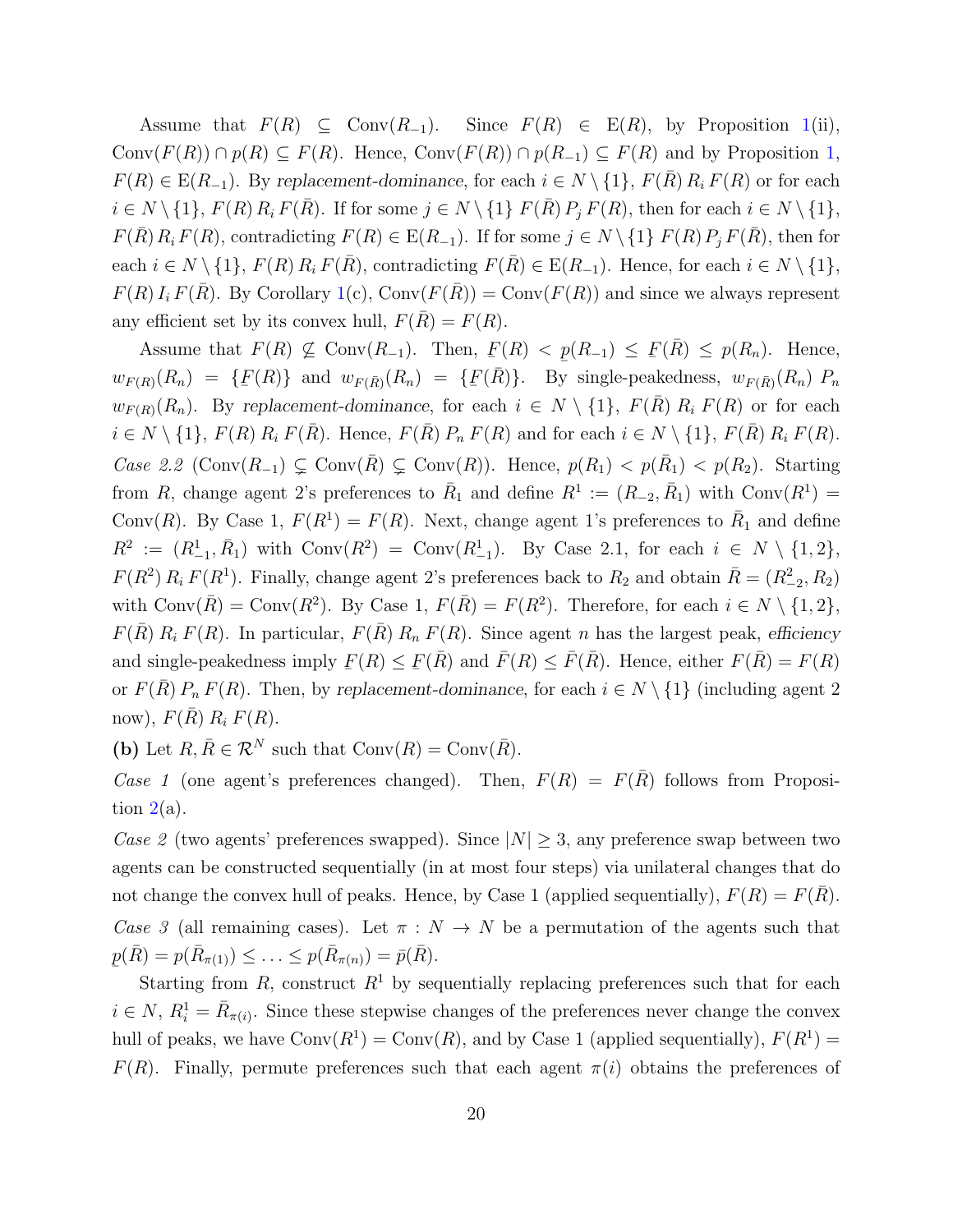agent *i*, i.e., the new profile  $R^2$  is such that for each  $i \in N$ ,  $R^2_{\pi(i)} = R^1_i$ . Hence, for each  $i \in N$ ,  $R_{\pi(i)}^2 = \bar{R}_{\pi(i)}$  and  $R^2 = \bar{R}$ . Since all permutations can be obtained via sequential pairwise swaps, by Case 2,  $F(\overline{R}) = F(R)$ .  $\Box$ 

**Proof of Proposition [3](#page-6-0).** Let  $F \in \mathcal{F}^N$  ( $N \in \mathcal{P}$ ,  $|N| \geq 3$ ) satisfy efficiency and replacement-dominance and assume, by contradiction, that  $F$  is not a choice function. Hence, there exists  $R \in \mathcal{R}^N$  such that  $F(R) = [x, y]$  with  $x < y$ . By Proposition [2\(](#page-6-1)b), F satisfies extreme-peaks-onliness. Assume that  $N = \{1, 2, 3\}$  and  $p(R_1) \leq p(R_2) \leq p(R_3)$  (by extreme-peaks-onliness this is without loss of generality: for larger populations  $N' \supsetneq N$ , the proof only changes in that agents in  $N' \setminus N$  take the same role as agent 2). By efficiency,  $p(R_1) \leq x < y \leq p(R_3)$ .

We divide the interval  $[x, y]$  into four equal parts and label the three new points  $z_1 =$  $\left(x+\frac{1}{4}\right)$  $(\frac{1}{4}(y-x)), z_2 = (x+\frac{1}{2})$  $(\frac{1}{2}(y-x))$ , and  $z_3 = (x+\frac{3}{4})$  $\frac{3}{4}(y-x)$ . By extreme-peaks-onliness, it is without loss of generality to assume that  $p(R_2) = z_2$ .

Starting from R, change agent 3's preferences to  $R_3^1$  such that  $p(R_3^1) = z_3$ , and define  $R^1 := (R_{-3}, R_3^1)$  with  $Conv(R^1) \subsetneq Conv(R)$ . Denote  $F(R^1) = [\tilde{x}, \tilde{y}]$ . By Proposition [2\(](#page-6-1)a), for  $i = 1, 2, F(R^1)R_iF(R)$ . Then,  $b_{F(R)}(R_1) = \{x\}, w_{F(R)}(R_1) = \{y\}$ , and  $b_{F(R)}(R_2) = \{p(R_2)\},$ together with efficiency and single-peakedness, imply that

$$
p(R_1) \le \tilde{x} \le x < z_1 < p(R_2) = z_2 \le \tilde{y} \le z_3 < y \le p(R_3).
$$

Starting from R, change agent 1's preferences to  $R_1^2$  such that  $p(R_1^2) = z_1$ , and define  $R^2 := (R_{-1}, R_1^2)$  with  $Conv(R^2) \subsetneq Conv(R)$ . Denote  $F(R^2) = [\hat{x}, \hat{y}]$ . By Proposition [2\(](#page-6-1)a), for  $i = 2, 3, F(R^2)R_iF(R)$ . Then,  $b_{F(R)}(R_3) = \{y\}, w_{F(R)}(R_3) = \{x\}, \text{ and } b_{F(R)}(R_2) = \{p(R_2)\},$ together with efficiency and single-peakedness, imply that

$$
p(R_3) \ge \hat{y} \ge y > z_3 > p(R_2) = z_2 \ge \hat{x} \ge z_1 > x \ge p(R_1).
$$

Hence,

<span id="page-20-0"></span> $\tilde{x} \leq x < z_1 \leq \hat{x} \leq z_2 \leq \tilde{y} \leq z_3 < y \leq \hat{y}.$ <br>
(1)

Let  $\tilde{R}^1$  be such that  $\tilde{R}^1_1 = R^1_1$ ,  $[p(\tilde{R}^1_2) = z_1$  and  $\tilde{x} \tilde{P}^1_2 \tilde{y}]$ ,  $[p(\tilde{R}^1_3) = z_3$  and  $\hat{y} \tilde{P}^1_3 \hat{x}]$ , and  $Conv(\tilde{R}^1) = Conv(R^1)$ . By extreme-peaks-onliness,  $F(\tilde{R}^1) = F(R^1) = [\tilde{x}, \tilde{y}]$ . By Inequality  $(1)$ ,

| $b_{F(\tilde{R}^{1})}(\tilde{R}_{2}^{1}) = p(\tilde{R}_{2}^{1}) = \{z_{1}\}, \; \  w_{F(\tilde{R}^{1})}(\tilde{R}_{2}^{1}) = \{\tilde{y}\},$ |                                                             |
|----------------------------------------------------------------------------------------------------------------------------------------------|-------------------------------------------------------------|
| $b_{F(\tilde{R}^{1})}(R_{3}^{1}) = \{\tilde{y}\},\$                                                                                          | $\parallel w_{F(\tilde{R}^{1})}(R_{3}^{1}) = {\tilde{x}}$ . |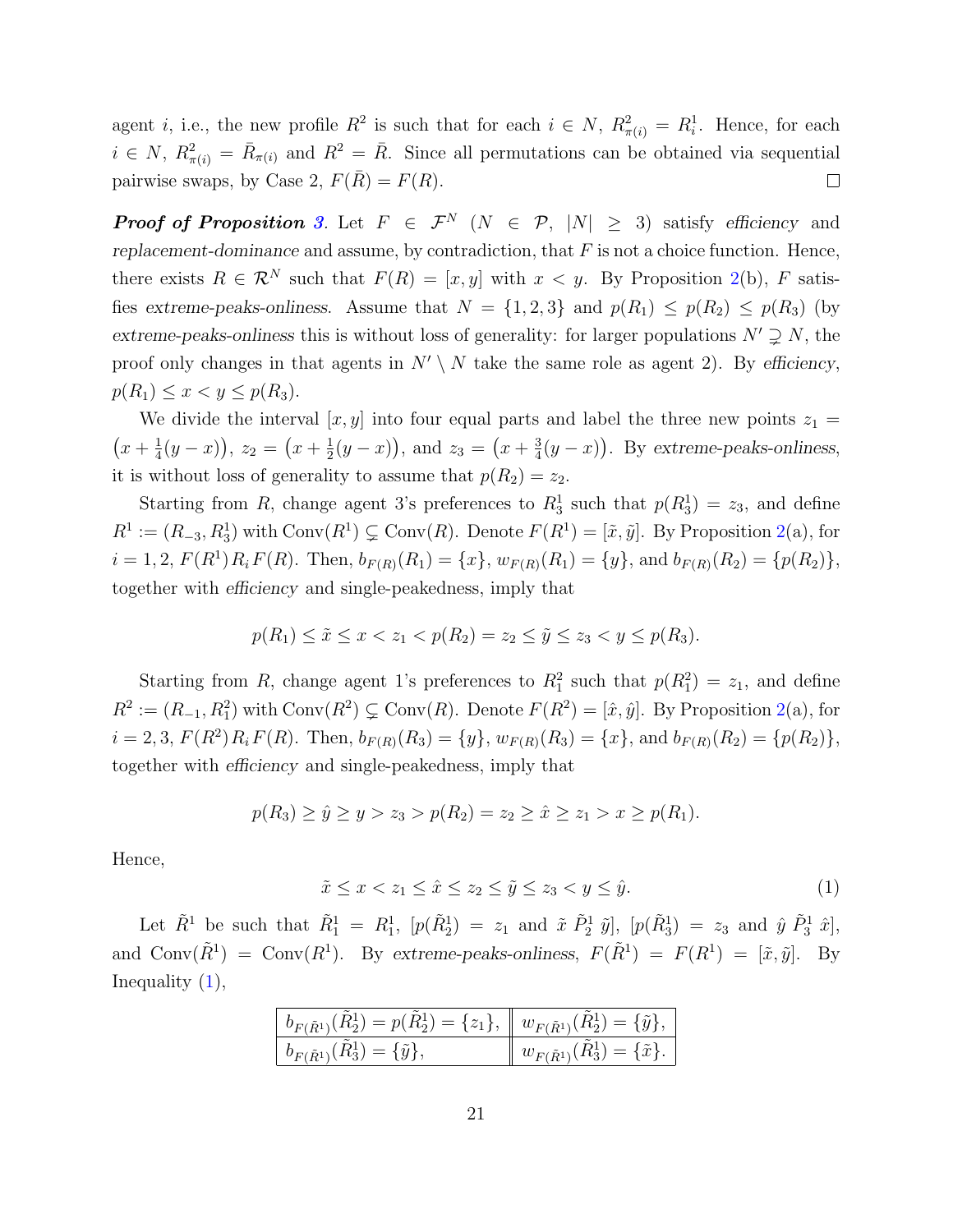Let  $\hat{R}^2$  be such that  $\hat{R}_1^2 = R_3$ ,  $\hat{R}_2^2 = \tilde{R}_2^1$ ,  $\hat{R}_3^2 = \tilde{R}_3^1$ , and  $Conv(\hat{R}^2) = Conv(R^2)$ . By extreme-peaks-onliness,  $F(\hat{R}^2) = F(R^2) = [\hat{x}, \hat{y}]$ . By Inequality [\(1\)](#page-20-0),

| ${}^{\perp}b_{F(\hat{R}^2)}(\tilde{R}_2^1) = \{\hat{x}\},\$                                                      | $w_{F(\hat{R}^2)}(\hat{R}_2^1) = \{\hat{y}\},\$ |
|------------------------------------------------------------------------------------------------------------------|-------------------------------------------------|
| $b_{F(\hat{R}^2)}(\tilde{R}_3^1) = p(\tilde{R}_3^1) = \{z_3\}, \ w_{F(\hat{R}^2)}(\tilde{R}_3^1) = \{\hat{x}\}.$ |                                                 |

Note that  $\tilde{R}_{-1}^1 = \hat{R}_{-1}^2$  and by replacement-dominance either for each  $i = 2, 3$ ,  $F(\tilde{R}^1) \tilde{R}_i^1$  $F(\hat{R}^2)$  or for each  $i = 2, 3, F(\hat{R}^2) \tilde{R}_i^1 F(\tilde{R}^1)$ . However, on the one hand side,

 $b_{F(\tilde{R}^{1})}(\tilde{R}^{1}_{2}) = z_{1} \tilde{R}^{1}_{2} \hat{x} = b_{F(\hat{R}^{2})}(\tilde{R}^{1}_{2})$  and  $w_{F(\tilde{R}^{1})}(\tilde{R}^{1}_{2}) = \tilde{y} = \tilde{P}_{2}^{1} \hat{y} = w_{F(\hat{R}^{2})}(\tilde{R}^{1}_{2}),$ 

and on the other hand side,

$$
b_{F(\hat{R}^2)}(\tilde{R}_3^1) = z_3 \tilde{R}_3^1 \tilde{y} = b_{F(\tilde{R}^1)}(\tilde{R}_3^1)
$$
 and  $w_{F(\hat{R}^2)}(\tilde{R}_3^1) = \hat{x} \tilde{P}_3^1 \tilde{x} = w_{F(\tilde{R}^1)}(\tilde{R}_3^1).$ 

Thus,  $F(\tilde{R}^1)$   $\tilde{P}_2^1$   $F(\hat{R}^2)$  and  $F(\hat{R}^2)$   $\tilde{P}_3^1$   $F(\tilde{R}^1)$ ; a contradiction.

**Proof of Proposition [4](#page-7-0).** Let  $F \in \mathcal{F}$  satisfy efficiency and population-monotonicity. (a) Let  $N, M \in \mathcal{P}, N \subseteq M$ , and  $R \in \mathcal{R}^M$ . By efficiency,  $F(R) \in E(R)$  and  $F(R_N) \in$ E(R<sub>N</sub>). By population-monotonicity, for each  $i \in N$ ,  $F(R)$  R<sub>i</sub>  $F(R_N)$  or for each  $i \in N$ ,  $F(R_N) R_i F(R)$ . If for each  $i \in N$ ,  $F(R) R_i F(R_N)$ , then (since  $F(R_N) \in E(R_N)$ ) for each  $i \in N$ ,  $F(R_N) I_i F(R)$ . Therefore, for each  $i \in N$ ,  $F(R_N) R_i F(R)$ . In particular, if  $Conv(R_N) = Conv(R)$ , then by  $F(R) \in E(R)$  and Corollary [1\(](#page-5-0)b),  $F(R) \in E(R_N)$ . Since for each  $i \in N$ ,  $F(R_N)$   $R_i$   $F(R)$ , and  $[F(R) \in E(R_N)]$  and  $F(R_N) \in E(R_N)]$ , for each  $i \in N$ ,  $F(R_N) I_i F(R)$ . By Corollary [1\(](#page-5-0)c), Conv $(F(R_N)) = \text{Conv}(F(R))$ , and since we always represent any efficient set by its convex hull,  $F(R_N) = F(R)$ .

For the remainder of the proof let  $N \in \mathcal{P}$ ,  $|N| \geq 3$ , and  $F \in \mathcal{F}^N$ .

(b) Let  $R, \overline{R} \in \mathcal{R}^N$  such that  $Conv(\overline{R}) \subseteq Conv(R)$ .

Case 1  $(\text{Conv}(\overline{R}) = \text{Conv}(R)).$ 

*Case 1.1* (*j* ∈ *N* \ {1, *n*}). Since Conv( $\bar{R}$ ) = Conv( $R$ ) = Conv( $R_{-j}$ ), (a),  $F(R_{-j}) = F(R)$ and  $F(R_{-j}) = F(\overline{R})$ . Therefore,  $F(\overline{R}) = F(R)$ .

Case 1.2 ( $j \in \{1, n\}$ ). By symmetry of arguments, assume that  $j = 1$ . Starting from R, change agent 2's preferences to  $R_1$  and define  $R^1 := (R_{-2}, R_1)$  with  $Conv(R^1) = Conv(R)$ . By Case 1.1,  $F(R^1) = F(R)$ . Next, change agent 1's preferences to  $\bar{R}_1$  and define  $R^2 :=$  $(R_{-1}^1, \bar{R}_1)$  with  $Conv(R^2) = Conv(R^1)$ . By Case 1.1 (with agent 2 in the role of agent 1),  $F(R^2) = F(R^1)$ . Finally, change agent 2's preferences back to  $R_2$  and obtain  $\bar{R} = (R_{-2}^2, R_2)$ with  $\text{Conv}(\overline{R}) = \text{Conv}(R^2)$ . By Case 1.1,  $F(\overline{R}) = F(R^2)$ . Therefore,  $F(\overline{R}) = F(R)$ .

 $\Box$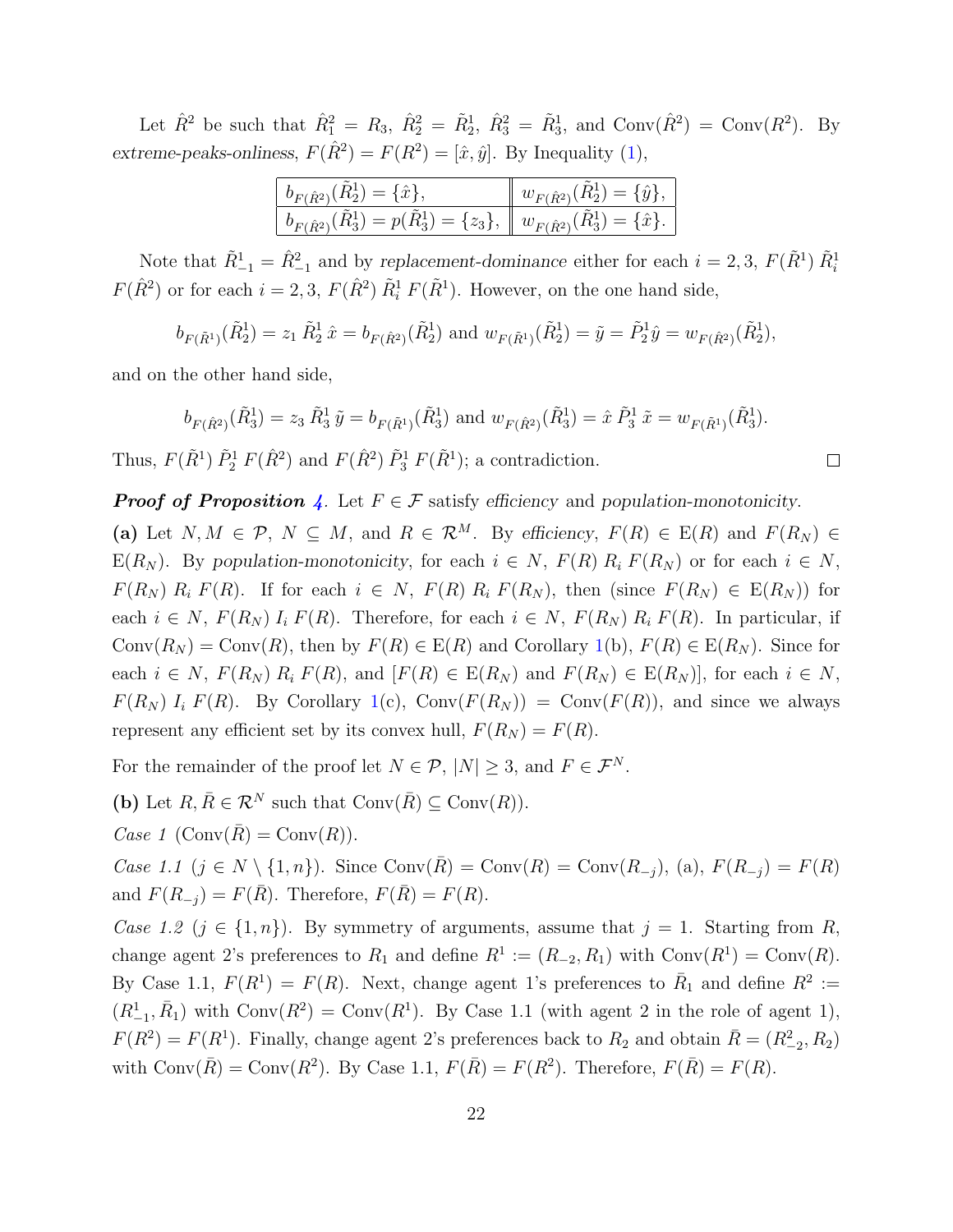Case 2 (Conv $(R) \subsetneq$  Conv $(R)$ ). Either (i)  $j = 1$  and  $p(R_1) < p(R_2)$  or (ii)  $j = n$  and  $p(R_{n-1}) < p(R_n)$ . By symmetry of arguments, we consider Case (i).

Case 2.1 (Conv $(\overline{R})$  = Conv $(R_{-1})$ ). Starting from R, remove agent 1 from profile R to obtain profile  $R_{-1}$ . By (a), for each  $i \in N \setminus \{1\}$ ,  $F(R_{-1})R_iF(R)$ . Next, add agent 1 with preferences  $\bar{R}_1$  to obtain profile  $\bar{R}$ . Since Conv $(\bar{R})$  = Conv $(R_{-1})$ , by (a),  $F(\bar{R}) = F(R_{-1})$ . Therefore, for each  $i \in N \setminus \{1\}$ ,  $F(\overline{R}) R_i F(R)$ .

Case 2.2 (Conv $(R_{-1})$  ⊊ Conv $(\overline{R})$  ⊊ Conv $(R)$ ). Hence,  $p(R_1) < p(R_1) < p(R_2)$ . Starting from  $\bar{R}$ , change agent 2's preferences to  $\bar{R}_1$  and define  $\bar{R}^1 := (\bar{R}_{-2}, \bar{R}_1)$  with  $Conv(\bar{R}^1) =$ Conv $(\bar{R})$ . By Case 1,  $F(\bar{R}^1) = F(\bar{R})$ . Furthermore, since Conv $(\bar{R}^1) = \text{Conv}(\bar{R}^1_{-1})$ , by (a),  $F(\bar{R}^1) = F(\bar{R}^1_{-1}).$ 

Starting from R, change agent 2's preferences to  $\bar{R}_1$  and define  $R^2 := (R_{-2}, \bar{R}_1)$  with Conv $(R^2)$  = Conv $(R)$ . By Case 1,  $F(R^2) = F(R)$ . Furthermore, by (a), for each  $i \in N \setminus \{1\}$ ,  $F(R_{-1}^2) R_i^2 F(R^2)$ . Since  $\bar{R}_{-1}^1 = R_{-1}^2$ , for each  $i \in N \setminus \{1\}$ ,  $F(\bar{R}) = F(\bar{R}^1) = F(\bar{R}_{-1}^1) =$  $F(R_{-1}^2) R_i^2 F(R^2) = F(R)$ . Since for all  $i \in N \setminus \{1, 2\}$ ,  $R_i^2 = R_i$ , we have  $F(\bar{R}) R_i F(R)$  and now only need to show that  $F(\overline{R}) R_2 F(R)$  (or that  $F(\overline{R}) = F(R)$ ).

We also know that  $F(\bar{R}) R_2^2 F(R)$  and  $F(\bar{R}) R_n^2 F(R)$ . Since agent n has the largest peak at R and  $\overline{R}$ , efficiency and single-peakedness imply ¯  $F(R) \leq$ ¯  $F(\bar{R}) \leq p(R_n^2)$  and  $\bar{F}(R) \leq$  $\overline{F}(\overline{R}) \leq p(R_n^2)$ . By efficiency,  $p(R_2^2) \leq$ ¯  $F(\bar{R})$ .

Case 2.2.1 ( ¯  $F(R) < p(R_2^2) < \bar{F}(\bar{R})$ . Assume that  $R_2^2$  was chosen such that  $w_{F(R)}(R_2^2)$  = { ¯  $F(R)$   $P_2^2$   $\{\bar{F}(\bar{R})\} = w_{F(\bar{R})}(R_2^2)$  instead of  $R_2^2 = \bar{R}_1$ . Then, we would have gotten the same results, in particular  $F(\bar{R}) R_2^2 F(R)$ ; a contradiction.

Case 2.2.2 ( ≐<br>⊶  $F(R) < p(R_2^2) = \bar{F}(\bar{R})$ ). Then, ¯  $F(R) \leq \bar{F}(R) \leq p(R_2^2) =$ ¯  $\underline{F}(\overline{R}) = \overline{F}(\overline{R})$ . Since,  $p(R_2) > p(R_2^2)$ , by efficiency and single-peakedness,  $F(\bar{R}) R_2 F(R)$ .

Case 2.2.3  $(p(R_2^2) \leq F(R))$ . Then,  $F(\bar{R}) R_2^2 F(R)$  implies  $p(R_2^2) \leq F(\bar{R}) \leq F(R)$  and  $\frac{1}{\sqrt{2}}$   $\frac{1}{\sqrt{2}}$   $\frac{1}{\sqrt{2}}$   $\frac{1}{\sqrt{2}}$   $\frac{1}{\sqrt{2}}$   $\frac{1}{\sqrt{2}}$   $\frac{1}{\sqrt{2}}$   $\frac{1}{\sqrt{2}}$   $\frac{1}{\sqrt{2}}$   $\frac{1}{\sqrt{2}}$   $\frac{1}{\sqrt{2}}$   $\frac{1}{\sqrt{2}}$   $\frac{1}{\sqrt{2}}$   $\frac{1}{\sqrt{2}}$   $\frac{1}{\sqrt{2}}$   $\frac{1}{\sqrt{2}}$   $\frac{1}{\sqrt{2}}$   $p(R_2^2) \leq \bar{F}(\bar{R}) \leq \bar{F}(R)$ . Since ¯  $F(R) \leq$ ¯  $\underline{F}(\overline{R}) \leq p(R_n^2)$  and  $\overline{F}(R) \leq \overline{F}(\overline{R}) \leq p(R_n^2)$ , we then have  $F(R) = F(\overline{R})$ .

(c) The proof proceeds exactly as the proof of Proposition [2\(](#page-6-1)b), the only difference being that in Case 1, (b) is used instead of Proposition  $2(a)$  $2(a)$ .

(d) Let  $j \in N$ , and  $R, \overline{R} \in \mathcal{R}^N$  such that  $R_{-j} = \overline{R}_{-j}$  and  $p(R_j) \leq p(\overline{R}_j)$ .

Case 1 (Conv $(\bar{R}) \subseteq \text{Conv}(R)$ ). Hence,  $p(R) \leq p(\bar{R}) \leq \bar{p}(R) = \bar{p}(\bar{R})$  and, without loss of generality,  $j \in N \setminus \{n\}$ . By (b), for each  $i \in N \setminus \{j\}$ ,  $F(\overline{R}) R_i F(R)$ . Since  $p(R_n) = \overline{p}(R)$  $\bar{p}(\bar{R})$ , by  $F(R) R_n F(\bar{R})$ , efficiency, and single-peakedness, we have  $\underline{F}$  $F(R) \leq$  $\underline{F}(\overline{R}) \leq p(R_n)$ and  $\overline{F}(R) \leq \overline{F}(\overline{R}) \leq p(R_n)$ .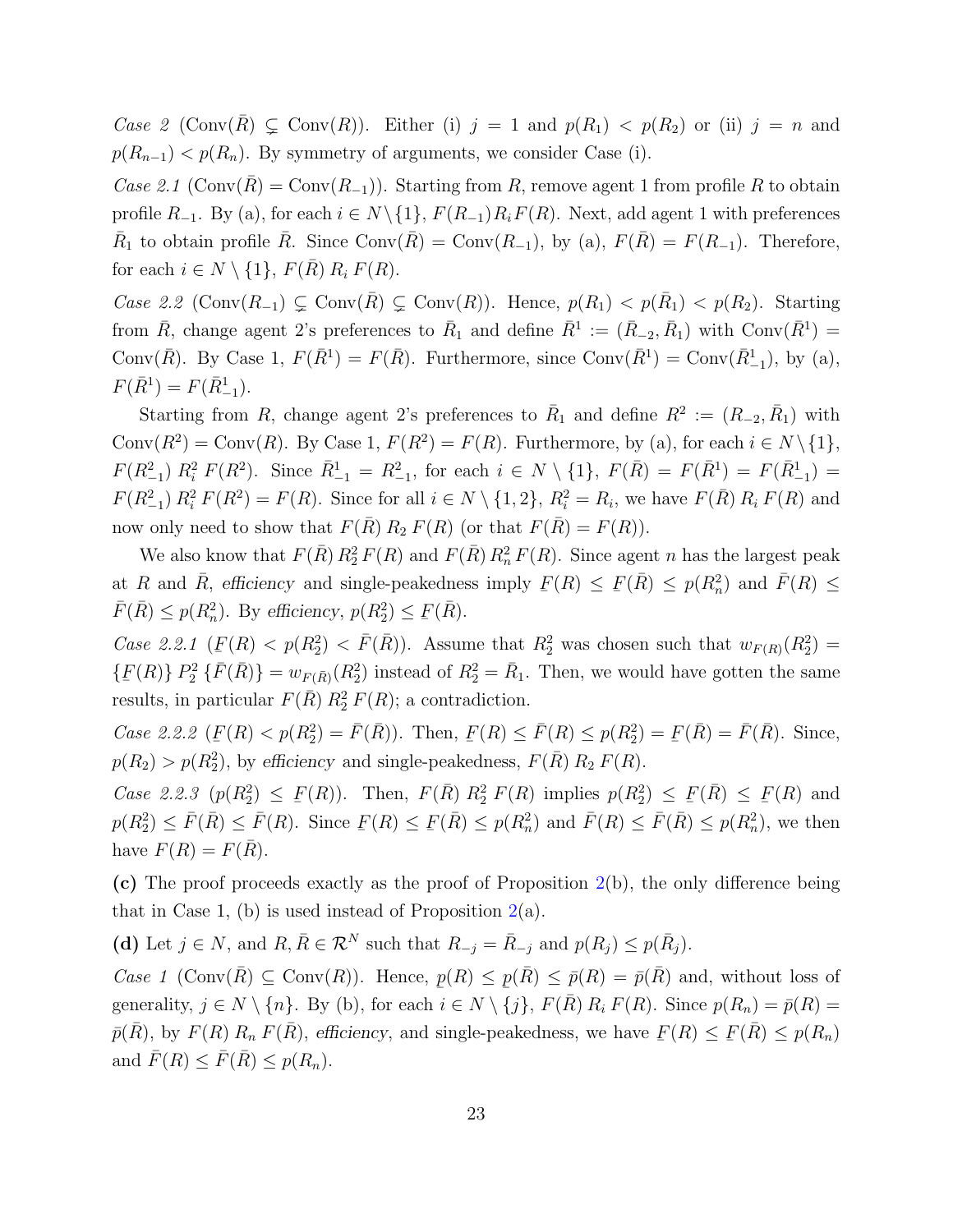Case 2 (Conv $(R) \subseteq \text{Conv}(\overline{R})$ ). Hence,  $p(R) = p(\overline{R}) \leq \overline{p}(R) \leq \overline{p}(\overline{R})$  and, without loss of generality,  $j \in N \setminus \{1\}$ . By a symmetric argument to Case 1 (with agent 1 in the role of agent  $n$ , ¯  $F(R) \leq$ ¯  $\underline{F}(\overline{R})$  and  $\overline{F}(R) \leq \overline{F}(\overline{R})$ .

Case 3  $(p(R) < p(\overline{R}) \le \overline{p}(R) < \overline{p}(\overline{R})$ . Starting from R, change agent j's preferences to  $R_j^1$  such that  $p(R_j^1) = p(\bar{R})$ , and define  $R^1 := (R_{-j}, R_j^1)$ . By Case 1,  $\overline{F}(R) \leq \overline{F}(R^1)$ . Next, change agent j's preferences to  $\overline{R}_j$  and obtain  $\overline{R} = (R^1_{-j}, \overline{R}_j)$ . By ¯  $F(R) \leq$ ¯  $F(R^1)$  and Case 2, ¯  $F(R^1) \leq$ ¯  $F(\bar{R})$  and  $\bar{F}(R^1) \leq \bar{F}(\bar{R})$ . Hence, ¯  $F(R) \leq$ ¯  $\underline{F}(\overline{R})$  and  $\overline{F}(R) \leq \overline{F}(\overline{R})$ .

(e) Let  $j \in N$ , and  $R, \overline{R} \in \mathcal{R}^N$  such that  $R_{-j} = \overline{R}_{-j}$ . By (c) and (d),  $F \in \mathcal{F}^N$  satisfies extreme-peaks-onliness and peak-monotonicity. By symmetry of arguments, we prove (i).

Let  $[p(R_j) < E]$  $F(R)$  and  $p(\bar{R}_j) \leq F(R)$ ] or  $[p(R_j) > F]$  $\underline{F}(R)$  and  $p(\overline{R}_j) \geq \underline{F}$  $F(R)$ . Then,  $Conv(\overline{R}) \subseteq Conv(R)$  or  $Conv(\overline{R}) \supseteq Conv(R)$ .

Case 1  $(p(R_j) < \underline{F})$  $\underline{F}(R)$  and  $p(\overline{R}_j) \leq \underline{F}(R)$ . Hence,  $p(R_j) \neq \overline{p}(R)$ .

Case 1.1 (Conv $(\overline{R})$  = Conv $(R)$ ). By extreme-peaks-onliness,  $F(R) = F(\overline{R})$ .

Case 1.2 (Conv $(\overline{R}) \subsetneq$  Conv $(R)$ ). Hence,  $j = 1$  and  $p(R) = p(R_1) < p(\overline{R}) \le p(\overline{R}_1) \le$  $F(R)$ . By peak-monotonicity,  $F(R) \leq F(\bar{R})$  and  $\bar{F}(R) \leq \bar{F}(\bar{R})$ . Starting from  $\bar{R}$ , change agent 2's preferences to  $\bar{R}_2^1$  such that  $p(\bar{R}_2^1) = p(\bar{R})$ , and define  $\bar{R}^1 := (\bar{R}_{-2}, \bar{R}_2^1)$  with  $\text{Conv}(\bar{R}^1) = \text{Conv}(\bar{R})$ . By extreme-peaks-onliness,  $F(\bar{R}^1) = F(\bar{R})$ . Furthermore, since Conv $(\bar{R}^1)$  = Conv $(\bar{R}^1_{-1})$ , by (a),  $F(\bar{R}^1) = F(\bar{R}^1_{-1})$ .

Starting from R, change agent 2's preferences to  $R_2^2 = \overline{R}_2^1$  and define  $R^2 := (R_{-2}, R_2^2)$ with  $Conv(R^2) = Conv(R)$ . By extreme-peaks-onliness,  $F(R^2) = F(R)$ . Furthermore, by (a), for each  $i \in N \setminus \{1\}$ ,  $F(R_{-1}^2) R_i^2 F(R^2)$ . Since  $\bar{R}_{-1}^1 = R_{-1}^2$ , for each  $i \in N \setminus \{1\}$ ,  $F(\bar{R}) = F(\bar{R}_{-1}^1) = F(R_{-1}^2) R_i^2 F(R^2) = F(R)$ . In particular,  $F(\bar{R}) R_2^2 F(R)$ . Since,  $p(R_2^2) \leq$ ¯  $F(R)$ , by efficiency and single-peakedness ¯  $F(\bar{R}) \leq$ ¯  $F(R)$  and  $\bar{F}(\bar{R}) \leq \bar{F}(R)$ . Hence,  $F(R) = F(R).$ 

*Case 1.3* (Conv $(\overline{R}) \supsetneq$  Conv $(R)$ ). Hence,  $j = 1$  and  $p(\overline{R}) = p(\overline{R}_1)$  < By peak-monotonicity,  $F(\overline{R}) \leq F(R)$  and  $\overline{F}(\overline{R}) \leq \overline{F}(\overline{R})$ ¯  $p(R) = p(R_1) \leq \underline{F}$  $F(R).$ ¯  $F(\bar{R}) \leq$ ¯  $\underline{F}(R)$  and  $\overline{F}(\overline{R}) \leq \overline{F}(R)$ .

If  $p(R_1) \leq F(\bar{R})$ , then the proof proceeds as in Case 1.2 with the roles of R and  $\bar{R}$ ¯ switched. Assume that  $F(\bar{R}) < p(R_1)$ . Then, starting from  $\bar{R}$ , change agent 2's preferences to  $\overline{R}_2^1$  such that  $p(\overline{R}_2^1) = p(R_1)$  and  $\overline{R}_2^1$  $F(\bar{R})\bar{P}_2^1$   $F$  $F(R)$ , and define  $\bar{R}^1 := (\bar{R}_{-2}, \bar{R}_2^1)$  with  $Conv(\bar{R}^1) =$ Conv $(\bar{R})$ . By extreme-peaks-onliness,  $F(\bar{R}^1) = F(\bar{R})$ .

Starting from R, change agent 2's preferences to  $R_2^2 = \overline{R}_2^1$  and define  $R^2 := (R_{-2}, R_2^2)$  with Conv $(R^2)$  = Conv $(R)$ . By extreme-peaks-onliness,  $F(R^2) = F(R)$ . Since  $\bar{R}_{-1}^1 = R_{-1}^2$  and Conv $(R^2) \subsetneq \text{Conv}(\bar{R}^1)$ , by (b), for each  $i \in N \setminus \{1\}$ ,  $F(R^2) \bar{R}_i^1 F(\bar{R}^1)$ . In particular,  $F(R) \bar{R}_2^1$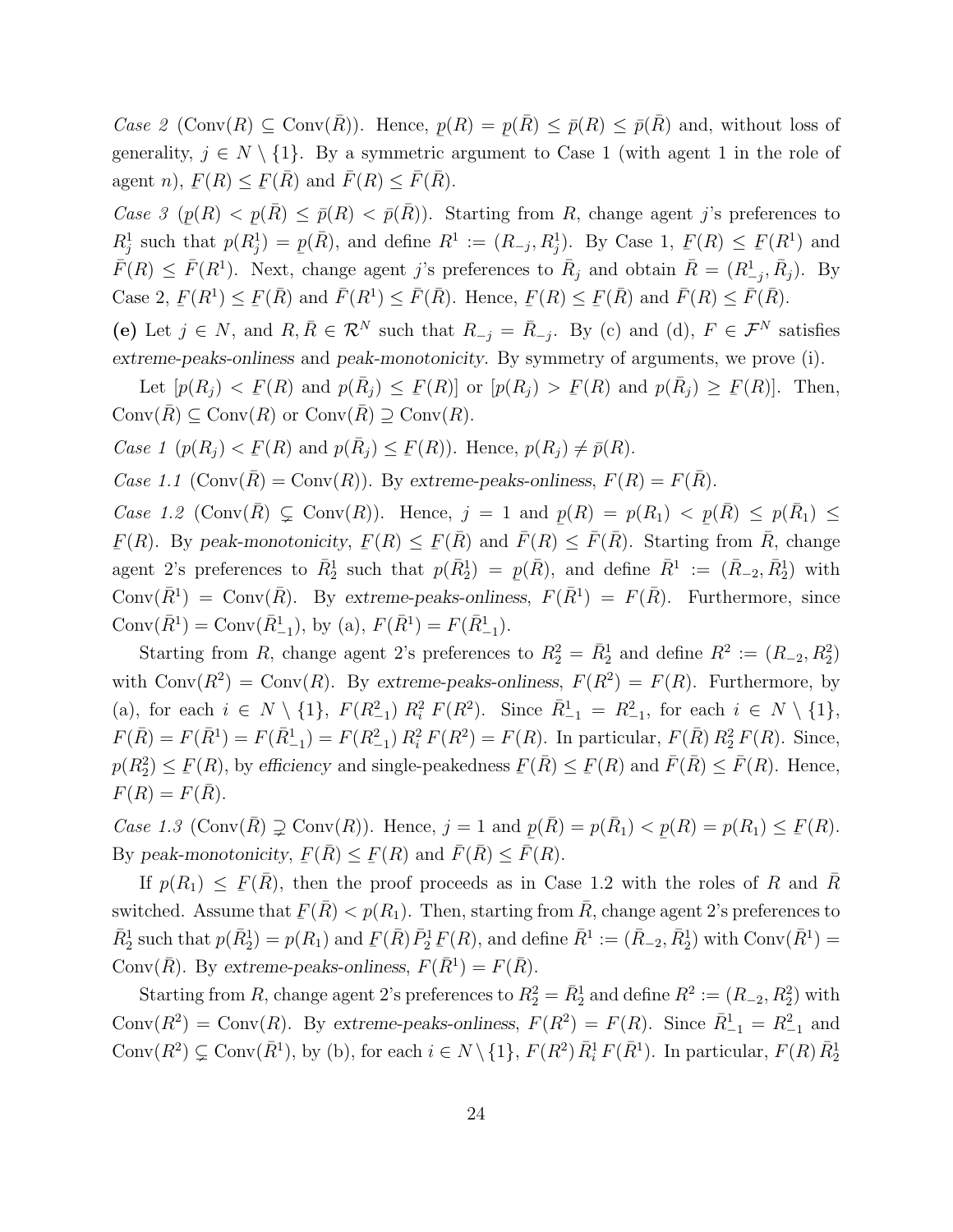$F(\bar{R})$ , which implies  $b_{F(R)}(\bar{R}_{2}^1) \bar{R}_{2}^1 b_{F(\bar{R})}(\bar{R}_{2}^1)$ . However, ¯  $F(\bar{R}) \bar{P}_2^1 F(R)$  implies  $b_{F(\bar{R})}(\bar{R}_2^1) \bar{P}_2^1$  $b_{F(R)}(\bar{R}^{1}_{2}) =$ ¯  $F(R)$ ; a contradiction.

Case 2  $(p(R_j) > E)$  $\underline{F}(R)$  and  $p(\overline{R}_j) \geq \underline{F}(R)$ . Hence,  $p(R_j) \neq \underline{p}(R)$ .

Case 2.1  $(\text{Conv}(\overline{R}) = \text{Conv}(R))$ . By extreme-peaks-onliness,  $F(R) = F(\overline{R})$ .

Case 2.2 (Conv $(\overline{R}) \subsetneq$  Conv $(R)$ ). Hence,  $j = n$  and  $F(R) \leq p(\overline{R}_n) \leq \overline{p}(\overline{R}) < p(R_n) =$ ¯  $\bar{p}(R)$ . By peak-monotonicity,  $F(\bar{R}) \leq F(R)$  and  $\bar{F}(\bar{R}) \leq \bar{F}(R)$ . Starting from  $\bar{R}$ , change agent 2's preferences to  $\bar{R}_2^1$  such that  $p(\bar{R}_2^1) = \bar{p}(\bar{R})$ , and define  $\bar{R}^1 := (\bar{R}_{-2}, \bar{R}_2^1)$  with Conv $(\bar{R}^1)$  = Conv $(\bar{R})$ . By extreme-peaks-onliness,  $F(\bar{R}^1) = F(\bar{R})$ . Furthermore, since Conv $(\bar{R}^1) = \text{Conv}(\bar{R}^1_{-n}), \text{ by (a)}, F(\bar{R}^1) = F(\bar{R}^1_{-n}).$ 

Starting from R, change agent 2's preferences to  $R_2^2 = \overline{R}_2^1$  and define  $R_2^2 := (R_{-2}, R_2^2)$ with  $Conv(R^2) = Conv(R)$ . By extreme-peaks-onliness,  $F(R^2) = F(R)$ . Furthermore, by (a), for each  $i \in N \setminus \{1\}$ ,  $F(R_{-n}^2) R_i^2 F(R^2)$ . Since  $\bar{R}_{-n}^1 = R_{-n}^2$ , for each  $i \in N \setminus \{n\}$ ,  $F(\bar{R}) = F(\bar{R}_{-n}^1) = F(R_{-n}^2) R_i^2 F(R^2) = F(R)$ . In particular,  $F(\bar{R}) R_2^2 F(R)$ . Since,  $p(R_2^2) \geq$ ¯  $F(R)$ , by efficiency and single-peakedness ¯  $F(\bar{R}) \geq$ ¯  $F(R)$ . Hence, ¯  $F(R) =$ ¯  $F(\bar{R})$ . Case 2.3 (Conv $(\overline{R}) \supsetneq$  Conv $(R)$ ). Hence,  $j = n$  and

 $F(R) \le p(R_n) = \bar{p}(R) < p(\bar{R}_n) = \bar{p}(\bar{R}).$ By peak-monotonicity, ¯  $F(R) \leq$ ¯  $\underline{F}(\overline{R})$  and  $\overline{F}(R) \leq \overline{F}(\overline{R})$ .

If  $p(R_n) \geq \underline{P}$  $F(\bar{R})$ , then the proof proceeds as in Case 2.2 with the roles of R and  $\bar{R}$ switched. Assume that  $F(\bar{R}) > p(R_n)$ . Then, starting from  $\bar{R}$ , change agent 2's preferences to  $\overline{R}_2^1$  such that  $p(\overline{R}_2^1) = p(R_n)$  and  $\underline{P}_1$  $F(\bar{R})$   $\bar{P}_2^1$   $F_1$  $F(R)$ , and define  $\bar{R}^1 := (\bar{R}_{-2}, \bar{R}_2^1)$  with Conv $(\bar{R}^1)$  = Conv $(\bar{R})$ . By extreme-peaks-onliness,  $F(\bar{R}^1) = F(\bar{R})$ .

Starting from R, change agent 2's preferences to  $R_2^2 = \overline{R}_2^1$  and define  $R^2 := (R_{-2}, R_2^2)$ with Conv $(R^2)$  = Conv $(R)$ . By extreme-peaks-onliness,  $F(R^2) = F(R)$ . Since  $\bar{R}^1_{-n} = R^2_{-n}$ and Conv $(R^2) \subsetneq \text{Conv}(\bar{R}^1)$ , by (b), for each  $i \in N \setminus \{1\}$ ,  $F(R^2) \bar{R}_i^1 F(\bar{R}^1)$ . In particular,  $F(R) \bar{R}_2^1 F(\bar{R})$ , which implies  $b_{F(R)}(\bar{R}_2^1) \bar{R}_2^1 b_{F(\bar{R})}(\bar{R}_2^1)$ . However,  $F(\bar{R})\,\bar{P}^1_2\,\bar{P}$  $F(R)$ , which implies ¯  $b_{F(\bar{R})}(\bar{R}^1_2) \, \bar{P}^1_2 \, b_{F(R)}(\bar{R}^1_2) =$  $\underline{F}(R)$ ; a contradiction.  $\Box$ ¯

# C Proof of Theorem [1](#page-9-0)

Throughout this appendix, for  $N \in \mathcal{P}$  and  $R \in \mathcal{R}^N$ , we assume, without loss of generality, that  $N = \{1, 2, ..., n\}$  and  $p(R) = p(R_1) \leq p(R_2) \leq ... \leq p(R_n) = \bar{p}(R)$ .

<span id="page-24-0"></span>The following lemma is crucial in the proof of Theorem [1.](#page-9-0)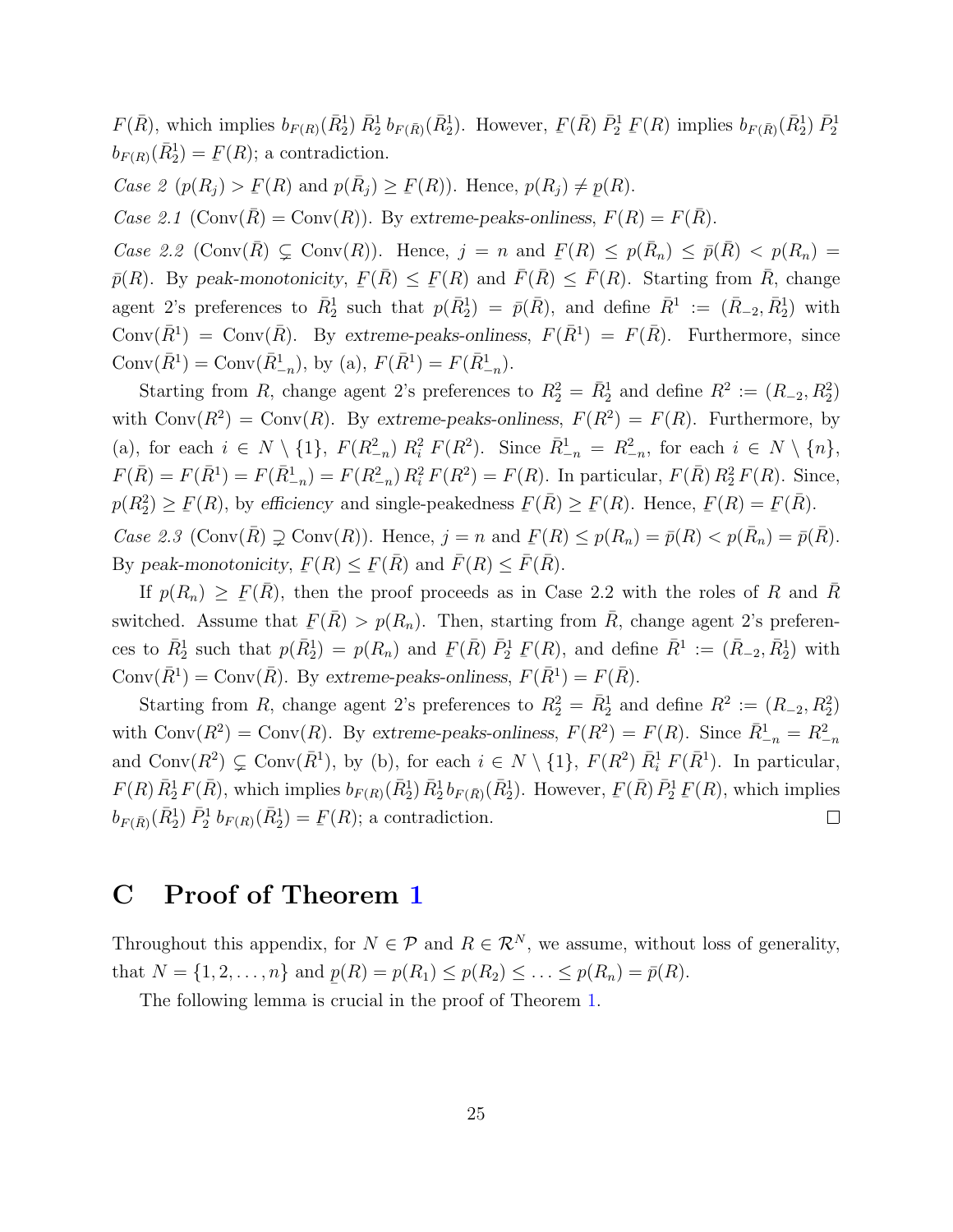**Lemma 2.** Let  $F \in \mathcal{F}$  satisfy efficiency and population-monotonicity. Let  $N \in \mathcal{P}$ ,  $|N| \geq 3$ , and  $F \in \mathcal{F}^N$ . Then, for each  $R, \overline{R} \in \mathcal{R}^N$  such that  $\text{Conv}(\overline{R}) \subseteq \text{Conv}(R)$ , if  $F(R) =$  $F^{a,b}(R)$ , then  $F(\bar{R}) = F^{a,b}(\bar{R})$ .

**Proof.** Let  $F \in \mathcal{F}$  satisfy efficiency and population-monotonicity. Let  $N \in \mathcal{P}$  and  $|N| > 3$ . Then, by Proposition [4\(](#page-7-0)c,e),  $F \in \mathcal{F}^N$  satisfies extreme-peaks-onliness and uncompromisingness. It is easy to see that target set correspondence  $F^{a,b} \in \mathcal{F}^N$  satisfies efficiency, extreme-peaks-onliness and uncompromisingness as well.<sup>[22](#page-25-0)</sup> Let  $R, \overline{R} \in \mathcal{R}^N$  such that  $F(R) = F^{a,b}(R)$ and  $Conv(R) \subseteq Conv(R)$ .

Case 1 (Conv $(\bar{R})$  = Conv $(R)$ ). By extreme-peaks-onliness and the definition of  $F^{a,b}$ ,  $F(\bar{R})$  =  $F(R) = F^{a,b}(R) = F^{a,b}(\bar{R}).$ 

Case 2 (Conv $(\overline{R}) \subsetneq \text{Conv}(R)$  such that  $p(\overline{R}) > p(R)$  and  $\overline{p}(\overline{R}) = \overline{p}(R)$ ). By extreme-peaksonliness, it is without loss of generality to assume that  $p(R) = p(R_1), p(\bar{R}) = p(\bar{R}_1)$ , and for all  $i \in N \setminus \{1\}$ ,  $p(R_i) = \overline{p}(R)$  and  $p(\overline{R}_i) = \overline{p}(\overline{R})$ . Hence,  $R_{-1} = \overline{R}_{-1}$  and  $p(R_1)$  $p(\bar{R}_1) \leq \bar{p}(\bar{R}) = \bar{p}(R)$ . By efficiency and Proposition [1\(](#page-4-0)i),  $p(R_1) \leq \bar{R}$  $F(R) \leq \overline{F}(R) \leq \overline{p}(R)$ and  $p(\bar{R}_1) \leq \underline{P}$  $\underline{F}(\overline{R}) \leq \overline{F}(\overline{R}) \leq \overline{p}(\overline{R}).$ 

*Case 2.1*  $(p(\bar{R}_1) \leq F(R))$ . Then,  $p(R_1) < p(\bar{R}_1) < F(R) = F^{a,b}(R) = a$ . By uncompromisingness,  $F(\overline{R}) = F(R) = F^{a,b}(R)$ . If  $a \leq \overline{p}(R) = \overline{p}(\overline{R})$ , then  $F^{a,b}(R) = [a, b] \cap \text{Conv}(R) =$  $[a, b] \cap \text{Conv}(\bar{R}) = F^{a,b}(\bar{R})$ . If  $a > \bar{p}(R) = \bar{p}(\bar{R})$ , then,  $F^{a,b}(R) = {\bar{p}(R)} = F^{a,b}(\bar{R})$ . Therefore,  $F(\bar{R}) = F^{a,b}(\bar{R})$ .

Case 2.2 ( ¯  $F(R) < p(\bar{R}_1) \leq \bar{F}(R)$ . Then,  $p(R_1) \leq \bar{F}(R)$  $\underline{F}(R) < \overline{F}(R)$ . By uncompromisingness,  $\overline{F}(\overline{R}) = \overline{F}(R)$ . By efficiency and Proposition [1\(](#page-4-0)i),  $p(\overline{R}_1) \leq \underline{F}$  $\underline{F}(\overline{R})$ . Next, assuming that ¯  $F(R) \le p(\bar{R}_1) \le F$  $F(\bar{R})$  results in a contradiction as follows: since  $p(\bar{R}_1) < \bar{R}_2$  $F(\bar{R})$  and  $p(R_1) < F(\overline{R})$ , by uncompromisingness,  $F(R) = F(\overline{R}) \neq F(R)$ , a contradiction. Hence,  $F(\overline{R}) = p(\overline{R}_1)$  and thus,  $F(\overline{R}) = [p(\overline{R}_1), \overline{F}(R)]$ . Since Conv $(\overline{R}) \subsetneq \text{Conv}(R)$  and  $F(R) =$  $[a, b] \cap Conv(R), F(\overline{R}) = F(R) \cap Conv(\overline{R}) = [a, b] \cap Conv(\overline{R}).$  Therefore, by the definition of  $F^{a,b}, F(\bar{R}) = [a, b] \cap Conv(\bar{R}) = F^{a,b}(\bar{R}).$ 

Case 2.3 ( $F(R) \leq \bar{F}(R) < p(\bar{R}_1)$ ). By the definition of  $F^{a,b}$ ,  $a \leq b < p(\bar{R}_1)$ . Next, assuming that  $\overline{F}(R) < p(\overline{R}_1) < \overline{F}(\overline{R})$  results in a contradiction as follows: since  $p(\overline{R}_1) < \overline{F}(\overline{R})$  and  $p(R_1) < \bar{F}(\bar{R})$ , by uncompromisingness,  $\bar{F}(R) = \bar{F}(\bar{R}) \neq \bar{F}(R)$ , a contradiction. Hence,  $\bar{F}(\bar{R}) = p(\bar{R}_1)$  and since  $p(\bar{R}_1) \leq F(\bar{R}) \leq \bar{F}(\bar{R}), F(\bar{R}) = \{p(\bar{R}_1)\}\.$  Since  $a \leq b < p(\bar{R}_1)$ , by ¯ the definition of  $F^{a,b}$ ,  $F(\bar{R}) = \{p(\bar{R}_1)\} = F^{a,b}(\bar{R})$ .

<span id="page-25-0"></span><sup>&</sup>lt;sup>22</sup>Alternatively, we show in the first part of the proof of Theorem [1](#page-9-0) that  $F^{a,b} \in \mathcal{F}^N$  satisfies populationmonotonicity. Then, by Proposition  $4(c,e)$  $4(c,e)$ ,  $F^{a,b}$  satisfies extreme-peaks-onliness and uncompromisingness.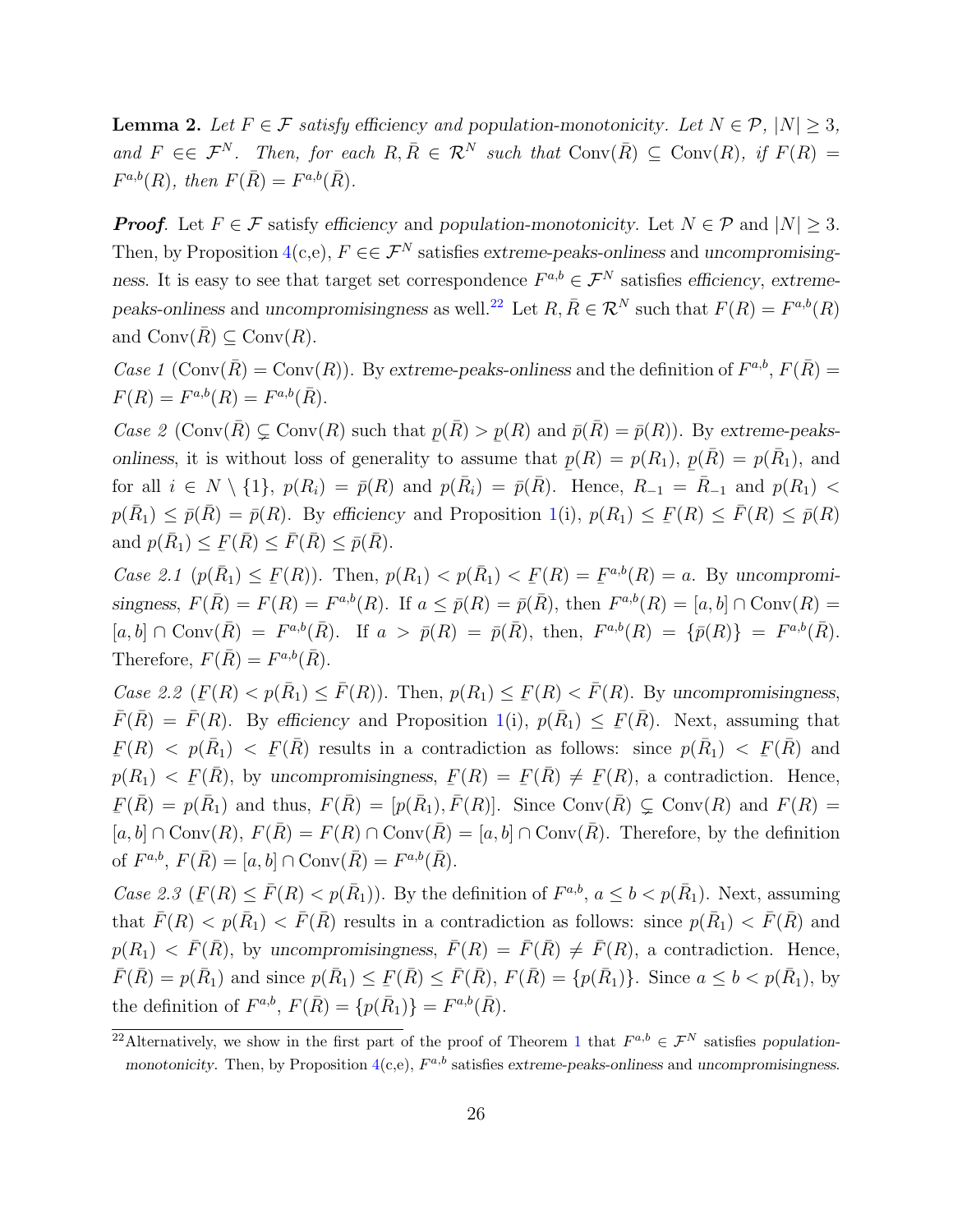Case 3 (Conv $(\overline{R}) \subsetneq \text{Conv}(R)$  such that ¯  $p(\bar{R}) =$  $\overline{a}$  $p(R)$  and  $\bar{p}(\bar{R}) < \bar{p}(R)$ . By a symmetric proof to Case 2,  $F(\bar{R}) = F^{a,b}(\bar{R})$ .

Case 4 (Conv $(\overline{R}) \subsetneq \text{Conv}(R)$  such that  $p(\overline{R}) > p(R)$  and  $\overline{p}(\overline{R}) < \overline{p}(R)$ ). Let profile  $R^1 \in \mathcal{R}^N$ such that  $p(R^1) = p(\bar{R}) > p(R)$  and  $\bar{p}(R^1) = \bar{p}(R)$ . By Case 2,  $F(R^1) = F^{a,b}(R^1)$ . Next, since  $p(\bar{R}) = p(R^1)$  and  $\bar{p}(\bar{R})$  $p(\bar{R}) =$  $p(R^1)$  and  $\bar{p}(\bar{R}) < \bar{p}(R^1)$ , by Case 3,  $F(\bar{R}) = F^{a,b}(\bar{R})$ .  $\Box$ **\_\_ \_\_** 

**Proof of Theorem [1](#page-9-0). If part.** By Proposition [1,](#page-4-0) all target set correspondences satisfy efficiency; we next show that they also satisfy population-monotonicity. Let  $F^{a,b} \in \mathcal{F}$  be a target set correspondence with the same target set [a, b] for all populations. Let  $N \in \mathcal{P}$  such that  $|N| \geq 2$  and  $R \in \mathcal{R}^N$ . We prove population-monotonicity of  $F^{a,b}$  by showing that if  $j \in N$  leaves, then for each  $i \in N \setminus \{j\}$ ,  $F^{a,b}(R_{-j}) R_i F^{a,b}(R)$ .

*Case 1* (Conv $(R_{-j}) = \text{Conv}(R)$ ). Then,  $F^{a,b}(R_{-j}) = F^{a,b}(R)$ .

Case 2 (Conv $(R_{-j}) \subsetneq \text{Conv}(R)$ ). Then, either (i)  $j = 1$  and  $p(R) = p(R_1) < p(R_2) = p(R_{-1})$ or (ii)  $j = n$  and  $\bar{p}(R_{-1}) = p(R_{n-1}) < p(R_n) = \bar{p}(R)$ . By symmetry of arguments, we consider Case (i).

Case 2.1  $(a \leq b \lt p(R_2))$ . Then,  $F^{a,b}(R_{-1}) = \{p(R_2)\}\$ . Furthermore, if  $b \leq p(R_1)$ , then  $F^{a,b}(R) = \{p(R_1)\};$  if  $a \leq p(R_1) < b$ , then  $F^{a,b}(R) = [p(R_1), b]$ ; and if  $p(R_1) < a \leq$ b, then  $F^{a,b}(R) = [a, b]$ . Hence, for each  $i \in N \setminus \{1\}$ ,  $b_{F^{a,b}(R_{-1})}(R_i) = w_{F^{a,b}(R_{-1})}(R_i)$  $\{p(R_2)\}, b_{F^{a,b}(R)}(R_i) \in \{p(R_1), b\}, \text{ and } w_{F^{a,b}(R)}(R_i) \in \{p(R_1), a\}.$  Thus, for each  $i \in N \setminus \{1\},$  $b_{F^{a,b}(R)}(R_i) < b_{F^{a,b}(R_{-1})}(R_i) \le p(R_i)$  and  $w_{F^{a,b}(R)}(R_i) < w_{F^{a,b}(R_{-1})}(R_i) \le p(R_i)$ . By singlepeakedness, for each  $i \in N \setminus \{1\}$ ,  $F^{a,b}(R_{-1})$   $P_i$   $F^{a,b}(R)$ .

Case 2.2  $(a < p(R_2) \le b)$ . Then,  $F^{a,b}(R) < F^{a,b}(R_{-1}) = p(R_2)$  and  $\bar{F}^{a,b}(R) = \bar{F}^{a,b}(R_{-1})$ .  $\sum_{i=1}^{n}$   $\binom{n}{i}$   $\leq$ Thus, for each  $i \in N \setminus \{1\}$ ,  $F^{a,b}(R) < F^{a,b}(R_{-1}) \leq p(R_i)$ . If  $\bar{F}^{a,b}(R_{-1}) < p(R_i)$ , then  $\frac{1}{2}$   $\left(\frac{1}{2}t\right)$   $\leq \frac{1}{2}$  $b\;=\;b_{F^{a,b}(R)}(R_i)\;=\;b_{F^{a,b}(R_{-1})}(R_i)\;<\;p(R_i)\;{\rm and}\; \,w_{F^{a,b}(R)}(R_i)\;<\;w_{F^{a,b}(R_{-1})}(R_i)\;<\;p(R_i).$ If  $\bar{F}^{a,b}(R_{-1}) \geq p(R_i)$ , then  $b_{F^{a,b}(R_i)}(R_i) = b_{F^{a,b}(R_{-1})}(R_i) = \{p(R_i)\}\$  and  $w_{F^{a,b}(R_{-1})}(R_i) \in$  $F^{a,b}(R_{-1}) \subseteq F^{a,b}(R)$ . In both cases, by single-peakedness,  $b_{F^{a,b}(R_{-1})}(R_i) R_i b_{F^{a,b}(R)}(R_i)$  and  $w_{F^{a,b}(R_{-1})}(R_i) R_i w_{F^{a,b}(R)}(R_i)$ . Hence, for each  $i \in N \setminus \{1\}$ ,  $F^{a,b}(R_{-1}) R_i F^{a,b}(R)$ . Case 2.3 ( $p(R_2) \le a \le b$ ). Then,  $F^{a,b}(R_{-1}) = F^{a,b}(R)$ .

**Only if part.** Let choice correspondence  $F \in \mathcal{F}$  satisfy efficiency and populationmonotonicity.

Step 1. Let  $N \in \mathcal{P}$  and  $|N| \geq 3$ . Then, by Lemmas [4\(](#page-7-0)c,d),  $F \in \mathcal{F}^N$  satisfies extremepeaks-onliness and uncompromisingness. For each pair of points  $\alpha, \beta \in \mathbb{R}$  such that  $\alpha \leq \beta$ , define  $R^{\alpha,\beta} \in \mathcal{R}^N$  such that  $\alpha = p(R^{\alpha,\beta}) = p(R_1^{\alpha,\beta})$ efficiency and Proposition [1\(](#page-4-0)i),  $\alpha \leq$  $p_1^{\alpha,\beta}$   $\leq \ldots \leq p(R_n^{\alpha,\beta}) = \bar{p}(R^{\alpha,\beta}) = \beta$ . By ¯  $\underline{F}(R^{\alpha,\beta}) \leq \overline{F}(R^{\alpha,\beta}) \leq \beta.$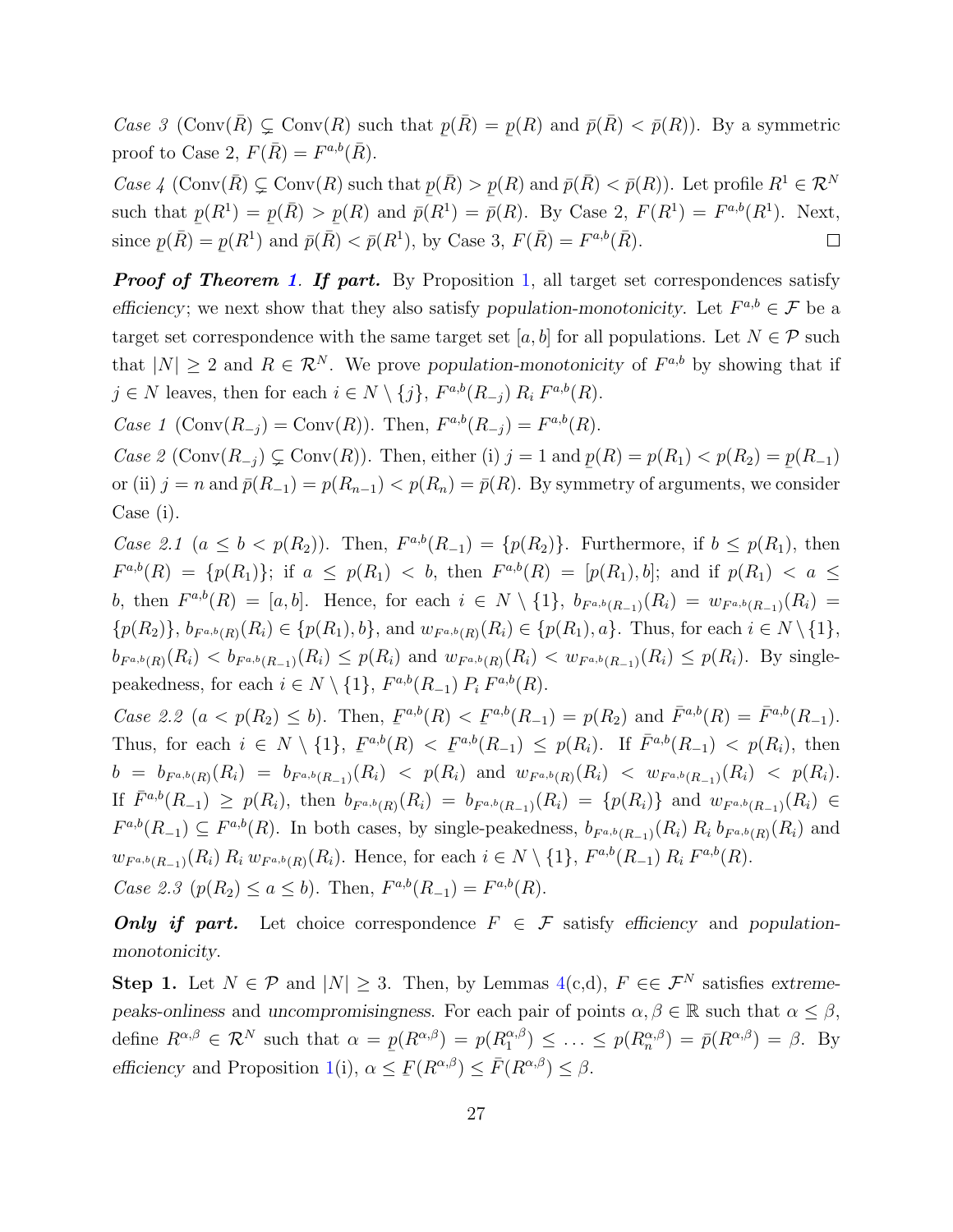We prove that there exists a target set correspondence  $F^{a,b} \in \mathcal{F}^N$  such that for each profile  $R \in \mathcal{R}^N$ ,  $F(R) = F^{a,b}(R)$ .

Case 1 (there exist  $\alpha, \beta \in \mathbb{R}$  such that for  $R^{\alpha,\beta} \in \mathcal{R}^N$ ,  $\alpha \langle F(R^{\alpha,\beta}) \rangle \leq \overline{F}(R^{\alpha,\beta}) \langle \beta \rangle$ . ¯ Define  $a := \overline{F}(R^{\alpha,\beta})$  and  $b := \overline{F}(R^{\alpha,\beta})$ . Since  $F(R^{\alpha,\beta}) = [a, b] = [a, b] \cap \text{Conv}(R^{\alpha,\beta})$ , by the ¯ definition of  $F^{a,b}, F(R^{\alpha,\beta}) = F^{a,b}(R^{\alpha,\beta}).$  Let  $R \in \mathcal{R}^N$ . Starting from  $R^{\alpha,\beta}$ , change agent 1's preferences to  $R_1^1$  such that

$$
p(R_1^1) = \begin{cases} \alpha & \text{if } \alpha \le p(R) \\ p(R) & \text{if } \alpha > p(R), \end{cases}
$$

and define  $R^1 := (R_{-1}^{\alpha,\beta})$  $\alpha, \beta, R_1^1$ ). Since  $\alpha = p(R_1^{\alpha, \beta})$  $\binom{\alpha,\beta}{1}$  < ¯  $F(R^{\alpha,\beta})$  and  $p(R_1^1)$  < ¯  $F(R^{\alpha,\beta}), \;$  by uncompromisingness,  $F(R^1) = F(R^{\alpha,\beta}) = [a, b].$ 

Next, change agent  $n$ 's preferences to  $R_n^2$  such that

$$
p(R_n^2) = \begin{cases} \beta & \text{if } \beta \ge \bar{p}(R) \\ \bar{p}(R) & \text{if } \beta < \bar{p}(R), \end{cases}
$$

and define  $R^2 := (R^1_{-n}, R^2_n)$ . Since  $\beta = p(R^1_n) > \bar{F}(R^1)$  and  $p(R^2_n) > \bar{F}(R^1)$ , by uncompromisingness,  $F(R^2) = F(R^1) = [a, b]$ . Since  $F(R^2) = [a, b] = [a, b] \cap Conv(R^2)$ , by the definition of  $F^{a,b}$ ,  $F(R^2) = F^{a,b}(R^2)$ . Since,  $F(R^2) = F^{a,b}(R^2)$  and  $Conv(R) \subseteq Conv(R^2)$ , by Lemma [2,](#page-24-0)  $F(R) = F^{a,b}(R)$ .

Case 2 (there exist  $\alpha, \beta \in \mathbb{R}$  such that for  $R^{\alpha,\beta} \in \mathcal{R}^N$ ,  $\alpha = F(R^{\alpha,\beta}) \leq \bar{F}(R^{\alpha,\beta}) < \beta$ , and for ¯ each  $\bar{\alpha} \leq \alpha$  and its associated  $R^{\bar{\alpha},\beta} \in \mathcal{R}^N$ ,  $\bar{\alpha} = \bar{F}(R^{\bar{\alpha},\beta}) \leq \bar{F}(R^{\bar{\alpha},\beta}) < \beta$ ). ¯

Case 2.1  $(\alpha = \underline{F}(R^{\alpha,\beta}) < \overline{F}(R^{\alpha,\beta}) < \beta)$ . Define  $\alpha := -\infty$  and  $b := \overline{F}(R^{\alpha,\beta})$ . Since  $\frac{1}{\alpha}$  $F(R^{\alpha,\beta}) = [p(R^{\alpha,\beta}), b] = [a, b] \cap \text{Conv}(R^{\alpha,\beta}),$  by the definition of  $F^{a,b}, F(R^{\alpha,\beta}) = F^{a,b}(R^{\alpha,\beta}).$ Let  $R \in \mathcal{R}^{N}$ . Starting from  $R^{\alpha,\beta}$ , change agent 1's preferences to  $R_1^1$  such that

$$
p(R_1^1) = \begin{cases} \alpha & \text{if } \alpha \le p(R) \\ p(R) & \text{if } \alpha > p(R), \end{cases}
$$

and define  $R^1 := (R_{-1}^{\alpha,\beta})$  $\mathcal{L}_{-1}^{\alpha,\beta}, R_1^1$ ). Since  $p(R^1) \leq \alpha$  and  $\bar{p}(R^1) = \beta$ , as specified in Case 2, and by extreme-peaks-onliness,  $p(R^1) = F(R^1)$ . Since  $\alpha = p(R_1^{\alpha,\beta})$ by uncompromisingness,  $\bar{F}(R^1) = \bar{F}(R^{\alpha,\beta}) = b$ . Hence,  $F(R^1) = [$  $\binom{\alpha,\beta}{1} < \bar{F}(R^{\alpha,\beta})$  and  $p(R_1^1) < \bar{F}(R^{\alpha,\beta}),$  $\overline{a}$  $p(R^1), b$ .

Next, change agent *n*'s preferences to  $R_n^2$  such that

$$
p(R_n^2) = \begin{cases} \beta & \text{if } \beta \ge \bar{p}(R) \\ \bar{p}(R) & \text{if } \beta < \bar{p}(R), \end{cases}
$$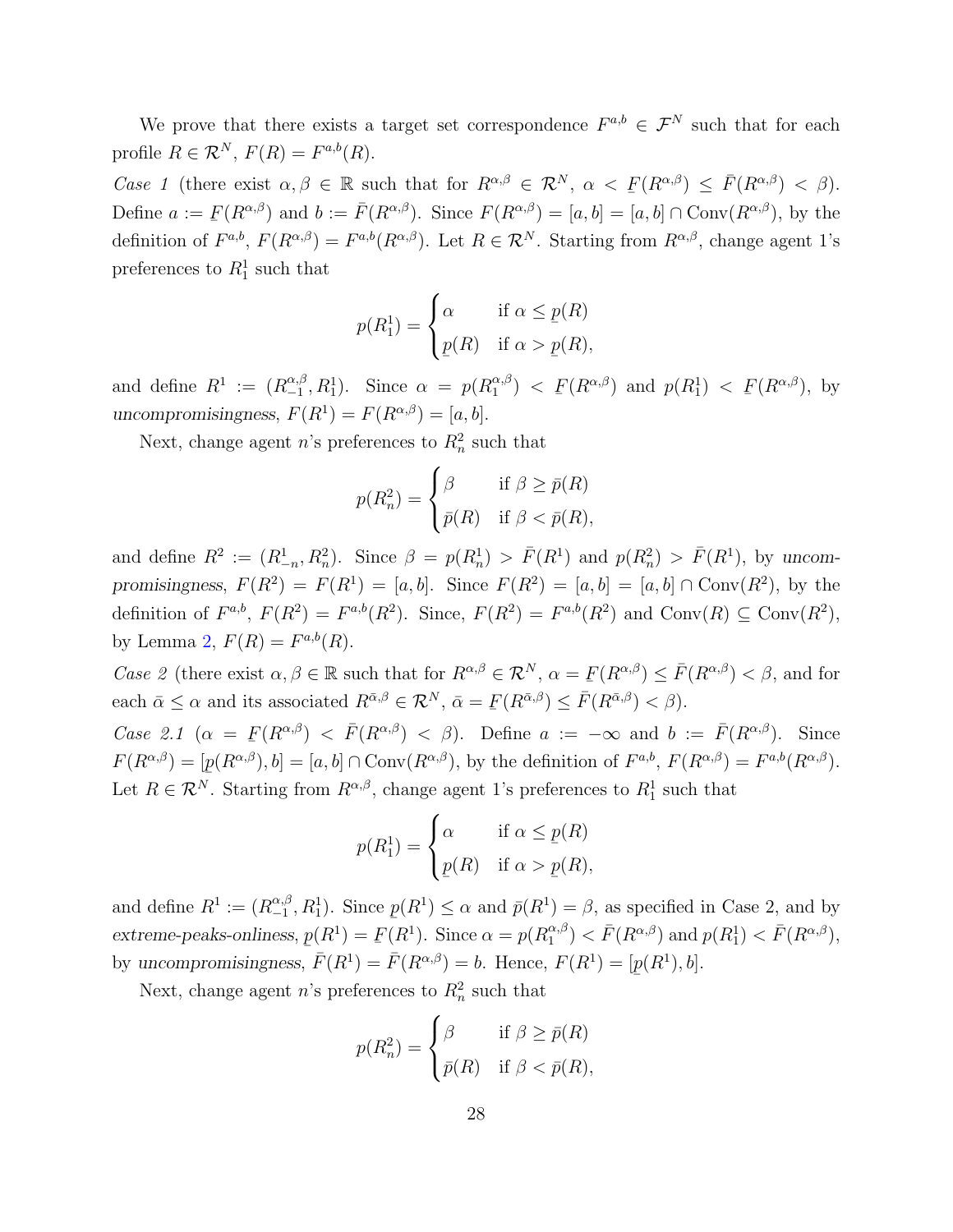and define  $R^2 := (R^1_{-n}, R^2_n)$ . Since  $\beta = p(R^1_n) > \overline{F}(R^1)$  and  $p(R^2_n) > \overline{F}(R^1)$ , by uncompromisingness,  $F(R^2) = F(R^1) = [p(R^2), b]$ . Since  $F(R^2) = [p(R^2), b] = [a, b] \cap Conv(R^2)$ , by the definition of  $F^{a,b}, F(R^2) = F^{a,b}(R^2)$ . Since  $F(R^2) = F^{a,b}(R^2)$  and  $\text{Conv}(R) \subseteq \text{Conv}(R^2)$ , by Lemma [2,](#page-24-0)  $F(R) = F^{a,b}(R)$ .

Case 2.2  $(\alpha = \overline{F}(R^{\alpha,\beta}) = \overline{F}(R^{\alpha,\beta}) < \beta$ . Define  $a := -\infty$  and  $b := -\infty$ . Since  $b < p(R^{\alpha,\beta}) =$  $\alpha$  and  $F(R^{\alpha,\beta}) = {\alpha}$ , by the definition of  $F^{a,b}$ ,  $F(R^{\alpha,\beta}) = F^{a,b}(R^{\alpha,\beta})$ . Let  $R \in \mathcal{R}^N$ . Starting from  $R^{\alpha,\beta}$ , change agent 1's preferences to  $R_1^1$  such that

$$
p(R_1^1) = \begin{cases} \alpha & \text{if } \alpha \le p(R) \\ p(R) & \text{if } \alpha > p(R), \end{cases}
$$

and define  $R^1 := (R_{-1}^{\alpha,\beta})$  $\mathcal{L}_{-1}^{\alpha,\beta}, R_1^1$ ). Since  $p(R^1) \leq \alpha$  and  $\bar{p}(R^1) = \beta$ , as specified in Case 2, and by extreme-peaks-onliness,  $F(R^1) = \{p(R^1)\}.$ 

Next, change agent *n*'s preferences to  $R_n^2$  such that

$$
p(R_n^2) = \begin{cases} \beta & \text{if } \beta \ge \bar{p}(R) \\ \bar{p}(R) & \text{if } \beta < \bar{p}(R), \end{cases}
$$

and define  $R^2 := (R^1_{-n}, R^2_n)$ . Since  $\beta > p(R^1_n) > \bar{F}(R^1)$  and  $p(R^2_n) > \bar{F}(R^1)$ , by uncompromisingness,  $F(R^2) = F(R^1) = \{p(R^2)\}\.$  Since  $b < p(R^2)$ , by the definition of  $F^{a,b}$ ,  $F(R^2) = F^{a,b}(R^2)$ . Since  $F(R^2) = F^{a,b}(R^2)$  and Conv $(R) \subseteq \text{Conv}(R^2)$ , by Lemma [2,](#page-24-0)  $F(R) = F^{a,b}(R).$ 

Case 3 (there exist  $\alpha, \beta \in \mathbb{R}$  such that for  $R^{\alpha,\beta} \in \mathcal{R}^N$ ,  $\alpha < F(R^{\alpha,\beta}) \leq \bar{F}(R^{\alpha,\beta}) = \beta$ , and for each  $\bar{\beta} \geq \beta$  and its associated  $R^{\alpha,\bar{\beta}} \in \mathcal{R}^N$ ,  $\alpha < \underline{F}(R^{\alpha,\bar{\beta}}) \leq \bar{F}$ ¯  $\underline{F}(R^{\alpha,\bar{\beta}}) \leq \overline{F}(R^{\alpha,\bar{\beta}}) = \overline{\beta}$ . The proof of this case is symmetric to Case 2.

Case 4 (for each  $\alpha, \beta \in \mathbb{R}$  such that  $\alpha \leq \beta$  and its associated  $R^{\alpha,\beta} \in \mathcal{R}^N$ ,  $\alpha = F(R^{\alpha,\beta}) \leq$  $\overline{F}(R^{\alpha,\beta}) = \beta$ ). Define  $a := -\infty$  and  $b := \infty$ . Since for each  $\alpha, \beta \in \mathbb{R}$  and its associated  $R^{\alpha,\beta} \in \mathcal{R}^N$ ,  $\alpha = \underline{F}(R^{\alpha,\beta}) \leq \overline{F}(R^{\alpha,\beta}) = \beta$ , by extreme-peaks-onliness, for each  $R \in \mathcal{R}^N$ , ¯  $F(R) = Conv(R)$ . Therefore, since  $a <$ ¯  $p(R) \leq \bar{p}(R) < b$ , by the definition of  $F^{a,b}$ ,  $F(R) =$  $F^{a,b}(R)$ .

Step 2. Let  $M \in \mathcal{P}$  such that  $|M| \geq 3$ . By Step 1, for each  $R \in \mathcal{R}^{M}$ ,  $F = F^{a_M, b_M} \in \mathcal{F}^{M}$ . Define points  $a := a_M$  and  $b := b_M$ .

We show that for each  $N \in \mathcal{P}$  and each  $\bar{R} \in \mathcal{R}^N$ ,  $F(\bar{R}) = F^{a,b}(\bar{R})$ . We do so by showing that for each  $N \in \mathcal{P}$ , each  $\bar{R} \in \mathcal{R}^N$ , and each  $R \in \mathcal{R}^M$ , if  $\text{Conv}(\bar{R}) = \text{Conv}(R)$ , then  $F(\bar{R}) = F^{a,b}(R) = F^{a,b}(\bar{R})$  (the latter equality follows by the definition of  $F^{a,b}$ ).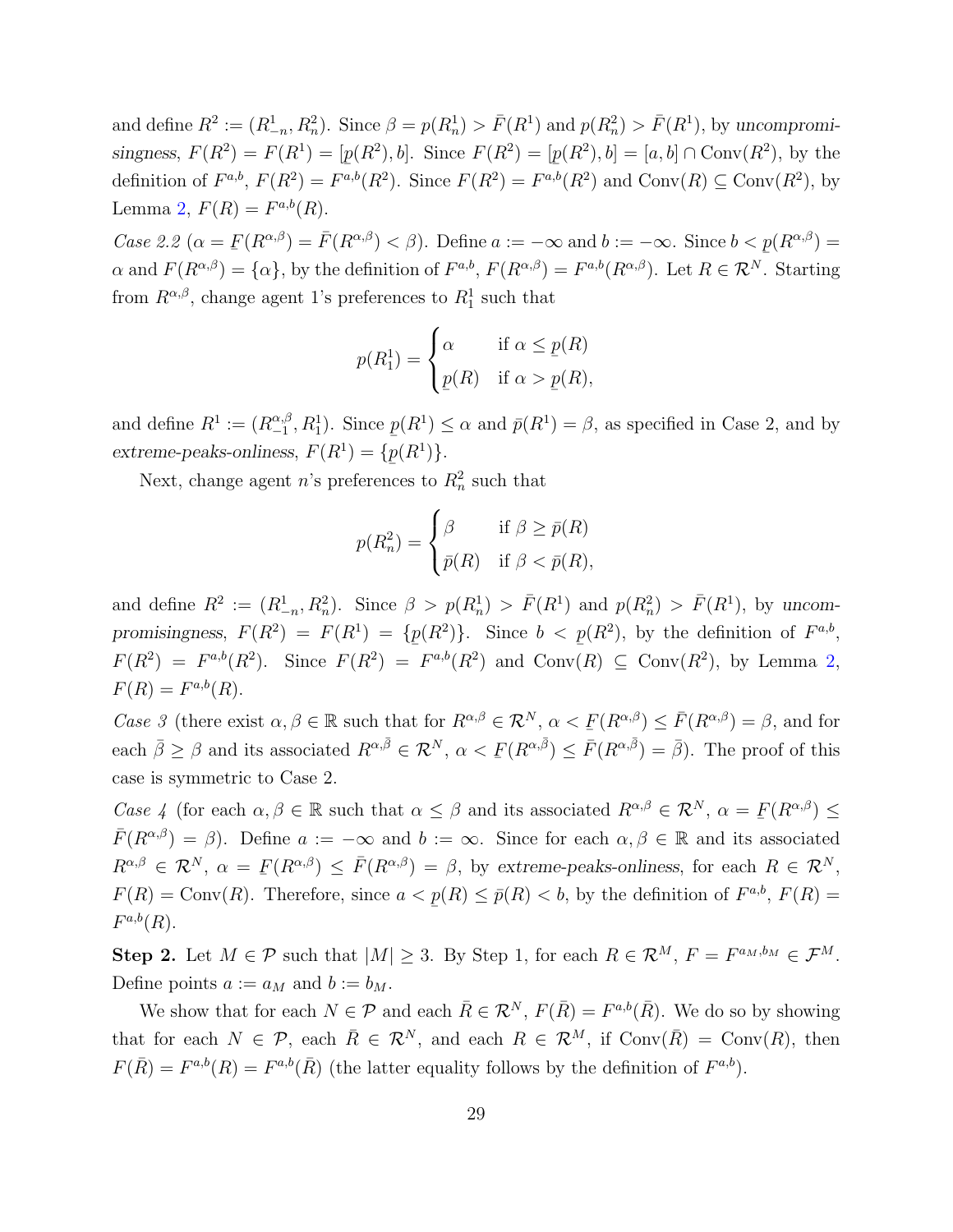Let  $R \in \mathcal{R}^M$  and  $\bar{R} \in \mathcal{R}^N$ . Recall that  $F(R) = F^{a,b}(R)$ . Starting from  $R \in \mathcal{R}^M$ , add the population  $N \setminus M$  with profile  $\bar{R}_{N\setminus M}$  such that  $R^1 \in \mathcal{R}^{M\cup N}$  and  $R^1 = (R, \bar{R}_{N\setminus M})$ . Since Conv $(R^1)$  = Conv $(R)$ , by population-monotonicity and Proposition [4\(](#page-7-0)a),  $F(R^1) = F(R)$ . Next, change the preferences of each agent  $i \in N$  to  $\bar{R}_i$  and define  $R^2 := (R^1_{M \setminus N}, \bar{R}) \in \mathcal{R}^{M \cup N}$ . Since Conv $(R^2)$  = Conv $(R^1)$ , by population-monotonicity and Proposition [4\(](#page-7-0)a),  $F(R^2)$  =  $F(R^1)$ . Finally, remove the population  $M \setminus N$  from  $R^2$  such that  $R_N^2 = \overline{R} \in \mathcal{R}^N$ . Since Conv $(\bar{R})$  = Conv $(R^2)$ , by population-monotonicity and Proposition [4\(](#page-7-0)a),  $F(\bar{R}) = F(R^2)$ . Hence,  $F(\bar{R}) = F^{a,b}(R) = F^{a,b}(\bar{R}).$  $\Box$ 

### References

- <span id="page-29-8"></span>Barberà, S., Barrett, C., and Pattanaik, P. (1984): "On Some Axioms for Ranking Sets of Alternatives." Journal of Economic Theory, 33: 301–308.
- <span id="page-29-2"></span>Barberà, S., Bossert, W., and Pattanaik, P. K. (2004): *Handbook of Utility Theory*, Ranking Sets of Objects, Chapter 17. Springer, Boston, MA.
- <span id="page-29-4"></span>Border, K. and Jordan, J. (1983): "Straightforward Elections, Unanimity and Phantom Voters." Review of Economic Studies, 50: 153–170.
- <span id="page-29-1"></span>Bossert, W., Pattanaik, P., and Xu, Y. (2000): "Choice under Complete Uncertainty: Axiomatic Chacterizations of some Decision Rules." Economic Theory, 16: 295–312.
- <span id="page-29-7"></span>Bossert, W. and Sprumont, Y. (2014): "Strategy-Proof Preference Aggregation: Possibilities and Characterizations." Games and Economic Behavior, 85: 109–126.
- <span id="page-29-3"></span>Ching, S. (1994): "An Alternative Characterization of the Uniform Rule." Social Choice and Welfare, 11: 131–136.
- <span id="page-29-0"></span>Ching, S. and Thomson, W. (1996): "Population-Monotonic Solutions in Public Good Economies with Single-Peaked Preferences." Social Choice and Welfare. Forthcoming.
- <span id="page-29-5"></span>Ehlers, L. (2002): "Multiple Public Goods and Lexicographic Preferences: Replacement Principle." Journal of Mathematical Economics, 37: 1–15.
- <span id="page-29-6"></span>Ehlers, L. (2003): "Multiple Public Goods, Lexicographic Preferences, and Single-Plateaued Preference Rules." Games and Economic Behavior, 43: 1–27.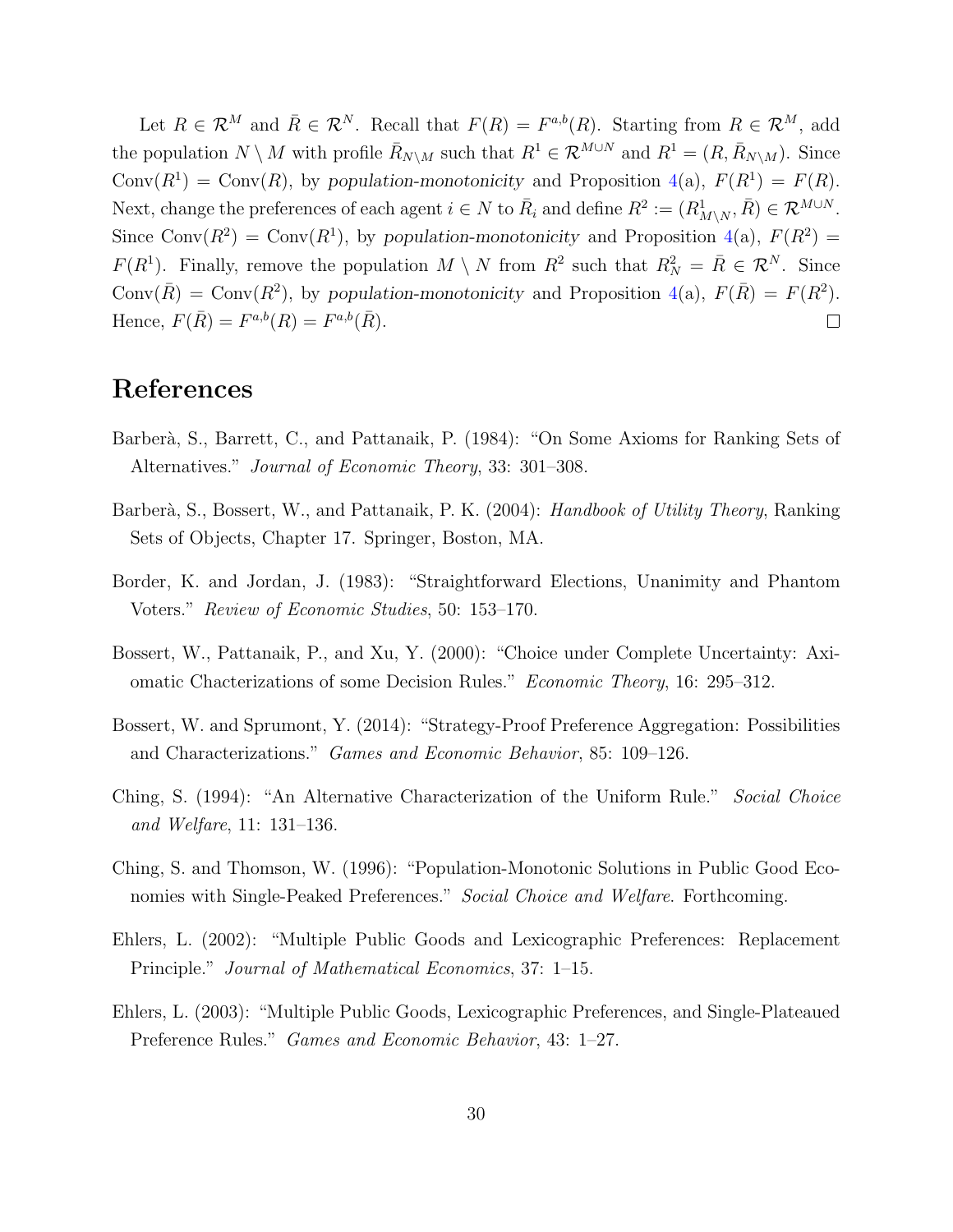- <span id="page-30-2"></span>Ehlers, L. and Klaus, B. (2001): "Solidarity and Probabilistic Target Rules." Journal of Public Economic Theory, 3: 167–184.
- <span id="page-30-5"></span>Gordon, S. (2007a): "Public Decisions: Solidarity and the Status Quo." *Games and Econo*mic Behavior, 61: 225–241.
- <span id="page-30-6"></span>Gordon, S. (2007b): "Solidarity in Choosing a Location on a Cycle." Social Choice and Welfare, 29: 125–147.
- <span id="page-30-7"></span>Gordon, S. (2015): "Unanimity in Attribute-Based Preference Domains." Social Choice and Welfare, 44: 13–29.
- <span id="page-30-10"></span>Harless, P. (2015a): "Reaching Consensus: Solidarity and Strategic Properties in Binary Social Choice." Social Choice and Welfare, 45: 97–121.
- <span id="page-30-8"></span>Harless, P. (2015b): "Solidarity with Respect to Small Changes in Preferences in Public Good Economies with Single-Peaked Preferences." Mathematical Social Sciences, 75: 81–86.
- <span id="page-30-9"></span>Harless, P. (2016): "Solidarity in Preference Aggregation: Improving on a Status Quo." Games and Economic Behavior, 95: 73–87.
- <span id="page-30-0"></span>Klaus, B. (2001): "Target Rules for Public Choice Economies on Tree Networks and in Euclidean Spaces." Theory and Decision, 51: 13–29.
- <span id="page-30-3"></span>Klaus, B. and Protopapas, P. (2017): "Solidarity for Public Goods under Single-Peaked Preferences: Characterizing Target Set Correspondences." Cahier de Recherches Economiques ´ 17.13, University of Lausanne, HEC.
- <span id="page-30-11"></span>March, J. G. (1988): "Rationality, Ambiguity, and the Engineering of Choice." In D. Bell, H. Raiffa, and A. Tversky, editors, Decision Making: Descriptive, Normative and Prescriptive Interactions, 33–57. Cambridge University Press, Cambridge.
- <span id="page-30-12"></span>March, J. G. and Simon, H. A. (1958): Organizations. Wiley, New York.
- <span id="page-30-4"></span>Miyagawa, E. (2001): "Locating Libriaries on a Street." Social Choice and Welfare, 18: 527–541.
- <span id="page-30-1"></span>Moulin, H. (1980): "On Strategy-Proofness and Single Peakedness." *Public Choice*, 35: 437–455.